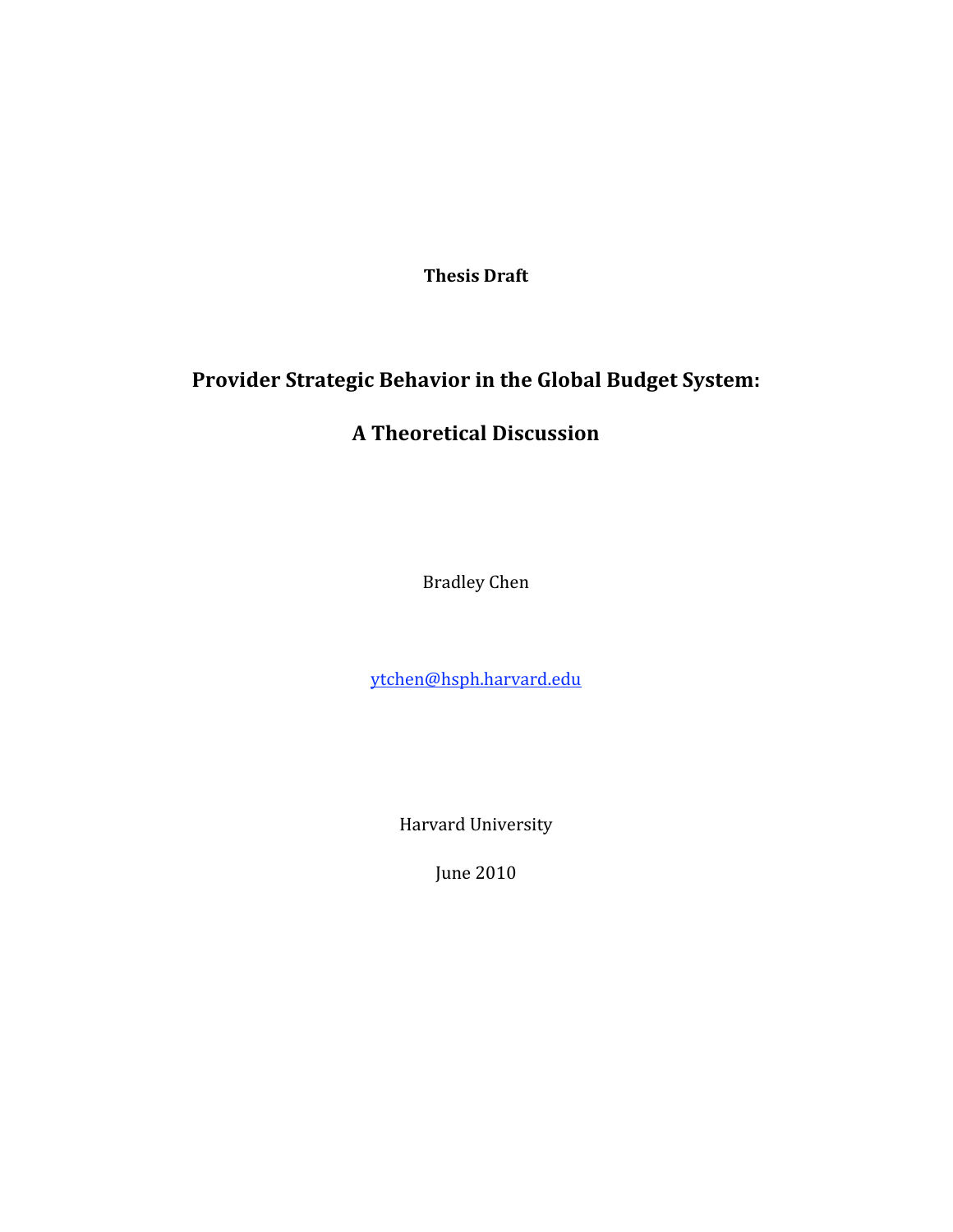### *Abstract*

Given the increasing pressure of health expenditure growth in recent decades, global budget payment has become an important policy option to contain health care cost. This paper
presents
a
theoretical
analysis
of
the
incentive
structure
of
the
global
budget
system as well as the strategic behavioral response of the providers. I argue that global budget is a type of common-pool resources (CPR) and therefore presents the providers a social dilemma, in which the individual and group interests conflict. Under a bounded rationality framework, the analysis shows that as the payment system shifts from fee-for-service to global
budget,
the
providers
would
first
engage
in
a
non‐cooperative
competition
where
the providers pay more attention to services with higher price-cost ratios. The resulting volume race would lead to a vicious circle of working harder but declining profits. However, in the awareness of the need for collective action, the providers could, with varied levels of success, overcome "the tragedy of the commons" by engaging in cooperative competition, which poses a different set of financial incentives than the earlier phase and could result in structural changes of the health care market in the long-run. Implications for empirical testing
are
then
discussed.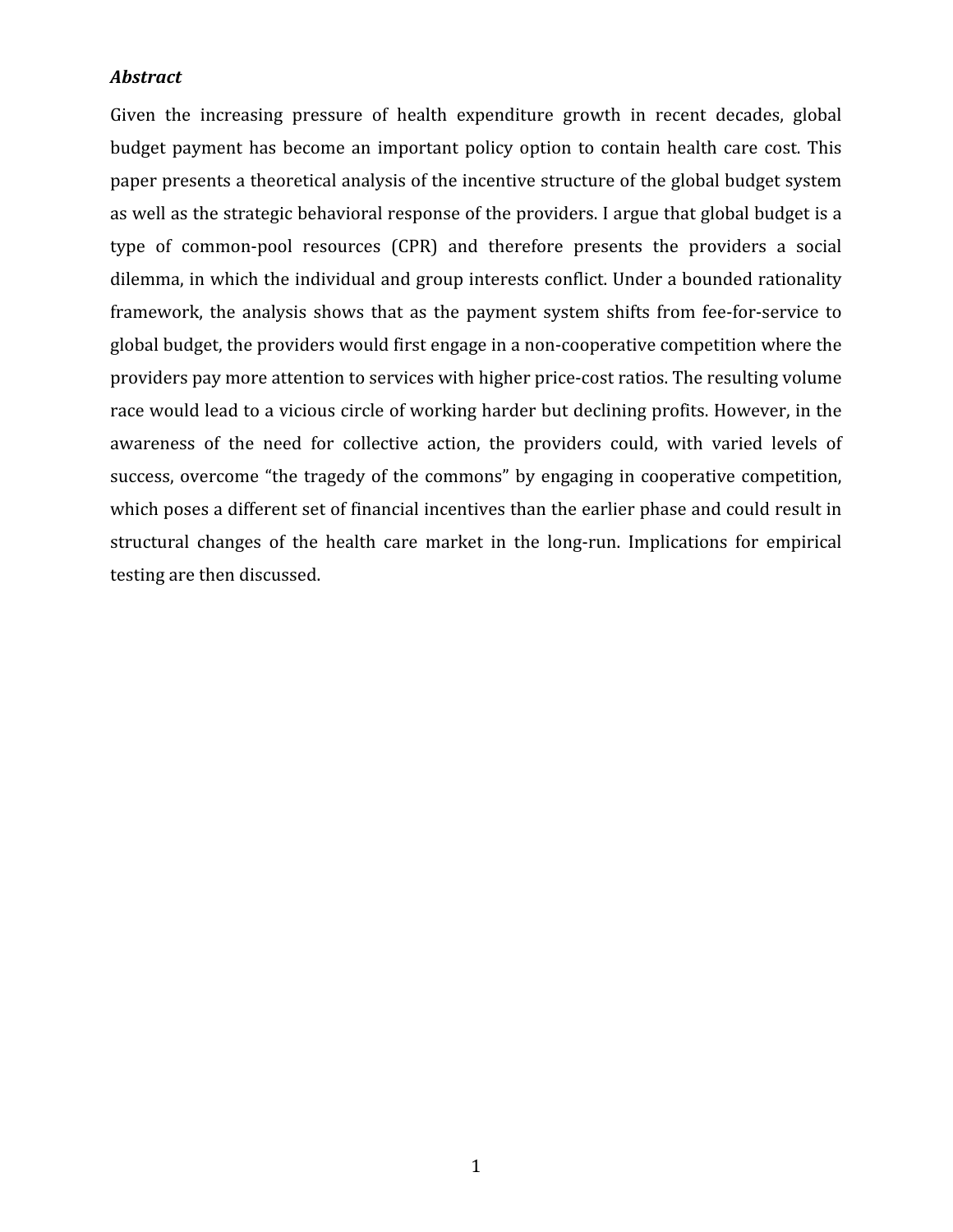# *I.
Introduction*

Many countries around the world, faced with the increasing burden of health care cost inflation, have attempted to devise various measures to control the increase of health expenditures.
Among
all,
global
budget
is
one
of
the
most
effective
policy
interventions
for this
purpose
since
by
definition
global
budget
system
poses
a
fixed
budget
cap
on
the
health sector, beyond which the costs incurred by the providers would not be reimbursed.

Taiwan,
following
countries
like
Canada
and
Germany,
implemented
a
global
budget
system onto
clinics
and
hospitals
in
2001
and
2002,
respectively,
to
effectively
control
the
growth rate of health expenditure. The global budget system in Taiwan is basically a point-forservice system with a fixed expenditure cap. Each treatment and intervention has a certain amount of points serving as the indication of the relative prices. The global budget is set through negotiation at the beginning of the accounting year, and the total budget will be divided by the sum of the points of all services by all providers, generating a **conversion factor** (or **point value**). That is, the relative values of the treatment are the same, but the true prices are determined *ex post* based on the point value. The total national budget is divided into six regional budgets (Taipei, North, Central, South, Kao-ping, and East) by riskadjusted population. And the providers are competing within their regions and therefore the
point
value
can
be
different
from
region
to
region
and
is
often
the
case.

The global budget system in Taiwan presents an interesting design to control health expenditure growth while leaving much *professional* autonomy to the providers as to how to provide services. In this system, as discussed later, providers face a social dilemma in which the individual interest is in conflict with the collective one. That is, the pursuit of selfinterest by the rational individuals could lead to a collective failure. The invisible hand might
not
be
working
as
Adam
Smith
thought.

Despite years of experiences with global budget system, little is known about how in practice the providers react to such policy intervention. Nevertheless, how providers respond to the incentive structure imposed by the global budget has tremendous implications on quality, efficiency, access, and eventually the long-tem objectives of the health systems, including improvement in population health, financial risk protection and satisfaction.

2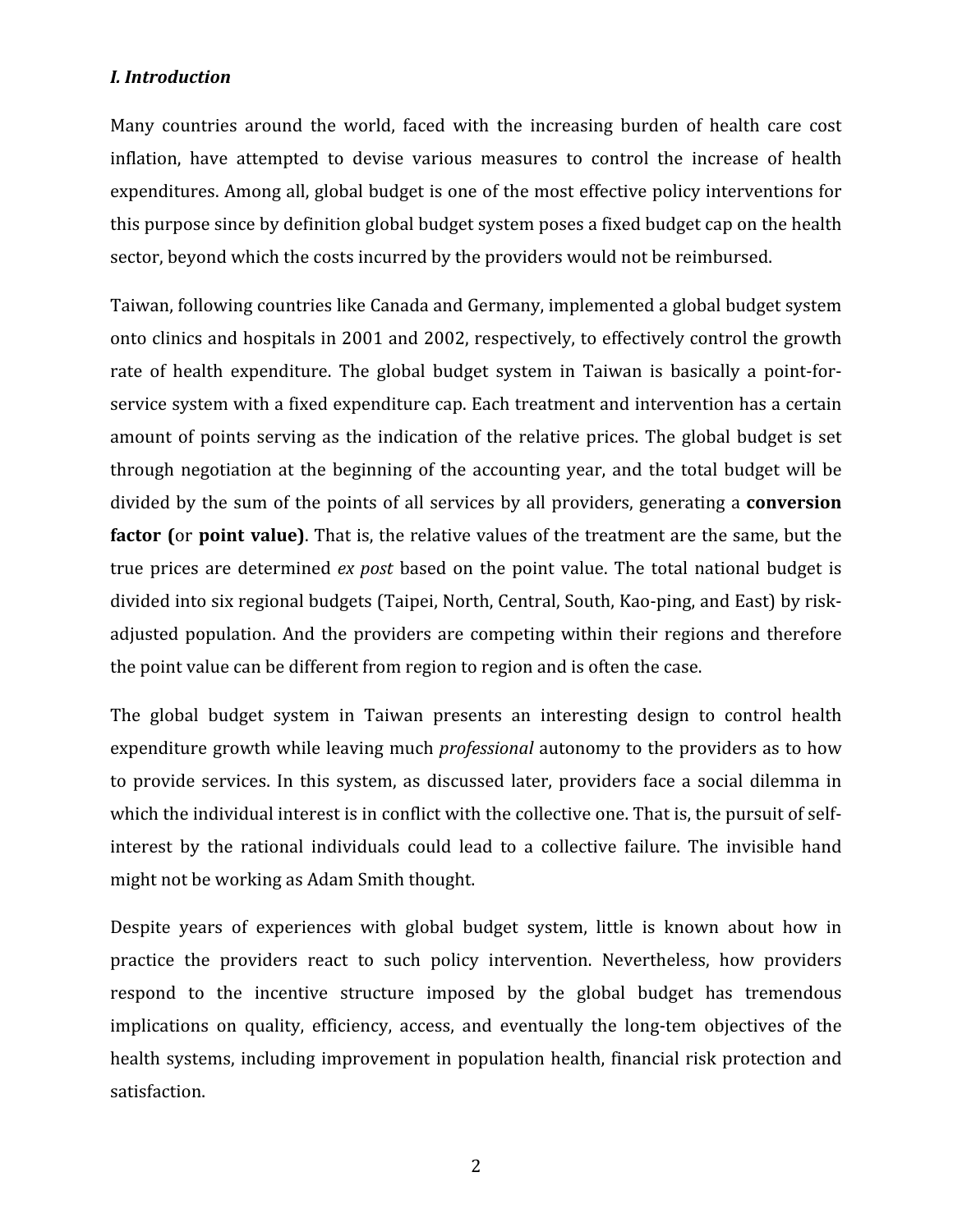The need for a better understanding of the global budget system and its impact is particularly relevant now. In many nations, including U.S., China, and many other developing countries, not only has the health expenditure been growing at an alarming rate because of the progress in new technology and the increasing demand for health care, the vigorous efforts in recent vears to expand health insurance coverage to the previously uninsured, which has almost become a global movement and a heatedly debated issue, will undoubtedly further speed the escalation of expenditures and necessitate cost control measures. This calls for a careful study of the nature and impact of different cost control options, one of
which being global budget system, in order
to provide solid evidence
for policy‐making
that
will
affect
the
health
and
well‐being
of
millions.

As a starting effort, this essay will carefully examine the global budget system, using the design in the Taiwanese system as an illustrating example and building upon relevant theories in the health economics and political economics literature. The rest of the article is organized
as
follows.
Section
II
reviews
the
literature
on
global
budget
and
other
relevant work on the issue of collective action. I argue that global budget in essence is a form of common‐pool
resources
(CPR).
Therefore,
the
discussion
of
the
provider
behavior
in
global budget system can be informed by the literature on the governance of common‐pool resources, which is embedded in the larger theory of collective action. Section III explores the
issues on
rationality
assumption
in
analyzing
collective
action and
argues for
a
bounded rationality approach that is more compatible with the reality. Section IV presents a basic non-cooperative competition model of provider behavior in global budget and conducts a simulation
exercise.
Section
V
summarizes
the
theoretical
findings and
implications
on
the provider behavior as suggested by the model. Section VI investigates the changes in provider behavior and market structure as the dynamics shift from a non-cooperative toward
a
cooperative
one.
Section
VII
concludes.

#### *II.
Literature
Review*

# *IIA.
Theoretical
Literature
on
Global
Budget*

Only a few studies have presented in-depth theoretical analyses of the global budget scheme.
Fan,
Chen
and
Kan
(1998)
fist
approached
the
theory
behind
global
budget
system by
comparing
the
effects
of
cost
control
of
two
alternative
methods: *expenditure
target* and expenditure cap. The former imposes on the providers a target of health expenditure, above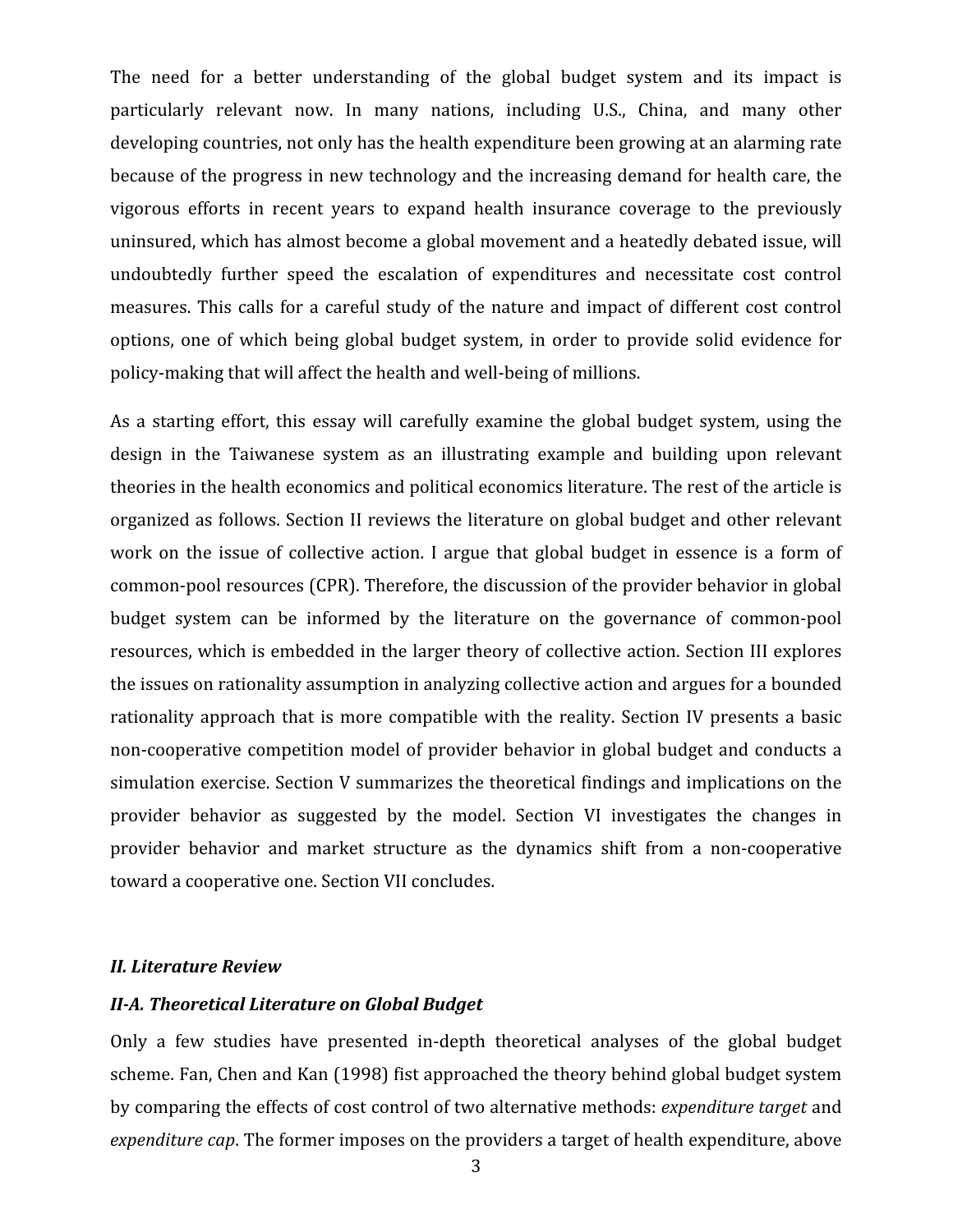which the fees would be significantly reduced (up to 75%), and the latter is a fixed expenditure limit with the retrospective price-setting mechanism as the one in the Taiwanese health sector. They showed that when the number of providers is large, those facing expenditure cap would produce a larger quantity of health services at strong symmetric Nash Equilibrium than they would do under expenditure target. Mougeot and Naegelen (2005) examined expenditure cap policy on hospital sector and argued that the quality
of
care
and
social
welfare
would
be
lower
with
expenditure
cap
than
under
optimal cost reimbursement. This finding is rather intuitive given their assumption that qualityenhancing efforts bring costs and disutility to the hospital managers and the hospitals examined are either assumed to be monopolies or competing on *relative* quality. Chen (2006), on the other hand, argued that when the competition is strong enough and the hospitals value both profits and managerial slacks, expenditure cap does not necessarily lead to a lower quality of service than the prospective payments do

Benstetter and Wambach (2006), inspired by the German global budget reform on the ambulatory care sector, modeled the strategic behavior of the physicians facing a fixed expenditure cap. They found that when shifting from a fee-for-service system to a global budget
with
intermediate
expenditure
cap,
the
large
number
of
physicians
could
suffer
from coordination
problem,
resulting
in
a
"treadmill
effect",
where
all
physicians
work
hard
and produce so much that the point value becomes lower. Alternatively, if the physicians coordinate,
they
could
work
less
hard
and
enjoy
a
high
point
value.
The
authors
suggested that an introduction of price floor (i.e. guaranteed point value) or maximal service quota for each physician by the regulators would alleviate the coordination issue. Similar to Fan, Chen and Kan (1998), they assume individual physician's behavior could not affect the price,
implying
a
free
competition
model.

#### II-B. Common-Pool Resources and Collective Action

Despite that only a limited number of studies attempted to provide theoretical understanding of the global budget, a careful look at the design will reveal that it forces the profits for individual provider to be linked with the behavior of others. As rational players would always attempt to increase their share of the budget, individual and group interests conflict: the simultaneous increases in service volume by each provider would automatically result in a lower point value and the *de facto* prices of the services. The dilemma situation presented by the global budget system is by no means unique. I argue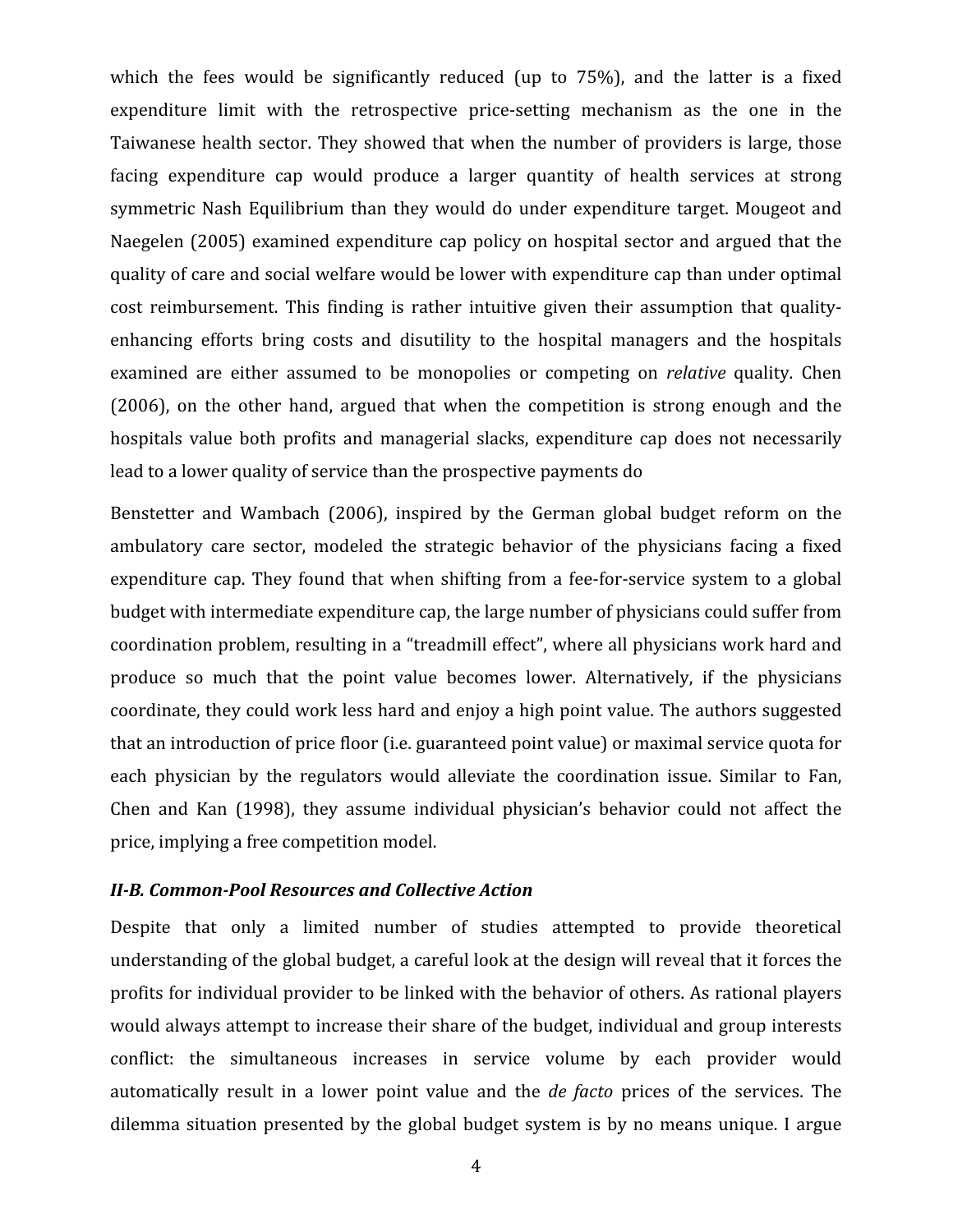that the global budget, as a resource system, is in essence a type of common-pool resources (CPR).
The
nature
of
the
problem
in
global
budget
system
is
very
much
similar
to
those
in other natural or man-made CPRs, such as fisheries and groundwater basins. Therefore, the political economics literature on CPR provides extremely helpful tools and insights in advancing our understanding of the global budget system. Before turning to the theoretical analysis, we need to first lay out the definition of CPR and its link with global budget.

### **1. Common‐Pool
Resources
(CPR)**

Traditionally, in economics, the classification of goods is based on a dichotomy of public and private.
Yet,
there
is
a
great
degree
of
heterogeneity
among
goods
in
each
category.
Ostrom. Gardner and Walker (1994) proposed a more useful classification based on two attributes: exclusion
and
subtractability:

- *Exclusion:* this refers to the ability to exclude or limit the potential beneficiaries or users of the goods once they are provided. The exclusion could be done through physical,
economic
or
legal
means.
- Subtractability: this refers to the degree whether the goods consumed by one user are available to others. For example, food eaten by one cannot be consumed by others,
and
fish
caught
by
a
fisherman
are
not
available
to
other
fishermen.
On
the other hand, the availability of things like scientific knowledge is not affected by its use
by
any
individual.

Based on these two attributes, goods can be classified into four types (Table 1). Private goods, which are the "typical" goods in the traditional microeconomic studies, have high subtractability and are easy to exclude. Public goods have the properties that are exactly opposite
on
subtractability
and
exclusion.
Club
goods
or
toll
goods
are
those
that
it
is
easy to exclude or limit its use but have relatively lower subtractability. Goods, the consumption of which usually involves a compulsory toll or fee to eliminate free-riding, belong to this category. The subject of this study, common-pool resources, refers to the goods that are high in subtractability but it is relatively difficult to limit or exclude certain people from consuming
them.
Many
natural resources,
like
forests,
fisheries, and groundwater
basins, are typical CPR, but it can also be man-made, e.g. an irrigation system for the farmers in a particular
area (Ostrom
et
al.
1999).
Unlike
pure
public
goods,
the
CPR
often
face
issues
of over-crowding or overuse, which I will discuss in details later.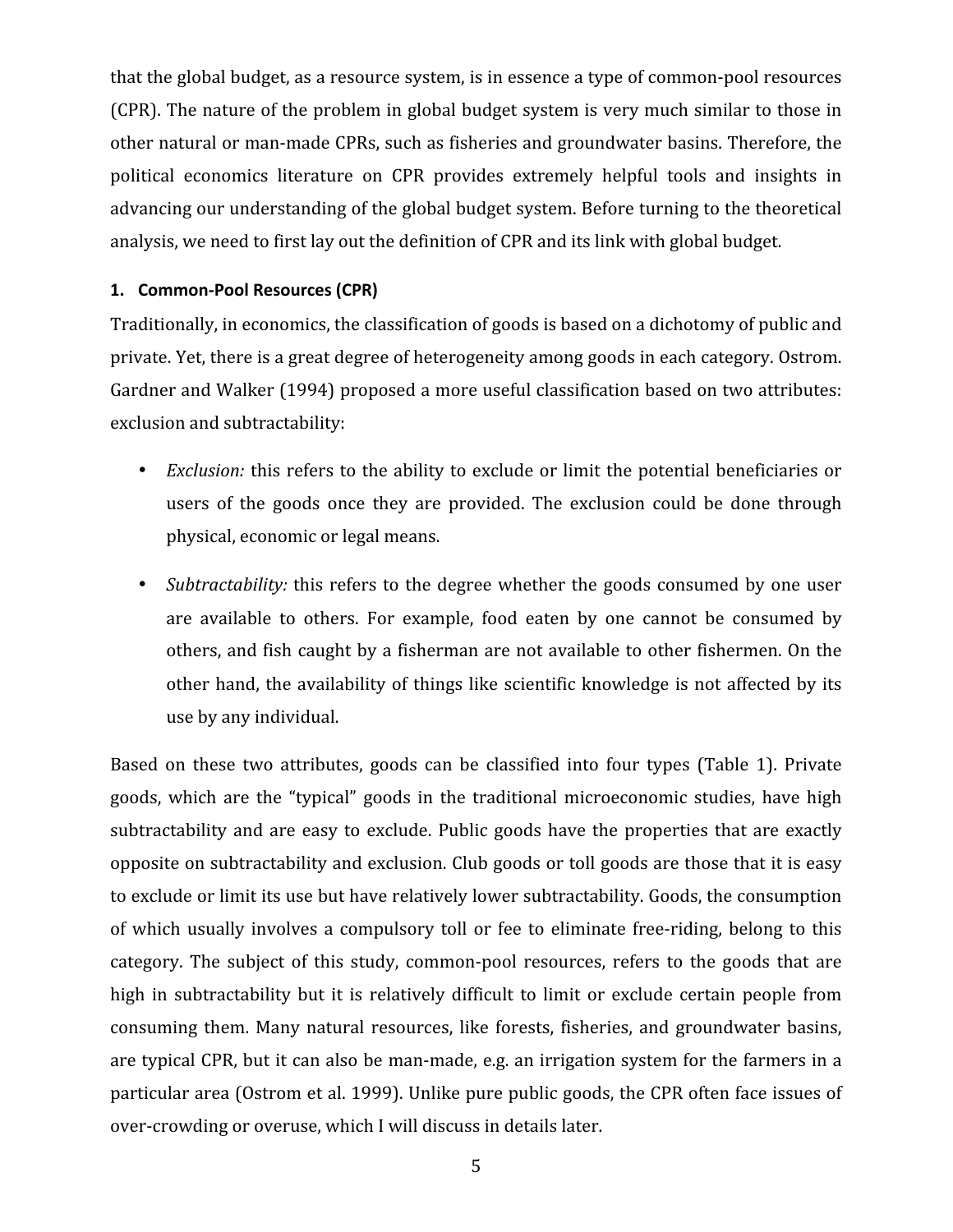The global budget system, based on the classification presented above, is clearly a CPR. Given the fixed budget, expenditures claimed by one hospital are apparently not available to others. That is, the subtractability is high and the increase of service volume by a provider has a negative externality on the profits of other providers in the same system. At the
same
time,
global
budget
system
is
also
characterized
by
its
difficulty
in exclusion.
All contracted clinics and hospitals are entitled to make claims to the health expenditure budget. It is almost impossible to exclude anyone with legal and economic means and given the objective of cost containment, the design of the global budget system also wants to include
every
provider.

### *Table
1.
Classification
of
Goods*

|           | Subtractability |              |                          |
|-----------|-----------------|--------------|--------------------------|
|           |                 | Low          | High                     |
| Exclusion | Difficult       | Public Goods | Common-Pool<br>Resources |
|           | Easv            | Club Goods   | Private Goods            |

#### **2. Tragedy
of
the
Commons
and
Non‐cooperative
Game
Theory**

A classic and often cited discussion on CPR is Garrett Hardin's "*The Tragedy of the*  Commons<sup>"</sup> (1968). He used the example of herdsmen raising cattle in an open pasture. where a rational herdsman tries to maximize his profits while the negative effects of overgrazing by adding more animals are borne by all. The only sensible action for the herdsman is to keep putting more animals to the pasture. Hardin pointed out "...this is the conclusion
reached
by
each
and
every
rational
herdsman
sharing
a
commons.
Therein
is
the tragedy.... Freedom in a commons brings ruin to all." (p. 1244) A similar pessimistic conclusion
was
reached
even
earlier
by
Mancur
Olson
in
his
monumental
book‐ "*The
Logic*  of Collective Action" (1965). He argued that there exists a *collective action problem* where even if everyone in a group has interests in common, they will not necessarily act collectively to achieve them unless there is some additional imposed incentives or policy interventions to overcome free-riding problems. The rationality at individual level, ironically, give rises to group irrationality.

Many researchers attempted to investigate the social dilemma in CPR using game theory, which is particularly useful to think about the strategic aspects of the behavior. The simplest presentation of collective action problem in game theory is the Prisoner's Dilemma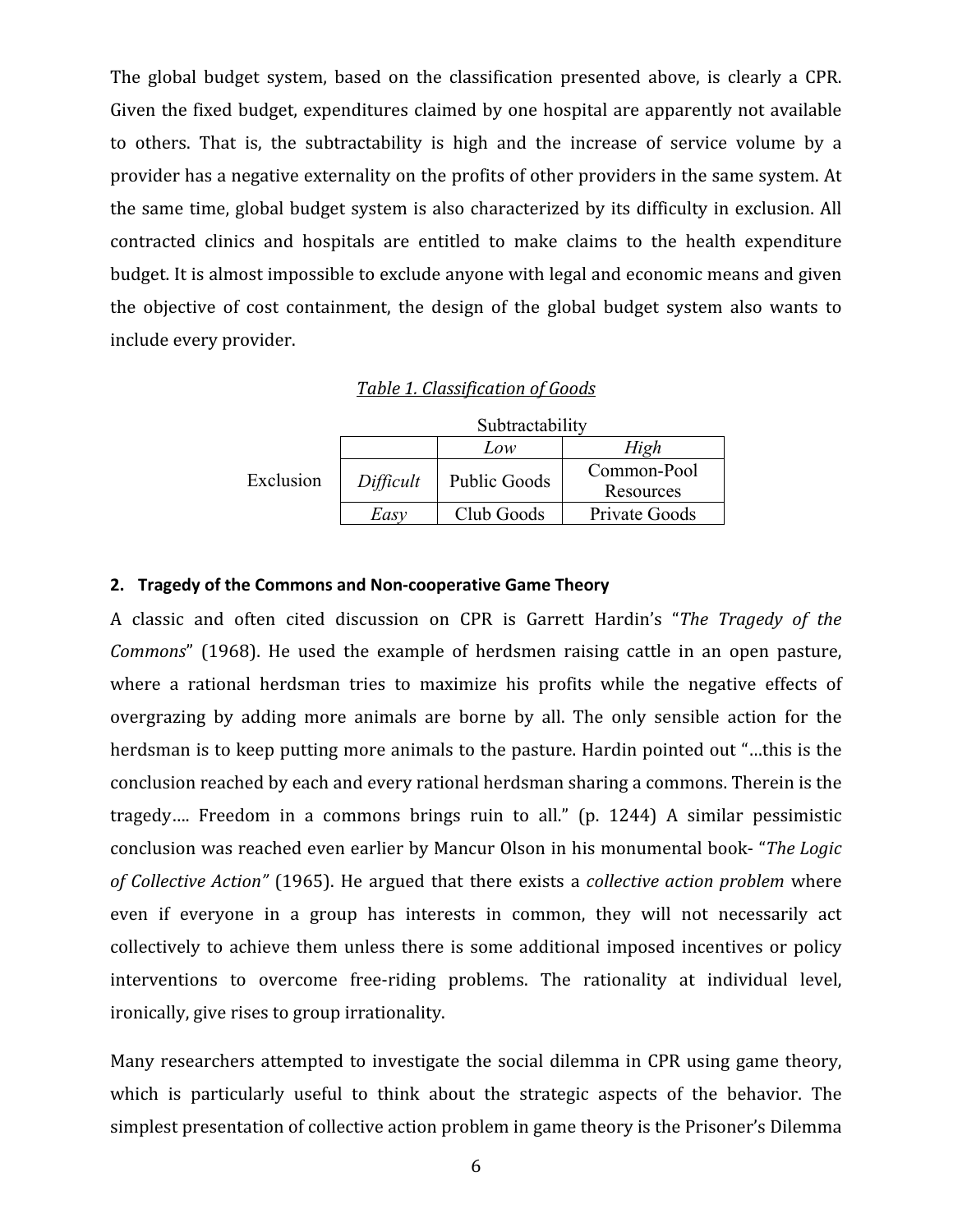(PD) in non‐cooperative games. The analogy of
the collective action problem in
the CPR situation
to
PD
yields
very
pessimistic
predictions
like
those
by
Olson
(1965)
and
Hardin (1968)
that
if
non‐excludable
public
goods
are
involved,
individuals
will
not
act
to
achieve their common interest.<sup>1</sup> The "invisible hands" would in fact lead to a pareto-inferior outcome than what could have been achieved. Such reasoning dominated the thinking on collective action and common resources for about
two decades. It even became popular metaphor used as the basis for policy prescriptions: a centralized control is required to dictate the behavior of the players and perform sanctions as individuals fail to cooperate. For example, Carruthers and Stoner (1981) argued in their analysis of water resource management in developing countries that "common property resources *require* public control if economic efficiency is to result from their development".

To apply such reasoning to the global budget, we can think of the providers in the global budget system as the prisoners in the jail and simplify their actions into only two options: defect, to increase their service volume; and *cooperate*, to coordinate and keep down the service volume to a collectively more efficient level. If such game is played only once, the prediction by the Nash equilibrium is unquestionably defection by all players. Since defection is the dominant best strategy, the theoretical outcome is zero cooperation and every provider increases his or her service volume in attempting to maximize profits. This is essentially what has been found by the few theoretical studies in the current global budget literature (Benstetter and Wambach, 2006; Fan et al. 1996). If the PD game is iterated,
the
number
of
possible
equilibrium
strategies
proliferates
rapidly
as
the
number
of iterations
increases.
Yet,
when
we
limit
the
equilibrium
to
those
with *subgame perfection* with *backward induction*, the prediction in the iterated PD is still the combination of the one‐shot
PD,
which
is
defection
all
the
time.

While the prediction from early non-cooperative game studies on the prospect of collective action seems to be rather pessimistic, some more recent developments offered some optimism. Fudenberg and Maskin (1986) posited that when the number of rounds is uncertain and the players can make a firm commitment of a "grim strategy"— cooperate first but defect for the rest of the rounds if other players defect, it is possible to induce cooperation
because
of
the
grave
punishment
would
deter
any
defection.
In
a
less
extreme

<sup>&</sup>lt;sup>1</sup> The failure of cooperation predicted by game theory was repeated reinforced by laboratory experiments (Gardner and Ostrom, 1991) and empirical studies, e.g. see Moran and Ostrom (2005), Myers and Worm (2003) and Pauly et al. (2002).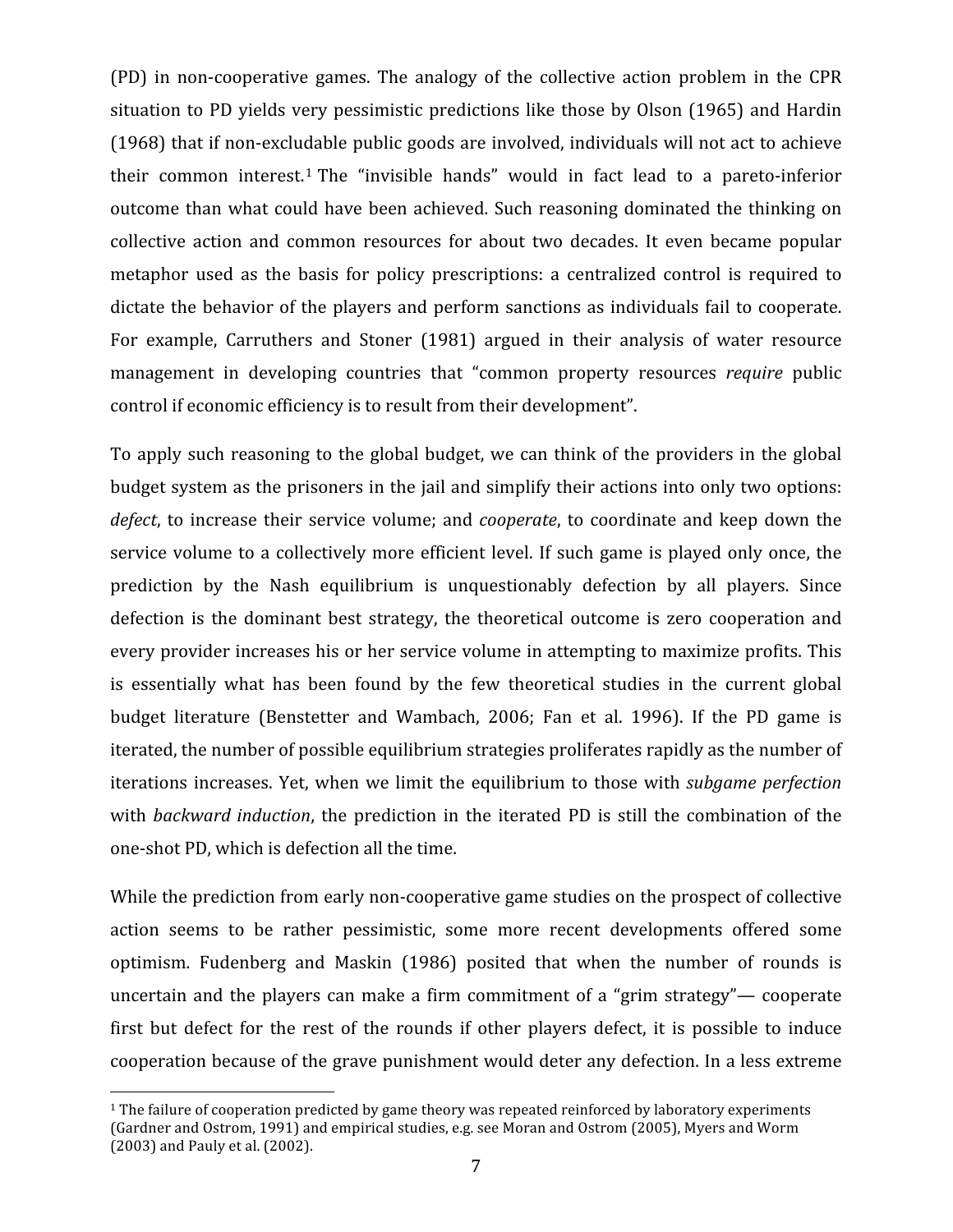version,
Robert
Axelrod
used
iterated
PD
in
his
famous *The
Evolution
of
Cooperation* (1984) to model the emergence of collective action. He showed in the computer tournament a much
more
optimistic
conclusion:
with
a
significant
shadow
of
the
future,
the
best
strategy is unexpectedly a simple 'tit-for-tat', which means cooperation based on reciprocity. This implies that even in an egoist community, cooperation is desirable because of the gains in cooperative
actions.
Note
that
these
studies
provide
two
accounts
of
possible
mechanisms of how cooperation could be sustained at equilibrium with the preconditions that there exist at least a small yet critical number of people who adopt a strategy that cooperates first and punish if other players defect. However, how do these people come about in the first place?
If
everyone
has
similar
decision‐making
processes
and
objective
functions,
there
is no reason to believe that any one would suddenly decide to change to a strategy that is different from others'. Abreu (1988) noted that in infinitely repeated games, there are multiple
possible equilibrium
outcomes,
even
optimal
ones. Yet
again,
the
game
theory
does not provide too much guidance as to which equilibrium to occur and how could individuals move
from
one
optimum
to
another.

#### **3. Structural
Determinants
of
Collective
Action**

Ostrom (2007) reviewed the literature and summarized the long list of theoretically speculated structural factors that could influence the chance of achieving better outcomes than
the
non‐cooperative
equilibrium
down
to
eight
major
ones‐ the
number
of
participants involved; whether benefits are subtractive or fully shared; the heterogeneity of participants;
face‐to‐face
communication;
the
shape
of
the
production
function;
information about the past action; how individuals are linked; and whether individuals can enter or exit voluntarily. Given that benefits of CPR are subtractive and the shape of the production function most concerns with provision problem and is less of an issue in the global budget system, the list of potential factors is down to six. I will briefly discuss them in the following sections.

#### (i)
The
Number
of
Participants

The number of participants in the dilemma situation is one of the first few factors under study in the collective action literature. In fact, Olson (195) devote a lot of efforts analyzing the role of group size in the *Logic*. He noted that large groups will face relatively high cost when attempting to organize for collective action but each member enjoy a smaller share of benefits from such action, while small groups will face relatively low cost, and players in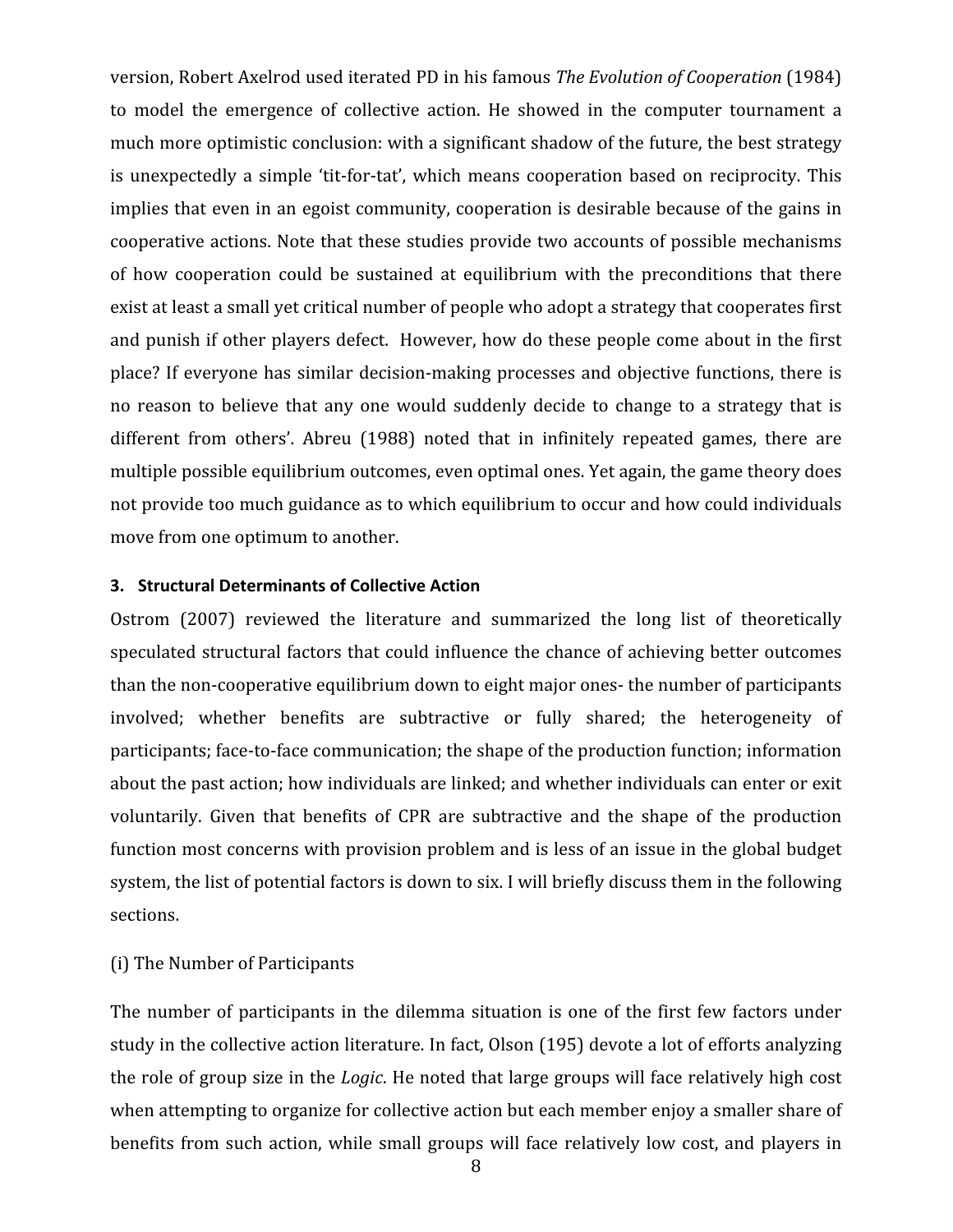small groups will gain relatively more per capita through successful collective action. Hence, large groups will depart most from the course of action that maximize the group utility unless some player have unequally large share of the benefits so that it would bear the
cost
of
pubic
good
provision
anyway. In
contrast,
some
other
theorists
have
produced predictions opposite to the one from Olson's. Chamberlin (1974) analyzed the effect of group size on the provision levels of public goods and showed that relationship is in fact increasing in many cases. Sandler (1992) also posited that the departure from the group optimum only grows in certain cases as the group size increases. That is, on this question of whether the free-rider problem is more serious among larger groups, the literature is seemingly inconclusive. Nevertheless, the underlying issue is the exact nature of the goods. In many earlier discussions of collective action, the distinction between "pure" public goods and
CPR
was
not
made
explicit.
For
example,
in
Olson's
analysis,
the
benefits
to
individuals will necessarily decline as the group size is larger, which implies *rivalry*, but this is not the case in Chamberlin
(1974). Consequently, if we limit the discussions
to CPR, holding all other factors constant, an increase in the number of participants would exacerbate collective
action
problem
and
lead
to
an
inferior
social
outcome.

## (ii)
Heterogeneity
of
Participants

Heterogeneity of participants is the other factor that Olson (1965) posited to affect the extent of collective action problem. In his conceptualization, heterogeneity mainly refers to the different relative share of benefits from public goods. He argued that the greater share of the benefits that the collective action would give to a single member, the higher the propensity
that
this
player
would
be
willing
to
bear
the
costs
and
induce
the
cooperation from "small" players for the collective action to occur. Nevertheless, heterogeneity is not necessarily good for collective action. It could also have another effect that could lead the outcome
to
the
opposite
direction.
When
there
is
a
large
variation
among
the
participants
in terms of their endowments and payoffs, the transaction cost of coordinating the efforts becomes higher. Hardin (1982) argued that asymmetry of demand could be a serious deterrent to cooperation, especially when some other alternatives or substitutes are available. Libecap and Wiggins (1984) showed in their analysis of the competitive production on common oil pools that heterogeneity of firms could seriously increase the bargaining
costs
and
compromises
the
success
of
contractual
arrangements
of
prorationing. Other studies on the impact of inequality in the distribution of wealth also suggest that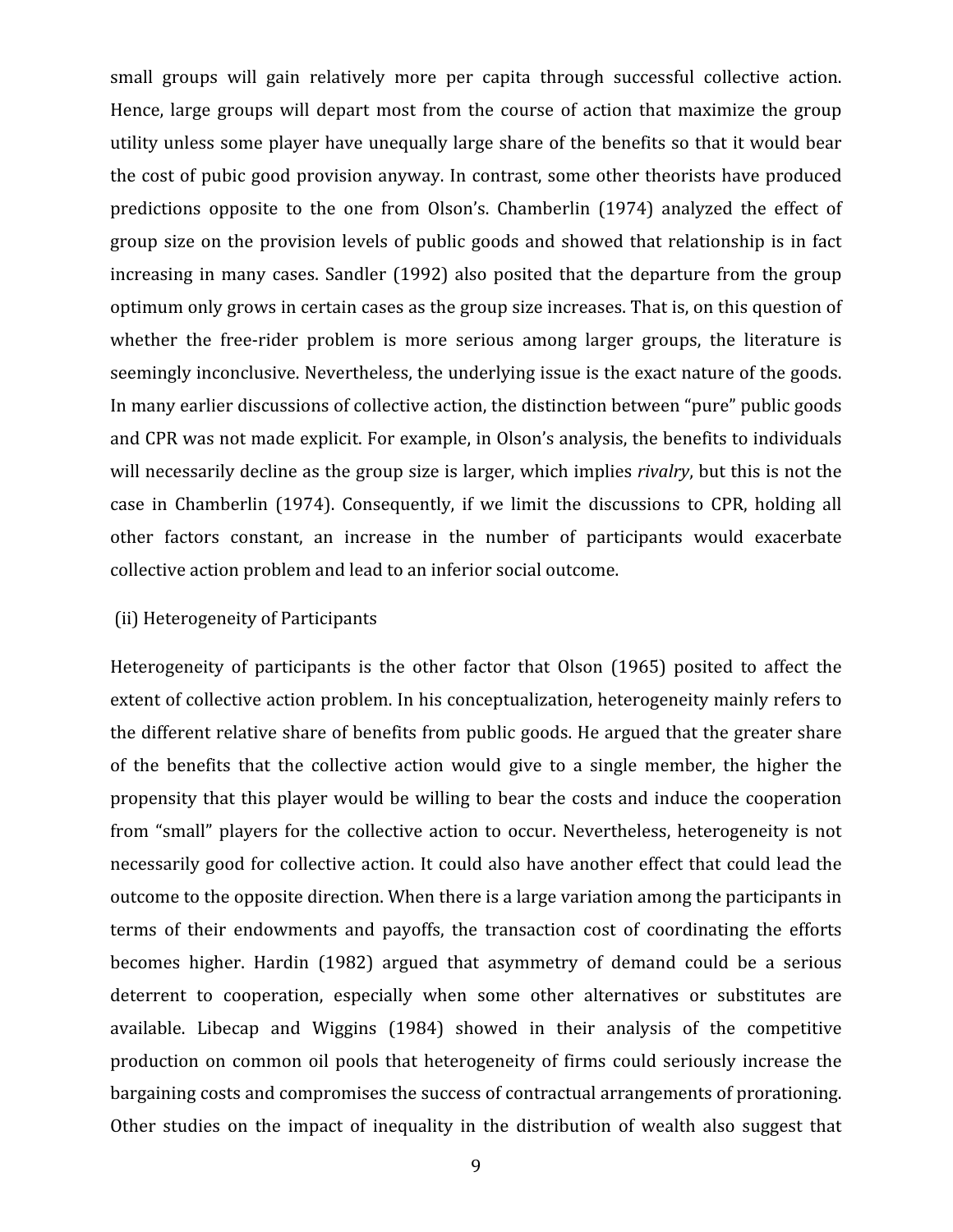heterogeneity may make the collective action more difficult because of the reduction of the acceptability of available regulatory schemes (Baland and Platteau, 1999) or the trust and cooperation
(Jones,
2004)
during
the
process.

In the global budget system, both of the two effects of heterogeneity are likely. On one hand, some
providers
who
benefit
more
from
the
efficient
outcome
may
have
higher
tendency
to bear much of the transaction costs and induce others to come along. On the other, the efforts
required
for
coordination
among
various
types
of
providers
might
be
quite
daunting. Since
the
common‐pool
resource
in
global
budget
is
the
money,
it
is
unlikely
that
providers value the benefits differently. Therefore, the heterogeneity in this setting should lie in the basic attributes of the providers. For hospitals, this means the differences in size of the hospital (endowments), ownership, and whether it is specialized or general hospital (contents
of
the
services
and
production
function).

### (iii)
Face‐to‐Face
Communication

In typical non-cooperative game theory, there is no communication among the players. Even if communication is possible, the view is that words alone are very weak constraints and do not suffice as credible commitments and make no difference to the likelihood of collective
action
(Hobbes,
1960).
Nevertheless,
this
is
certainly
at
odds
with
findings
from laboratory experiments, where it has been repeatedly found that communication does matter
(Sally,
1995).
Communication
is
also
a
critical
component
in
the
cooperative
game theory,
which
would
be
discussed
later.

### (iv)
Information
about
Past
Actions

As Axelrod posited, in a repeated social dilemma, if people using cooperative strategy can have enough of encounters with other cooperators, it might be possible to ease the collective action problem. The implication is that if a participant can recognize the type of the player he or she is playing against then a strategy based on reciprocity would be able to gain higher payoffs and survive. One common way to gain such knowledge is to gather information about past actions through some monitoring mechanism. In two-person PD, this is rather straightforward since each one knows their action and can fully infer that of the other. This becomes a bit more complicated in *n*-person situation. Hence, whether monitoring mechanism exists and information about past actions is available would significantly influence whether cooperation can grow (Bendor and Mookherjee, 1987). In a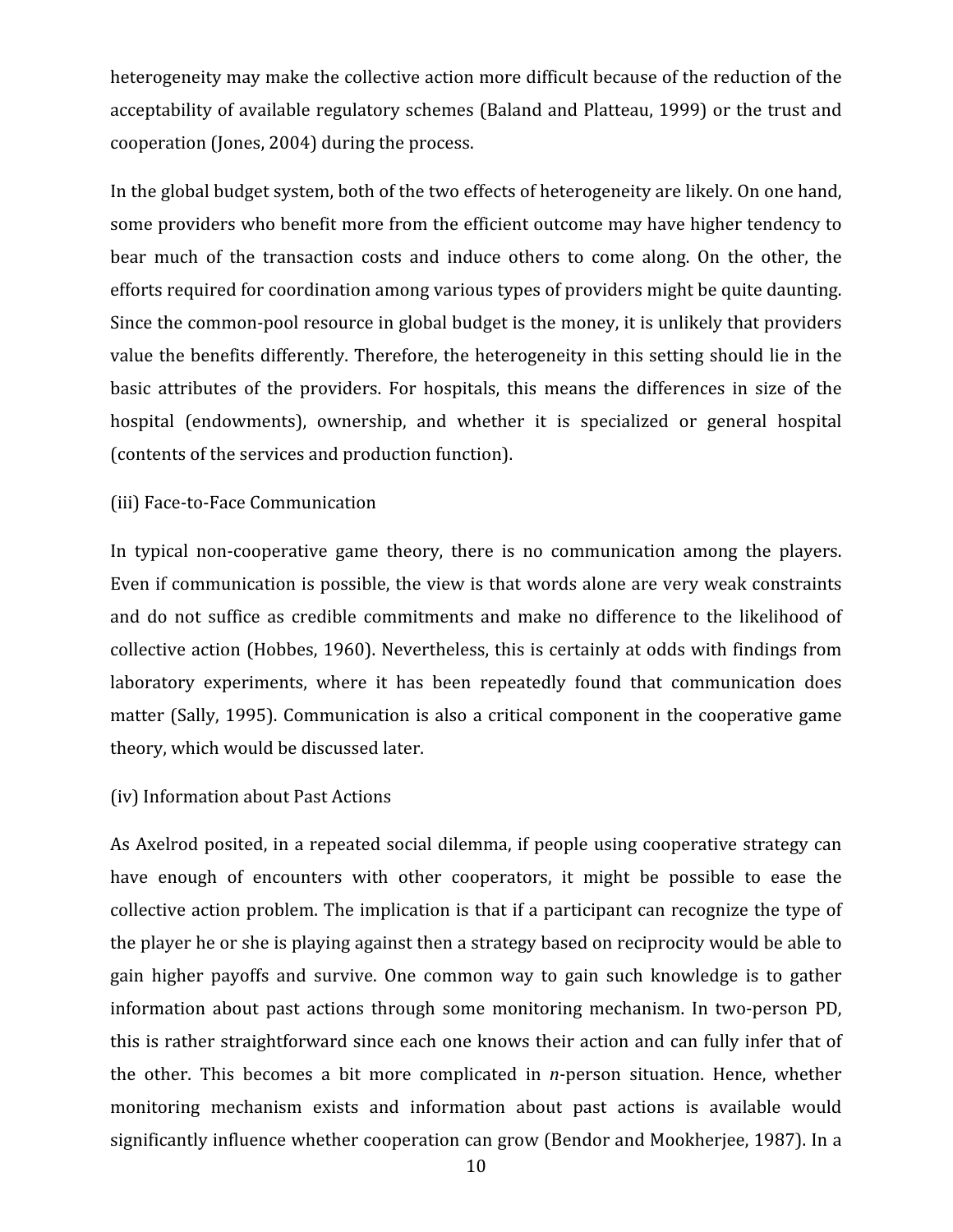more extreme case, if somehow participants carry with them some symbols, which can be used to recognize their types, Janssen (2008) showed that coupled with the ability to withdraw from the game, coordination is possible even in the one-shot PD.

In a global budget system, the critical information would be the service volume by each provider, which should be available at the insurer for reimbursement purpose. The question is whether such information is made available to the providers so they can recognize the types and any reciprocity or retaliation is possible. Furthermore, if the information on the service volume is not available, it might be possible that providers develop some informal mechanism to observe and learn relevant information.

### (v)
How
Individuals
are
Linked

Sociologists emphasizing the importance of links and networks among individuals in social dilemmas argued that if individuals can be linked in a way that they draw benefits from particular participants instead of the common pool, the free-rider problem could be overcome
(Yamagishi and Cook, 1993). Nevertheless, in the CPR situation, network that could
change
the
structure
in
this
way
is
improbable.
Links
and
networks
could,
however, influence the collective action in the global budget, particularly in the Taiwanese system, in another way. In Taiwan, similar to the Japanese system, many hospitals, especially the regional hospitals and medical centers, have strong ties with the medical schools and university hospitals. Department chairmen in the university hospitals oftentimes dictate which hospitals the graduates of the residency programs work upon completion of their training. The networks could promote coordination among hospitals within the same "gang" because of the reduction in transaction costs. Similar phenomena have been well documented in the sociology literature on organizational networks and social networks. For instance, Gulati and Gargiulo (1999) asserted that organizations tend to establish preferential
relationships
with
a
high
degree
of
trust
with
specific
partners
to reduce
risks of opportunism and they often resort to prior alliance to determine future decision of whom they would cooperate and create new alliances with. However, on the other hand, the existence of "gangs" could also be a serious deterrent to cooperation among hospitals belonging to different networks but within the same region, especially when there are remarkable differences in the value systems in different networks. In essence, the networks function as a symbol that identify one's type as discussed previously. To what degree the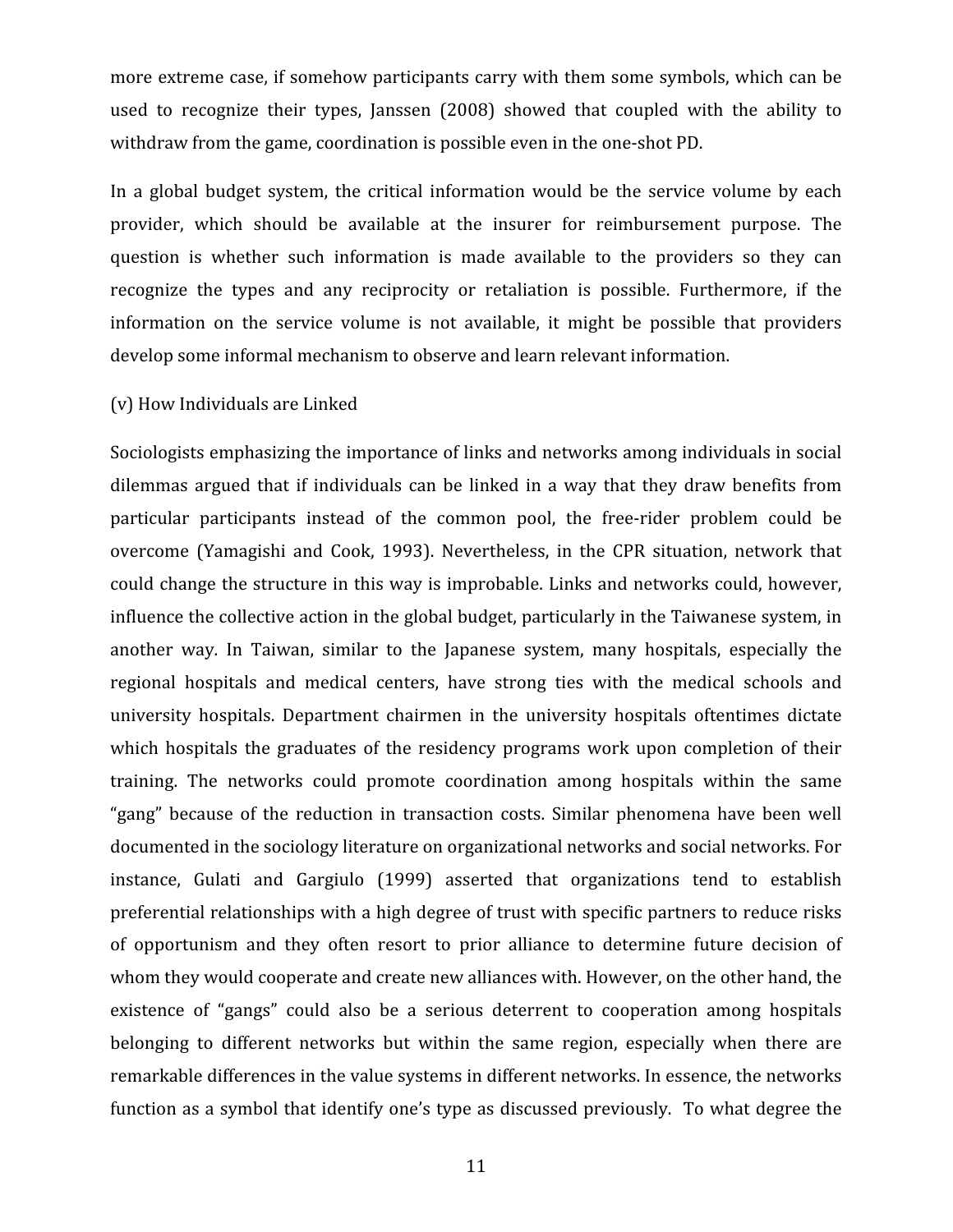networks are present and their relative dominance would determine the level of start-up costs
that
participants
have
to
bear
in
order
to
make
the
collective
action
happen.

# (vi)
Entry
and
Exit

Janssen
(2008)
showed
that
the
ability
to
withdraw
from
a
game,
coupled
with
the
symbols that revealing the information on trustworthiness, could promote cooperation even in a one‐shot
PD.
Earlier
studies
by
Orbell
and
Dawes
(1991;
1993)
and
Hauk
and
Nagel
(2001) also
argued
that
the
third choice
of
"opting
out"
in
addition
to
defection
and cooperation could
in
fact
enhance
the
willingness
of
cooperation
and ease
collective
action
problem.
In the global budget, it is much more difficult for any given provider or hospital to exit and terminate
the
game.
Since
substantial
endowments
are required,
providers
cannot
simply move in and out the scheme freely. However, it is still possible that providers have some sort of "outside option" that they can shift more of its business to. For instance, a hospital can
decide
to
rely
more
on
the
services
that
are
not
covered
by
the
health
insurance
scheme and
hence
become
less
constrained
by
the
global
budget
payment.
Whether
a
hospital
can actually do so and to what degree would depend on what type of hospital it is and the existing resources (e.g. equipments and human resources) it possesses, as well as the related
regulations
imposed
by
the
government
or
insurer.

### *III.
Prisoners'
Dilemma
and
Incremental
Adjustment*

In most global budget systems, including the one in Taiwan, the budget is predominantly historical, which means the global budget, after excluding factors such as aging, population growth
and
inflation,
is
similar
to
the
total
health
expenditure in
the
fee‐for‐service
period prior to the global budget. With the same levels of spending, why is that the imposition of expenditure
cap
itself
would
lead
to
any
behavioral
change?

The analogy of Prisoner's Dilemma in the analysis of provider behavior in the global budget system requires that there is an incentive for individuals to increase its service volume. That is, the precondition is that moving away from its current level of service provision must be profitable. Such argument presupposes that the providers are not producing at its Pareto efficient level prior to the global budget. In other words, if we take the total health spending in the fee-for-service (FFS) system to be the global budget, the budget would be lower than it could have been were the providers operating at Pareto efficiency. Such assumption, though oftentimes implicit, can be commonly found in previous research on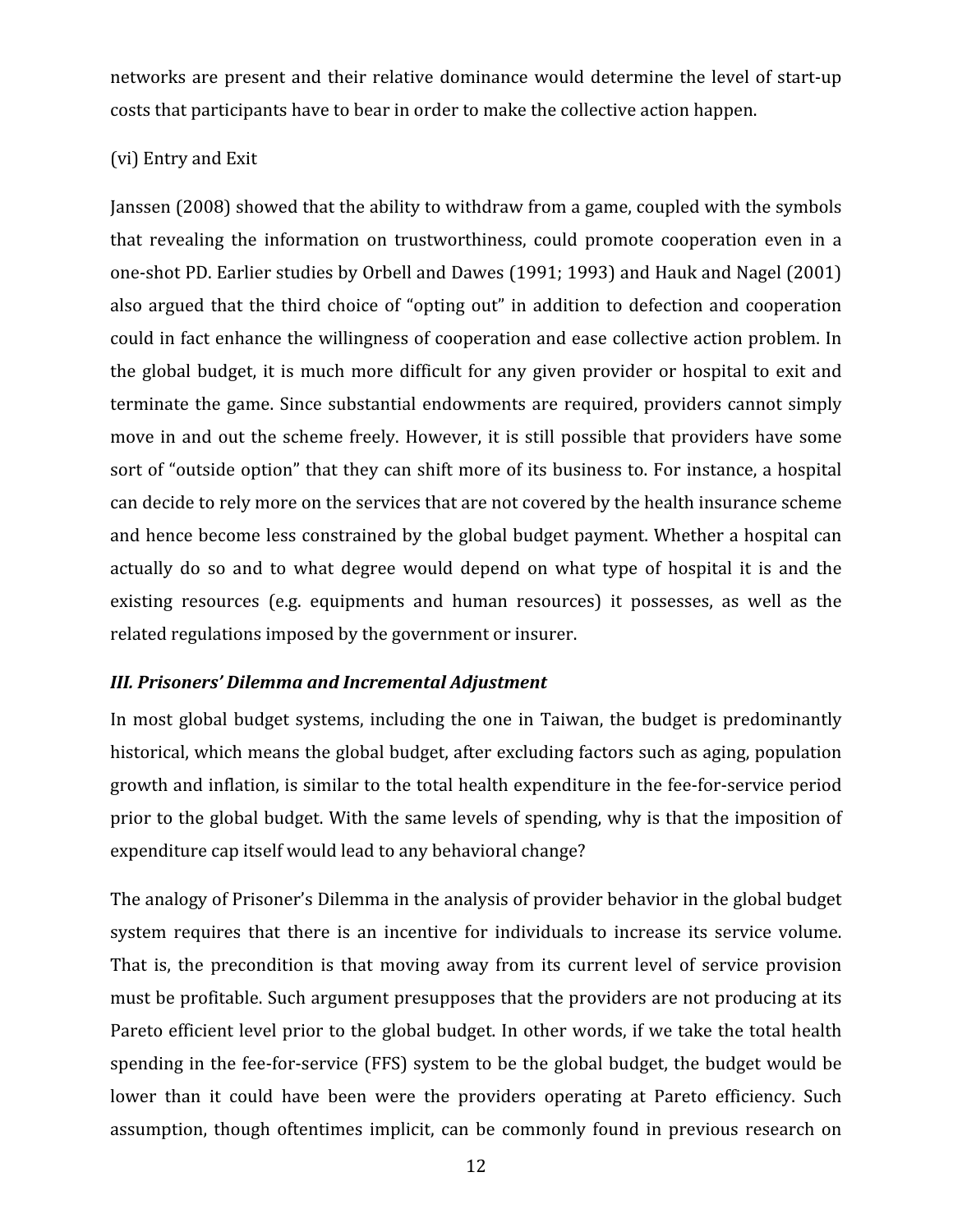global budget. For instance, Fan et al. (1990) focused their analysis of physician market in the
global
budget
system
in
economies
where
global
budget
is
restraining
and
smaller
than what the actual health spending could have been. Benstetter and Wambach (2006) also argued that "treadmill effect" in the global budget of the German ambulatory sector, in which providers are stuck in a dilemma of working harder but earning less, occurred because of an intermediate budget. Were the budget large enough, the providers could comfortably
enjoy
the
higher
prices
and
profits.

The question is whether it is a reasonable assumption that providers are not at their Pareto optimum under
fee
for service.
This
in
fact
begs
a
much
larger
and
core
issue
of
rationality. Traditionally, rationality in neoclassical economics means maximization of profits or utilities, taking into account all possible alternatives and their consequences. However, as Herbert Simon (1978) asserted that the complexity and uncertainties, together with the cost
of
information
gathering,
make
"substantive
rationality"
in
real‐life
almost
impossible. In other words, the rationality is bounded by the constraints of cognitive capacity and the attention of mind itself is the scare resource. How rationality manifests itself is not equating values at the margins but to respond to the perceived local environment and options with actions that are *satisficing*, not maximizing. As Simon put it, "reasonable men reach reasonable
conclusions"
(1978,
p.
14).

Health sector is perhaps even more complicated than other markets for regular goods. It is composed of at least five inter‐connected markets (Hsiao, 1995), presenting enormous difficulties to consider all possible alternatives and consequences. Let alone that the health market
is
afflicted
with
various
issues
of
information
asymmetry
and
uncertainties,
which make any attempt to reach "global rationality" seems implausible. Empirically, there is a wealth of literature in health service research that documents the inefficiencies of hospitals. We also observed that providers constantly make adjustments to expand their operation in the fee for service systems, which we would not have expected to see had the providers reached their optimum, *ceteris paribus.* Consequently, it should be safe and, in fact, more realistic, to start the analysis with the presupposition that in most health markets, providers on average, rarely have reached their Pareto optimum, but rather produce at a local maximum that gives them *satisficing* profits. And in the presence of shift in the balances of economic consequences, or the awareness of them, providers then make incremental adjustments accordingly (Simon, 1978). In other words, what drives human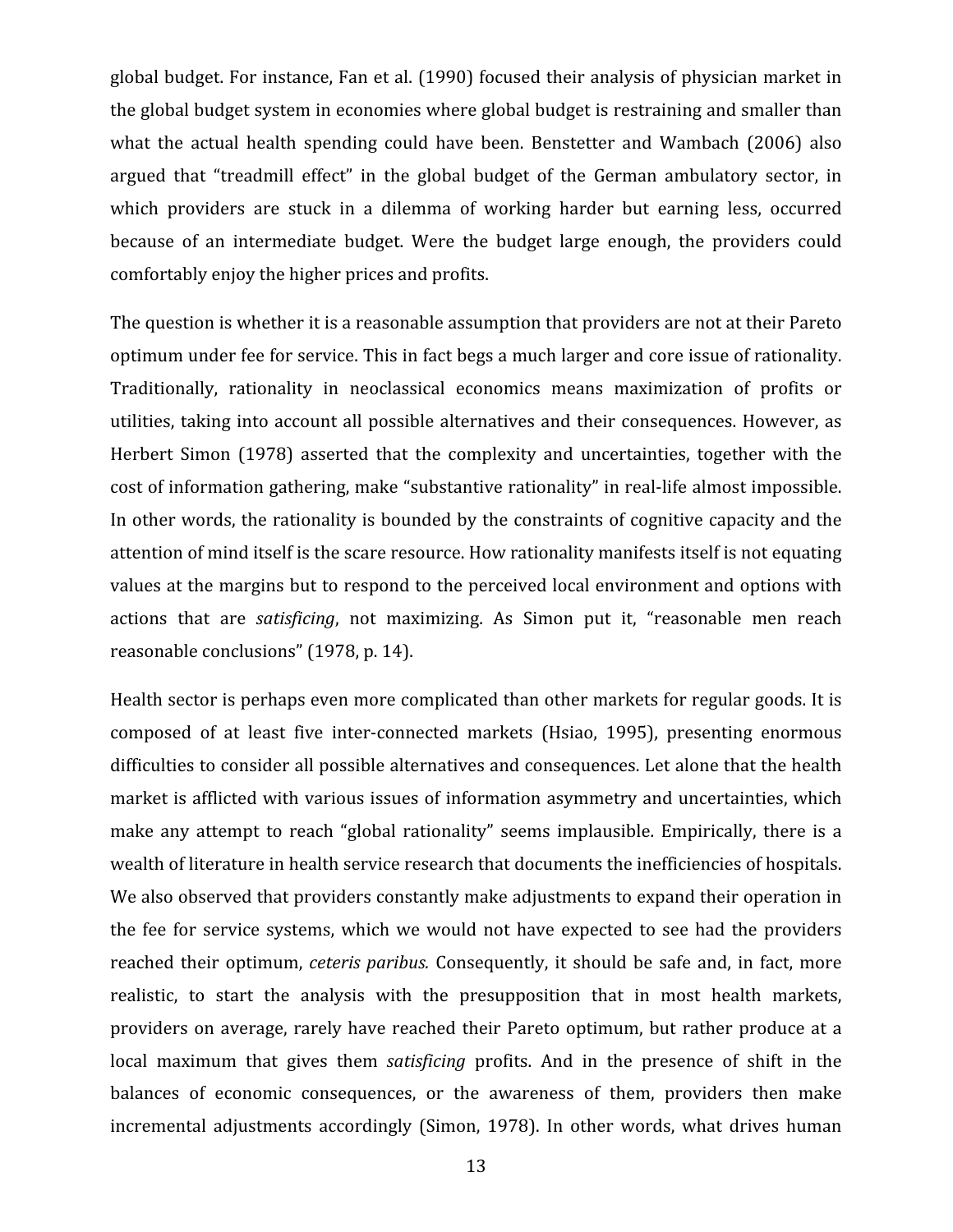behavior is not a *substantive* rationality of maximizing profits at all times but a *procedural* rationality
based
on
what
players
perceived
in
the
local
environment.

Under this framework, when the global budget is imposed on the health sector, it would become obvious for the providers that they are competing within the same pool of resources and the consequence of their actions is inevitably tied to the action of others. Therefore, they are motivated to ensure that they can earn at least similar, or preferably higher, profits in the new circumstance. Without effective communication and carefully coordinated and enforced efforts, provided it is possible for the providers to earn more profits
with
the
increase
of
certain
type
of
services,
it
would
not
take
long
before
one
can conclude with some simple calculations that it is the best response to increase service volume, regardless what others' actions might be- you increase your profits if others maintain
business
as
usual
and
keep
your
share
of
the
budget
if
others
also
increase.
For any rational man in such situation, to increase service volume would be the rational and reasonable thing to do. This does not require him to consider all the observable and unobservable factors and uncertainties in the market and equate things at the margin, nor does he need to understand Nash Equilibrium to take actions. A more daily life sense of rationality would suffice in such case. Providers think locally, not globally. In fact, it only takes some providers to raise their service volumes and others would soon learn they should follow suit. The non-cooperative competition becomes self-perpetuating and the dilemma
of
working
harder
but
earn
less
would
be
self‐fulfilling.

Another advantage of the framework of bounded rationality is that it can also readily explain the dynamic learning process where providers become aware of the new consequences
and
adjust
their
responses.
Without
the
learning
and
adjustments,
we
would not
have
observed
empirically
the
exacerbation
of
declining
point
values
both
in
Germany and Taiwan. Moreover, the phenomenon of shifting from non-cooperative to cooperative behaviors in the Taiwanese global budget system is also compatible with a satisficing, not maximizing, motivation. My qualitative interviews also show that after a few years of experience with global budget, the hospitals, being upset with the declining point values, realized the volume race would only lead to a death spiral and they need to restrain themselves from the temptation of self-interest and take collective action, albeit with varied degrees of success in different regions. Namely, in the awareness of the lose-lose situation, they adapted by slowing down the escalation of service volumes incrementally, which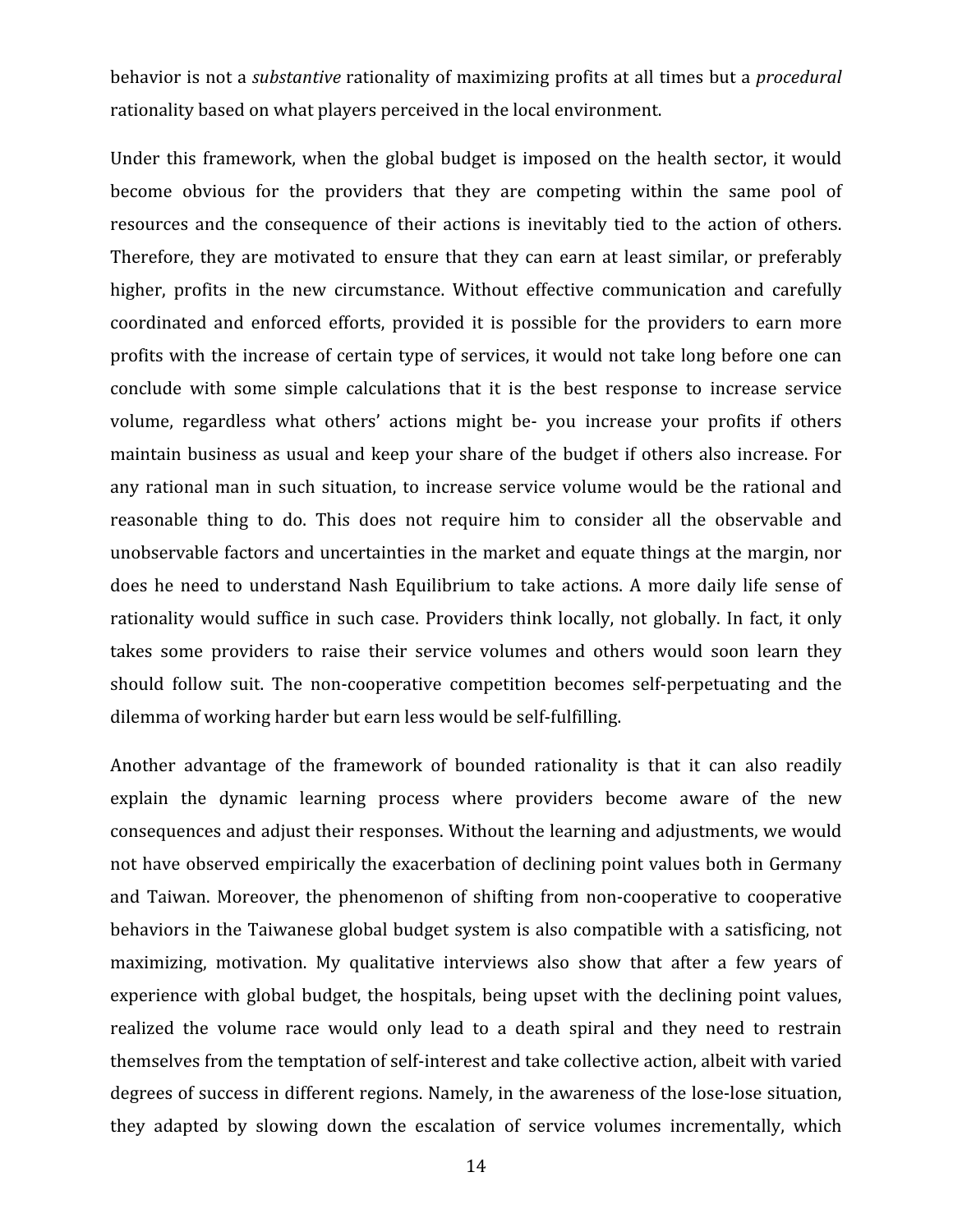manifests as the gradual return of point values since 2005. This is similar to what Cyert and March (1992) found about the decision-making in business firms, which changed their business practice only when difficulties arose and profits fell below their expectations. Within the maximization framework, in the absence of some effective external intervention, it would be very difficult to explain why would the providers suddenly deviate from the equilibrium
and
take
a
drastically
opposite
course
of
action.

One puzzle in the collective action literature in economics is the gap between theoretical predictions and the empirical observations. Most early game theoretical analyses on this subject concluded with a rather pessimistic view on the prospect of collective action. Later studies, such as Robert Axelrod's The Evolution of Cooperation (1984), did provide some mechanisms to sustain cooperative equilibrium but, as discussed above, required the preconditions of a significant size of individuals carrying certain cooperative strategies. Moreover, these theoretical investigations are also less helpful in explaining how the players can deviate
from a non‐cooperative equilibrium
to cooperative behavior
without becoming what Axelrod called the futile "isolated revolt" (p.150). However, in great contrast,
laboratory
experiments
and
empirical
observations
have
consistently
shown
that people
do
have
the
capacity
to
get
themselves
out
of
the
"tragedy
of
the
commons"
and
take collective
actions
without
external
interventions
(Ostrom,
1990).
I
argue
that
the
observed emergence of collective action and the shift from a non-cooperative toward cooperative competition is not because people suddenly become more altruistic and act in a less rational way, in a narrow definition of self-interest sense. To a great degree, it is because they did not fully realize or value the consequences of non-cooperative action before it actually
played
out. When
the
adverse
consequences of
non‐cooperation
become so
present and
eminent,
they
would undoubtedly
catch
the
attention
of
each
individual
and
bear
much weight in the decision-making. With the negative experience of fierce competition so dominant in their minds, it is not **rational** anymore to behave in the same way. People are rational. The question is what entered into their calculus given the limited attention and the cognitive
capacity
of
the
mind.

This is why information matters. And it is not only about the availability of information, but also
how
such
information
is
presented
and
hence how
they
weight
in
individuals'
decision‐ making
is rather
critical.
Kahneman
and
Tversky
(1973)
demonstrated
in
many
instances people pay more attention to recent information without fully consider information on the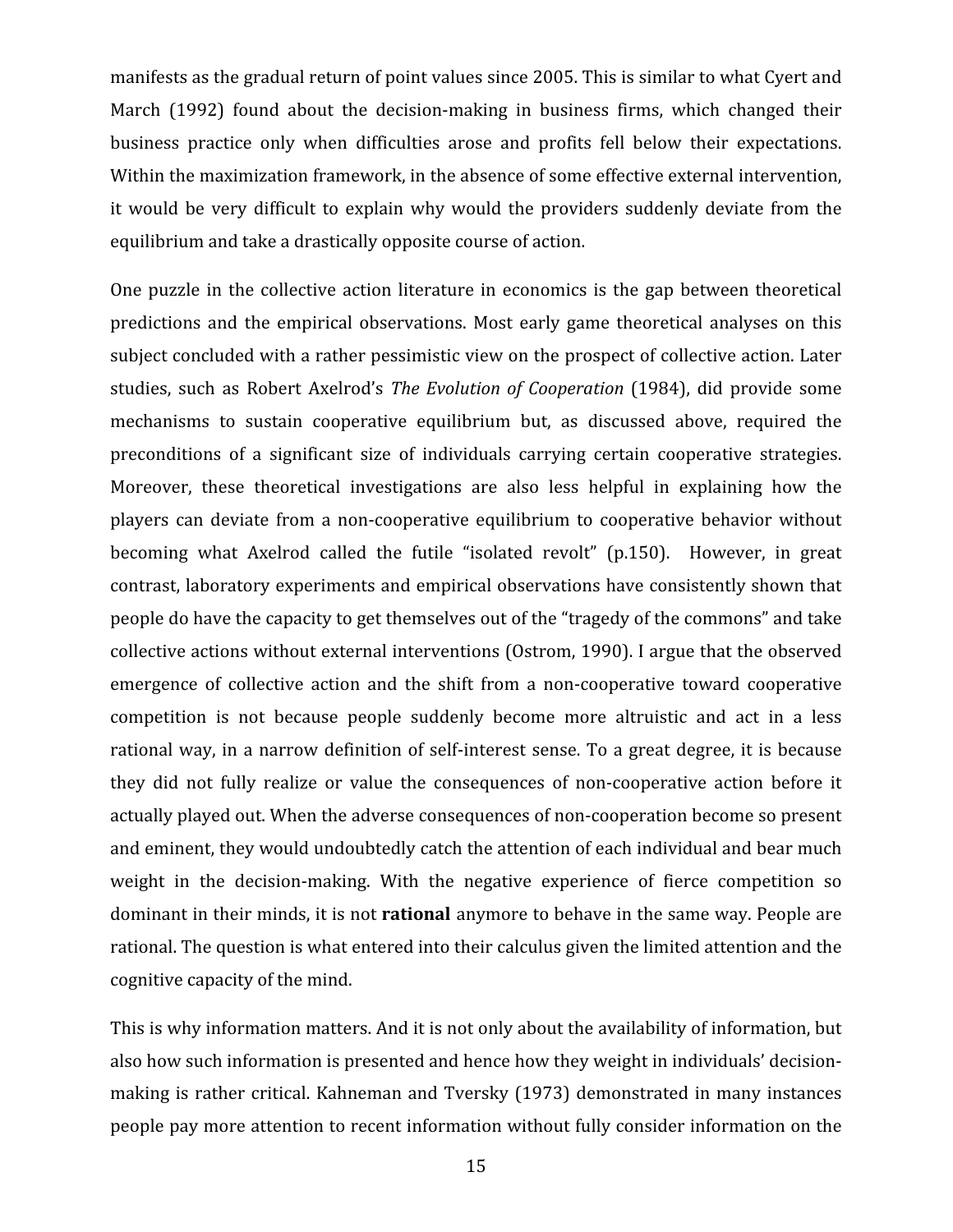prior probability. More recently, Branas-Garza, Fatas and Guillen (2006) describe how the initial announcement of possible use of grim-strategy could lead to self-fulfilling prophecy and
improve
contributions
in
the
repeated
public
good
games.
The
possibility
of
someone using grim-strategy is always present, but the act of announcement helps to bring it into everyone's
judgment.

Of
course,
a
distinction
should
be
made
between
the
motivation
for
collective
action
and
the process
of
achieving
one.
Even
if
the
players
are
motivated
to
pursue
a
win‐win
situation with collective actions, there are still factors that could affect the likelihood of success in coordinating such efforts. Trust, reciprocity, and the structural factors affecting the likelihood of collective action in social dilemma discussed in Ostrom (2007) would be very relevant here. In fact, as pointed out by Elinor Ostrom (2007), the structural variables should actually "make [no] difference in the probability of successful collective action if we continue to treat the *model* of rationality...to be a universal *theory* of human behavior" (p.3). Only under a bounded rationality framework, would it start to make sense to talk about how the prospect of individuals avoiding or lifting themselves out of the undesirable equilibrium
might
differ.

In the next section, I would present a formal model of provider behavior under global budget system and derive the Nash equilibrium strategy as the reimbursement scheme shifts from fee-for-service to global budget. As I argued above, in real life, providers hardly operate at the perfectly efficient level predicted by the much-simplified models. Therefore, I do not intend to argue that providers would produce at the *exact* level as the Nash equilibrium. In stead, the Cournot model below is used to examine the incentive for the providers and the resulting pattern of behavioral change when they are mostly driven by self-interest and engage in non-cooperative competition. I am less concerned with the optimal quantity than the functional nature and quality of their shift in action.

I would also note that the behavioral change identified using the non-cooperative competition model is likely to be short-term and not permanent. As discussed, when the providers
begin
to
suffer
from
the
adverse
outcome
from
the
non‐cooperation and
volume race, there could be an emergence of cooperative behavior. A cooperative game entails a drastically different dynamic and incentive for the providers and would result in another shift in behavior pattern, and possibly, a more profound change in the health market structure,
which
would
be
discussed
in
later
part
of
the
thesis.

16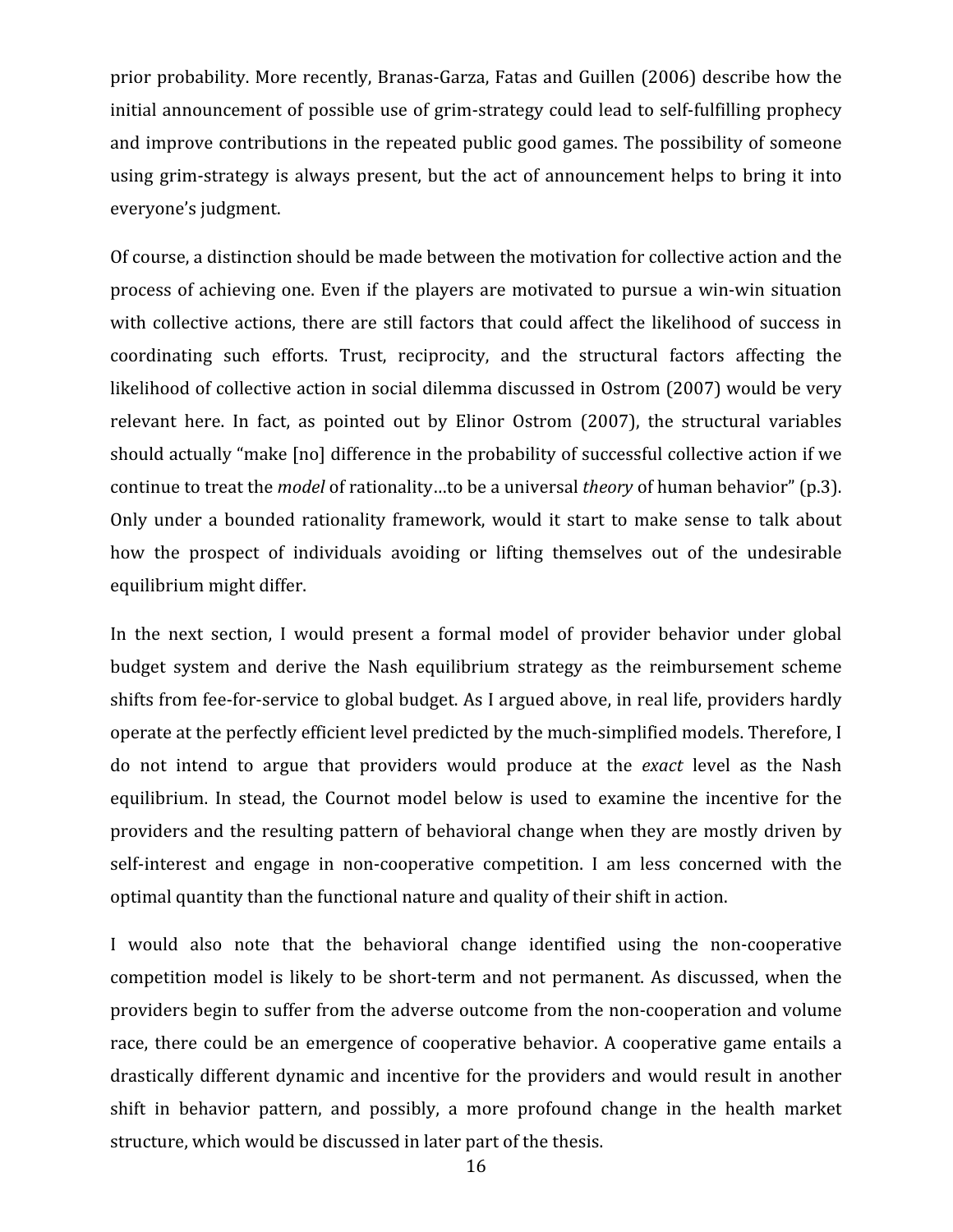# *IV.
Model*

In this section, I will present a formal model of provider behavior under global budget payment. The much‐simplified Cournot model is used to derive the Nash equilibrium strategy
and
predict
the
direction
of
behavioral
change
as
the
reimbursement
scheme
shifts from fee-for-service to global budget. The comparative statics and the simulation results would then be used to generate hypotheses and implications for later empirical studies

### **1. Models**

## (i)
Basic
model

Assume *n* homogenous providers in the market with a global budget *B*. Providers compete on quantities, deciding on the total number of points,  $k$ , they want to provide, which determined the relative share of the budget each provider would receive at the end of the period. Two types of services are provided, with the relative prices decided by the "points" allocated to these service,  $p_1$  and  $p_2$ . Each provider independently decides the quantities of each services,  $q_1$  and  $q_2$ . Further assume that there is no interaction in the production of the two,
i.e.
no
complementarity
in
production.

The two-product setting was chosen to extend the theoretical models in the literature which mostly base on homogenous single product, so as to reflect the real settings where providers
usually
provide
a
mix
of
different
products,
e.g.
inpatient
and
outpatient
services for the hospitals; or labor-intensive consultations and high-tech lab examinations for the clinics. The absolute and relative demands for the different services are driven by the providers in this model.<sup>2</sup>

The
cost
function
for
individual
provider
takes
the
following
form:

 $C(q_1, q_2) = c_1 q_1 + c_2 q_2 + c_{11} q_1^2 + c_{22} q_2^2$  *C'*>0, *C'*'>0

Then
the
optimization
problem
is
essentially
an
exercise
of
cost‐minimization:

*min*  $C(q_1, q_2) = c_1 q_1 + c_2 q_2 + c_{11} q_1^2 + c_{22} q_2^2$  *s.t.*  $k = p_1 q_1 + p_2 q_2$ 

<sup>2</sup> The assumption of provider‐driven demands is not unrealistic in the Taiwanese health system. Firstly, information asymmetry and provider-induced demands have been well documented in health care in a wide range of different settings. Secondly, the universal coverage with relatively low premiums and a comprehensive benefit package means that the patients are very much protected against financial costs and hence the providers have high latitude of inducement.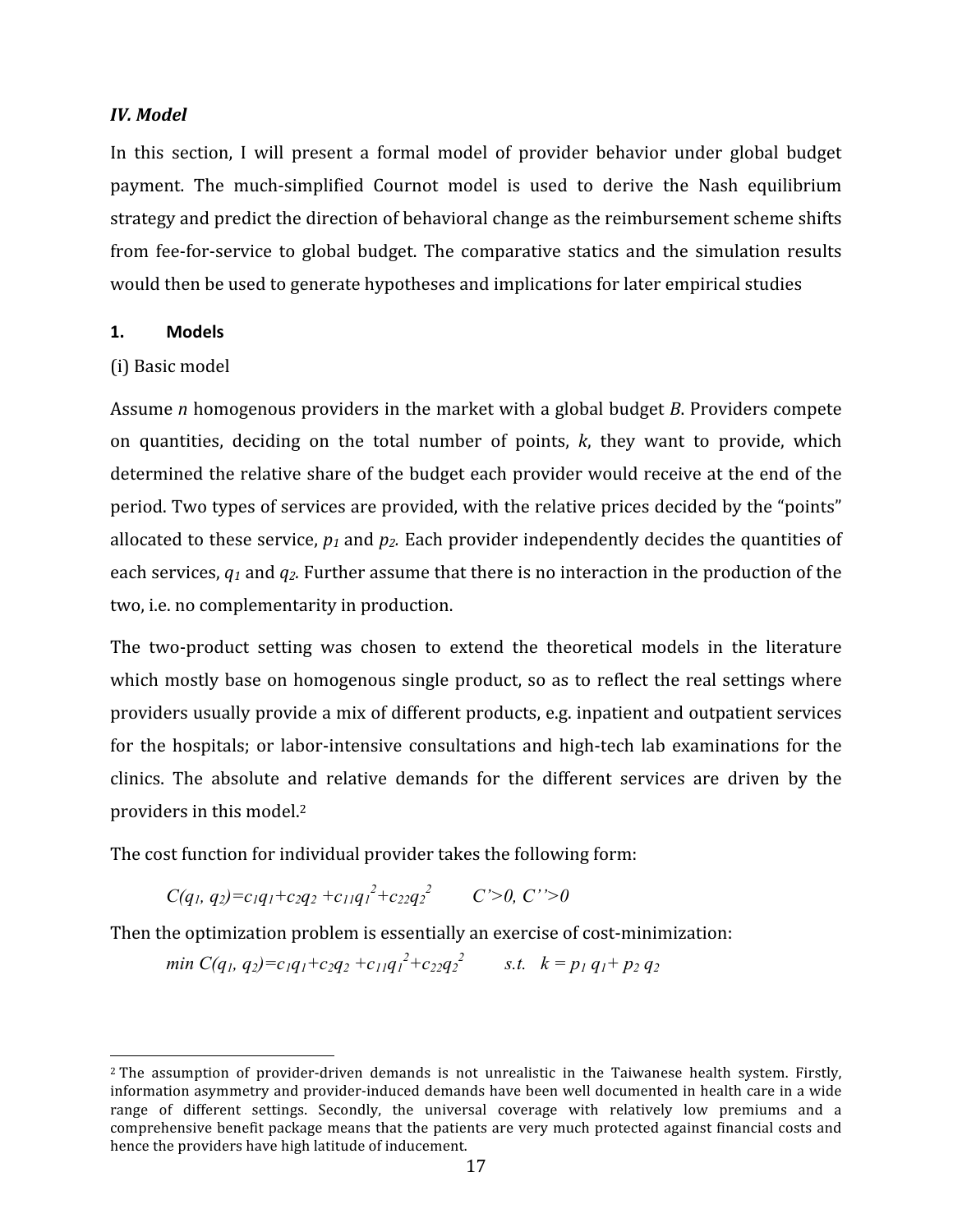Taking the first-order condition, one can derive  $q_1$  and  $q_2$  as a function of  $p_1$ ,  $p_2$  and k. And the cost function, as a function of  $q_1$  and  $q_2$  can also be expressed as a function of  $p_1$ ,  $p_2$  and k. For details of the derivation, please see Appendix I.1.

Now, the profit for each provider  $(π)$  would depend on its total output,  $k$ 

$$
\pi(k_x) = \overline{pk_x} - c(k_x)
$$
, where  $\overline{p}$  is the price,

Under the previous fee-for-service scheme, the real prices of the services were decided by the
externally set
fee
schedule,
independent
of
the
actual service
volume
provided
by
the actors in the health sector. Maximizing the profit function with respect to k yields p-c'(k)=0. Using the implicit function theorem, it follows that  $k'(p)=1/c''(k)$ , which is positive. Therefore, under the fee-for-service scheme with simplistic assumption of no entry and exit, providers respond to any increase in price by an increase in the service provision volume. This is the *profit maximization argument* in the literature that hypothesizes physicians
would
equate
price
with
marginal
costs.

Under global budget scheme, in contrast, the real prices are no longer exogenously set but determined by the point value, which is equal to dividing the total budget by the total number of points. And the profits now equals point value times the service volume provided
minus
cost
of
producing
that
volume:

$$
\pi(k_x) = \frac{B}{\sum_{i=1}^n k_i} - c(k_x)
$$

The competition here is in essence a Cournot competition where firms compete on, instead of price, the output quantities and set them independently and simultaneously. Now, I consider the Nash equilibrium (NE) outcome, in which each provider chooses their best production strategy given the behavior of others. Due to the homogeneity of the providers in the model assumption, each player should adopt the same strategy given others'. We can derive the output volume  $(k^*)$  at NE (please see Appendix I.2) and study its comparative statics.

$$
k^* = \frac{-n^2(c_1c_{22}p_1 + c_2c_{11}p_2) + \sqrt{n^4(c_1c_{22}p_1 + c_2c_{11}p_2)^2 + 8B(n-1)n^2c_{11}c_{22}(c_{22}p_1^2 + c_{11}p_2^2)}{4n^2c_{11}c_{22}}
$$

If we take partial derivative of equilibrium outputs  $(k^*)$  over number of providers  $(n)$  in the market,
we
have:

$$
\frac{\partial k}{\partial n}^* = \frac{B(2-n)(c_{22}p_1^2 + c_{11}p_2^2)}{\sqrt{n^4(c_1c_{22}p_1 + c_2c_{11}p_2)^2 + 8B(n-1)n^2c_{11}c_{22}(c_{22}p_1^2 + c_{11}p_2^2)}} < 0
$$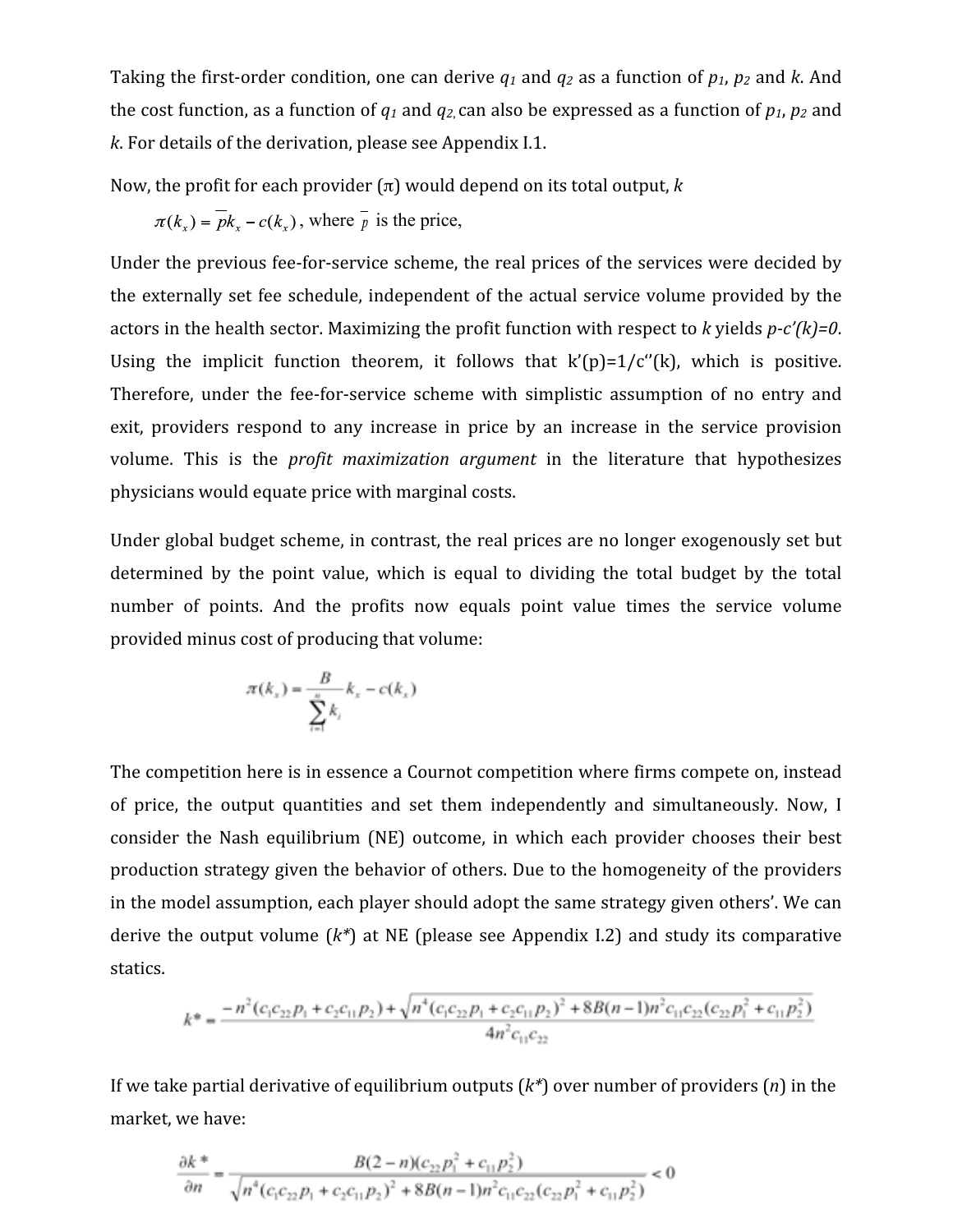This shows an intuitive result that total service volume (in terms of points) at equilibrium for each provider would decrease as number of players in the market increases. This is because each of them would have a smaller share of the market and would have to lower the service volume as otherwise the point value (hence the *de facto* "price" of the provided service) would become too low to compensate for the marginal cost of production. In addition,  $k^*$  might also differ as points assigned to the products ( $p_1$  and  $p_2$ ), i.e. the relative values of two services, change. As shown in Appendix I.2, the nature of association between  $k^*$  and the relative value of two services is undetermined, depending on other factors, including coefficients in the cost function, the overall budget, and the number of providers. Alternatively, I will conduct simulation exercise to show their relationship in later parts of this
section.

Once the total service output at equilibrium  $(k^*)$  is set, the providers needs to allocate the output quota to each service. Points allocated to service/product 1  $(T_1)$  equals:

$$
p_1^* q_1^* = T_1 = \frac{2k c_{22} p_1^2 + c_2 p_1^2 p_2 - c_1 p_1 p_2^2}{2(c_{11} p_2^2 + c_{22} p_1^2)}
$$

$$
\frac{\partial T_1}{\partial p_1} = \frac{p_2^2 [2c_{11} p_1 (2k c_{22} + c_2 p_2) + c_1 (c_{22} p_1^2 - c_{11} p_2^2)]}{2(c_{11} p_2^2 + c_{22} p_1^2)^2}
$$

Service output for product 1 at equilibrium, *ceteris paribus*, would be affected by the relative value of the two services  $(p_1/p_2)$ . In fact, the direction of this relationship would be decided by the term-  $(c_{22}p_1^2-c_{11}p_2^2)$  in the above equation. This implies that if the point-cost ration of product 1 is relative higher, providers would shift the provision toward product 1 as  $p_1$  and hence the "profitability" for product 1 increases. This is intuitively reasonable since if health providers are profit-maximizers, they can achieve better allocative efficiency by
producing
more
profitable
services.

#### *<Simulation>*

Based on a hospital total cost function reported in Wagstaff and Barnum (1992), I arbitrarily chose the following values for the parameters in the cost function to conduct a simulation exercise:  $c_1 = -1000$ ,  $c_2 = -6200$ ,  $c_{11} = 150$ , and  $c_{22} = 960$ . Moreover, I assume service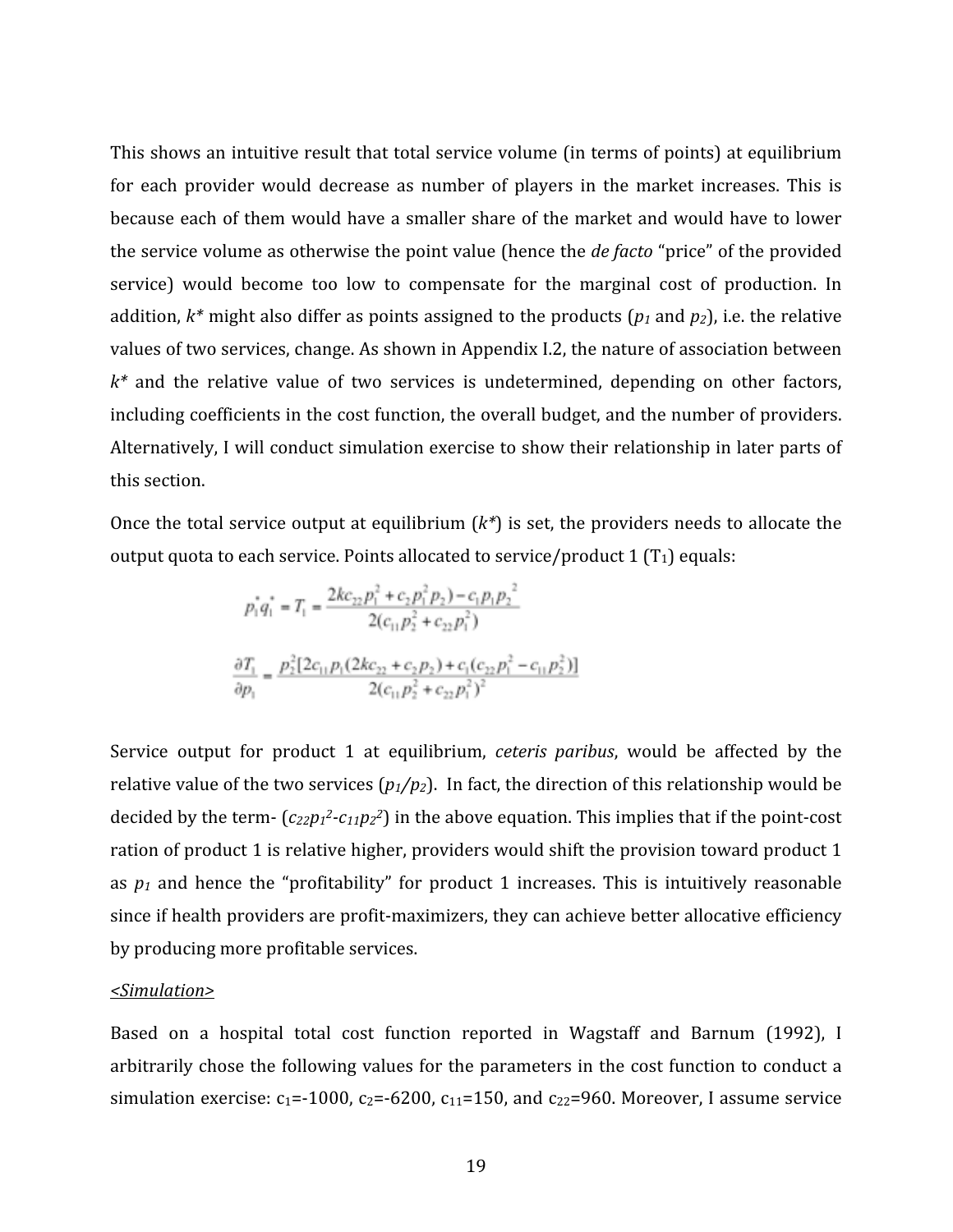2 to be more profitable and set the service points for the two products at  $p_1 = 500$  and  $p_2$ =5000. The total budget (B) is set at 10 million (1x10<sup>7</sup>).



(1) Change in points for product 1 ( $p_1$ : 50  $\sim$  5000). Group size (n)=100

The simulation shows that as the point for the product increases, the total service outputs at equilibrium  $(k^*)$  increases, at an increasing rate; quantities for service 1 increases (at a decreasing rate); more points are allocated to the service 1 (R1) as its profitability increases, and the overall point value (PV) drops as a consequence of higher service volume.

What is shown here is basically in line with the profit-maximization behavior of the providers: when the profitability of certain product increases, providers would seek higher profits
by
producing
more
of
that
service.
More
importantly,
the
simple
simulation
exercise also illustrates the *collective action problem* that lies at the core of the problem of global budget scheme. When the providers respond to the higher profitability by increased outputs, *collectively*, the higher total service volume would in fact drive down the point value and the *de facto* prices. That is, providers are confronted with a dilemma where the pursuit
of
individual
interest
as
a
perfectly
rational
individual
would
ironically
compromise the
interest
of
the
whole
group
and
everyone
within
it.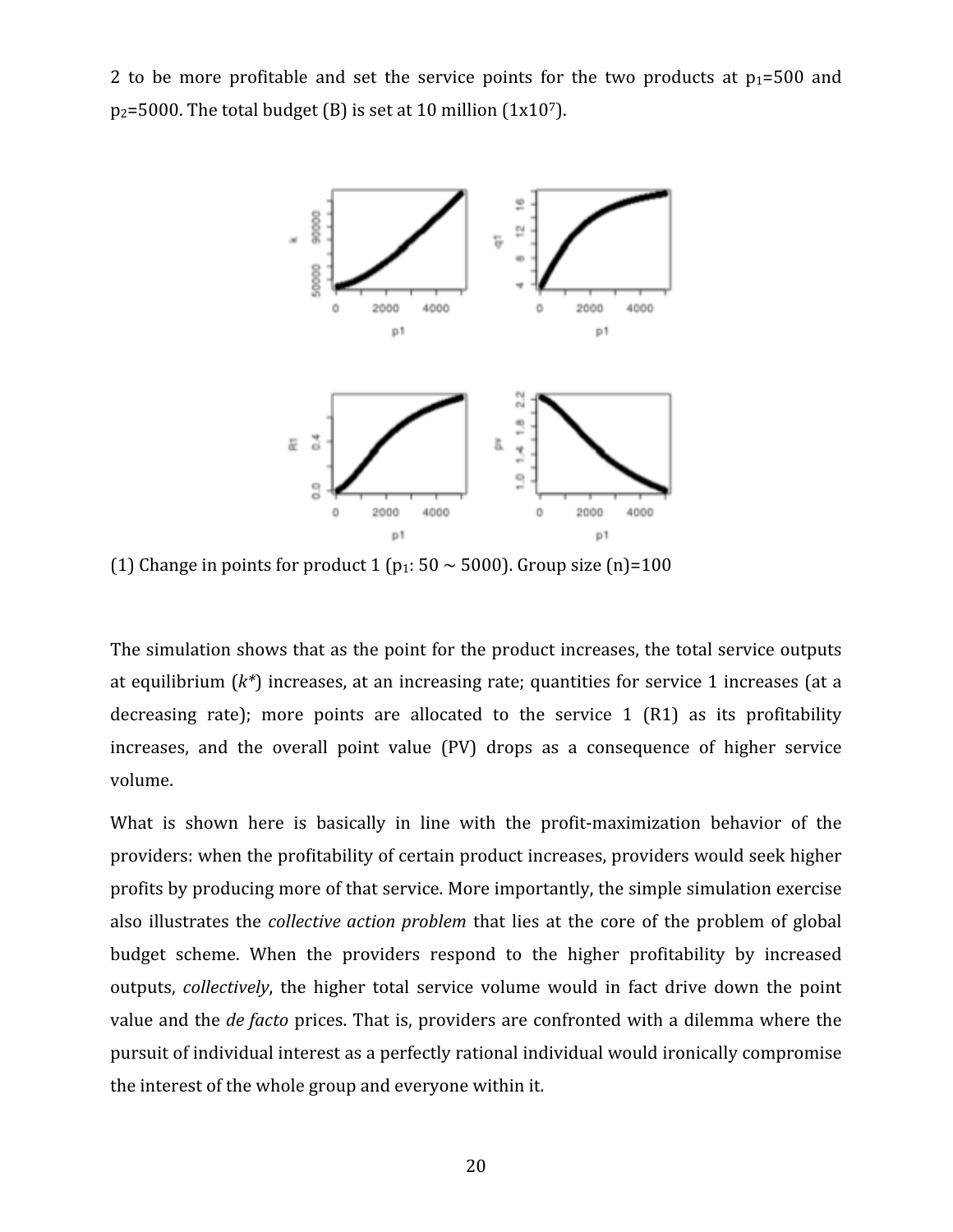As Olsonian theory of collective action puts a great emphasis on the group size, it would also
be
of
much
interest
to
examine
the
role
of
group
size,
in
the
following
exercise.

(2) Change in group size  $(n: 2 \sim 500)$ 



As the group size (n) increases, the total output at equilibrium of each individual provider  $(k^*)$  and quantities of products drop rapidly. This is because, as shown previously, the market share for each individual decreases due to the marginal cost of production. The allocation of points to each product does not have significant differences since the group size should not have an important bearing on the allocation efficiency. Here, the most interesting part is that the point value drops drastically to less than one-fifth when the number increases to 100. This is consistent with the Olsonian theory that larger group would have a more serious collective action problem because in a large group each player does not expect their behavior would have a significant impact on the price of the products and
thus
focus
on
increasing
their
share
of
the
budget.
Consequently,
the
market
becomes more and more competitive and price is driven down. As the Cournot Theorem states, in the absence
of
fixed
cost,
as
the
number
of
firms
in
the
market
becomes
larger,
the
prices
would approach
marginal
cost.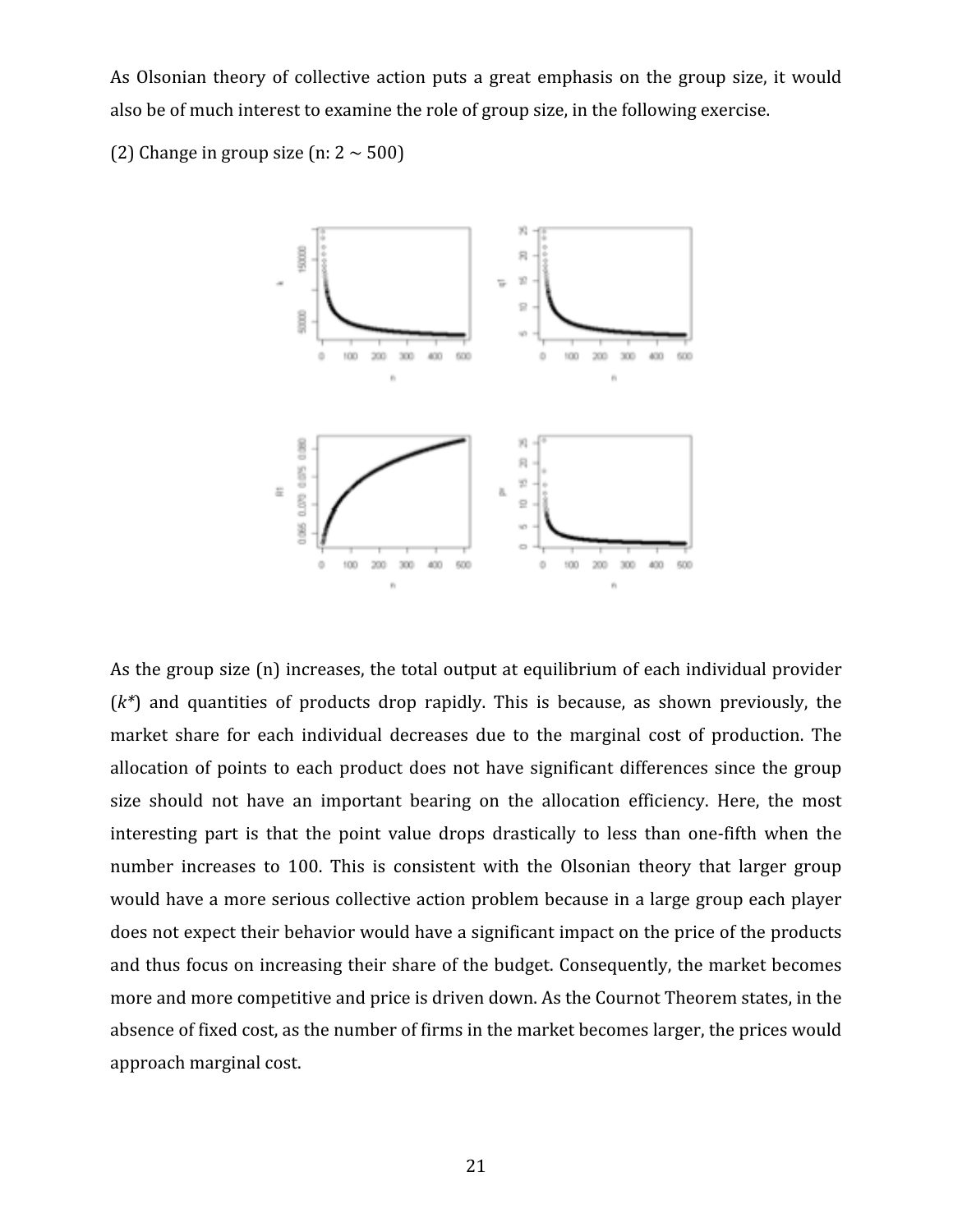# (ii)
Model
with
Joint
Production
Complementarity

In reality, there is often complementarity among a firm's production of different products because of the joint inputs. In our case of health service provision, this is also quite true most of the time. For example, in a hospital, the employed physicians are very likely to provide services
both
in
the
inpatient
ward
as
well
as
ambulatory service;
the
diagnostic imaging equipments are also used to serve patients in different departments of the hospitals.

To allow for the possibility of complementarity in joint production, I include a joint product coefficient,  $c_{12}$ , in the cost function;

 $C(q_1, q_2) = c_1q_1 + c_2q_2 + c_{12}q_1q_2 + c_{11}q_1^2 + c_{22}q_2^2$  *C'*>0, *C''*>0 The derivation of equilibrium outputs for individual provider  $(k^*)$  is similar to the above (please
see
Appendix
II
for
details
of
derivation),
and
given
the
difficulty
to
determine
the nature
of
comparative
statics,
simulation
exercise
is
again
used.

## *<Simulation>*

Except the coefficient for production complementarity, all other parameters are kept at the same
value.

(1) Change in Degree of Complementarity  $(c_{12}: 0 \sim -700)$ 

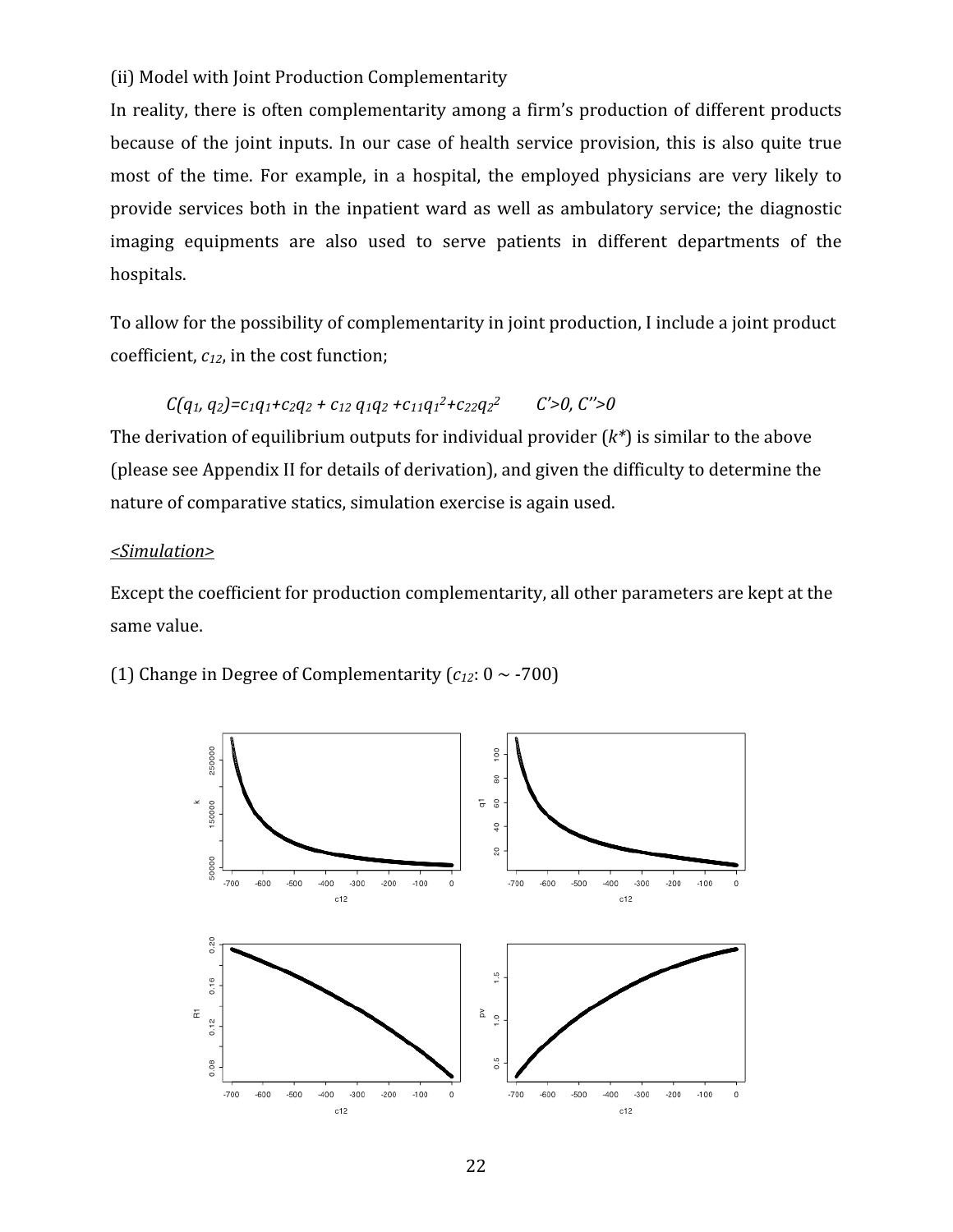Basically, the simulation results are consistent with my expectation. When the productions of two services are independent (i.e. no complementarity,  $c_{12}=0$ ), the providers would shift more of its production toward the more profitable one, in this case,  $q_2$ . However, when there exists a complementarity between the productions of two products, for example, in the case of some common inputs, it makes sense for the providers to take advantage of it and
produce
both
service
1
and
2.
Consequently,
we
can
see
from
the
figure that
the
higher the complementarity (the more negative of the  $c_{12}$  term), the more quantities the provider would produce service 1 and the higher the total service volume. At the same time, the point
value
falls
as
a
result
of
the
increased
production.

# (2)
Complementarity
and
Group
size



We've learnt that in both of the two previous scenarios, point value is negative associated with the group size. The above figure compares this relationship when there is production complementarity between two services and when there is not. It shows that as the group size increases, the point values are lower and drop faster below 1 when there is production complementarity. That is, the collective action problem is more severe when the provisions of
different
services
are
not
independent.

## (iii)
Comparison
Between
FFS
and
Global
Budget

I have shown, in the previous section, the strategic behavior of the providers under the global
budget scheme.
Yet,
another
interesting
and critical
question
is
what
would
be
the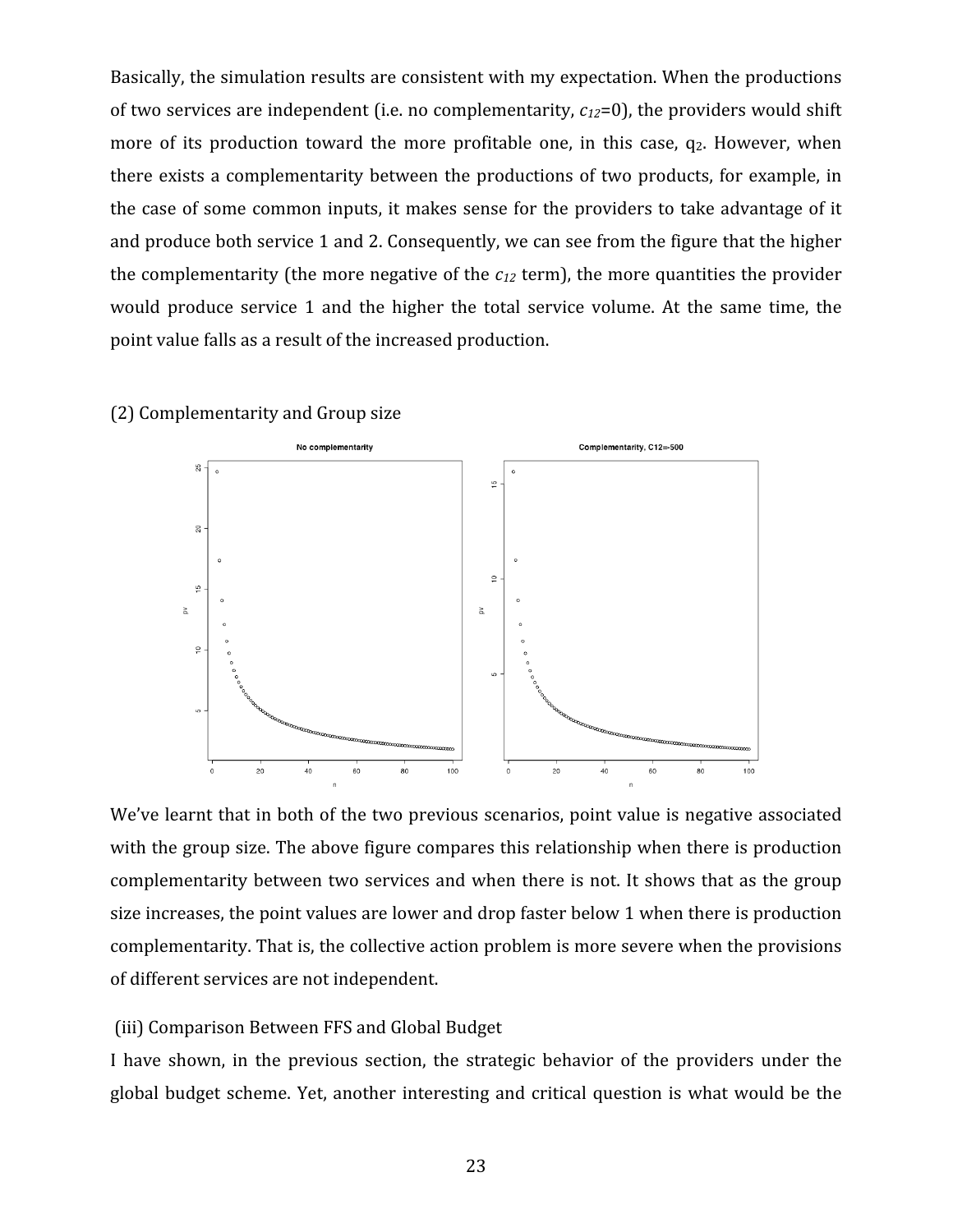change in providers' service provision when the system shifts from fee-for-service (FFS) to global
budget.

To examine the change in the strategic behaviors, I conduct the following simulation exercise
to
compare
FFS
and
GB
schemes:

Assume that under FFS the health sectors spends total amount of B. Further assume that providers are homogenous and have equal market size. Given that providers are fully reimbursed for the service provided, this virtually means point value is fixed at 1. Therefore, the output for each  $(k)$  is  $B/n$ , where n is the number of providers.

Moving from FFS system to a global budget scheme, I take budget B to be the fixed budget in the global budget system. When Taiwan implemented global budget system, the initial budget at year 1 was largely based on the health expenditures in the previous years when the providers were paid on the FFS basis. Then, optimal outputs, point values, and profits are
derived
in
the
same
way
as
earlier
exercise.

Simulation first starts with the assumption of no complementarity in joint production. Values of the parameters in simulation are set as the following:  $c_1 = -1000$ ,  $c_2 = -500$ ,  $c_{11} = 100$ ,  $c_{22}=300$ ,  $p_1=500$  and  $p_2=5000$ . The number of hospitals is modeled between 10 and 150 since
the
number
of
hospitals
in
each
region
in
Taiwan
lies
in
this
range.



The figure above shows that, assuming no entry or exit of providers in the market, moving from
FFS
to
global
budget system
would result
in
some
interest
phenomena
in
a
Cournot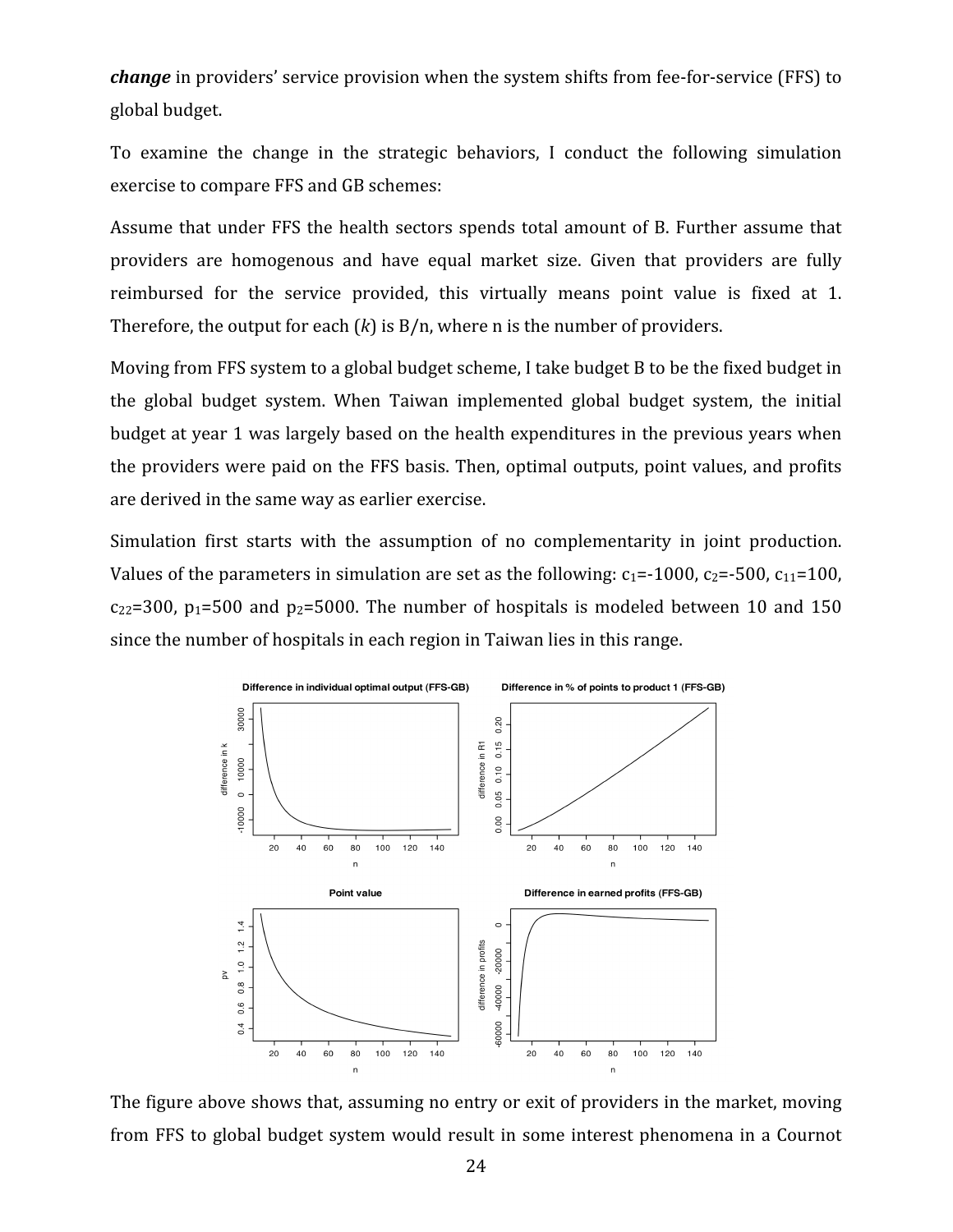competition. First of all, as expected, point value falls when group size increases as a consequence
of
increasing
total
output
of
the
health
sector.
What
is
worth
noticing
is
that when the number of providers is sufficiently small, at equilibrium, each provider would actually provide at a lower service volume than what it would have been in FFS setting in pursuit of the maximal profits. Point value would be above one, and the profits earned by each provider are large in GB than in FFS scheme. Yet, when the number of providers increases, individual output becomes larger under global budget, point value is down further, and the profits earned become fewer than what could have been earned in the FFS system.

One potential reason that could account for this observation is that when the group size is small enough, each player acknowledges that its behavior would have a discernible impact on
the
point
value
and
profit
margins,
and
the
race
on
quantities
would
immediately
lead
to a vicious circle that makes everyone worst-off. Consequently, the best strategy is to keep the
volume
down,
drive
up
the
point
value
and
make
good
profits
for
everyone.

Another observation made here is that shifting to the global budget scheme, the larger the group size and the more serious the collective action problem, the more the providers tend to
move
their
production
allocation
away
from
the
less
profitable
service.

Then,
similar
exercise
was
conducted
assuming
the
existence
of
complementarity
between the
two
products.
The
results
show
similar
findings
as
in
the
case
of
no
complementarity: point
value
drops;
compared
with
FFS,
equilibrium
output
is
higher;
and
profits
are
lower as the group size increases. The main difference here is that in the case of complementarity, providers tend to produce even more. The point values are consistently below one. This suggests that even when the group size is small and the impact of the players' behavior on the point value should be easily recognized, the tendency to overproduce given the joint inputs
would
still
dominate.

### **2. Results**

A
summary
of
the
main
findings
in
the
modeling
and
simulation
exercise:

• Under the global budget system, the equilibrium output by each provider would decrease
as
the
number
of
providers
increases
in
the
market.
However,
in
aggregate, there
would
be
an
increase
in
total
service
volume,
which
drives
down
the
point
value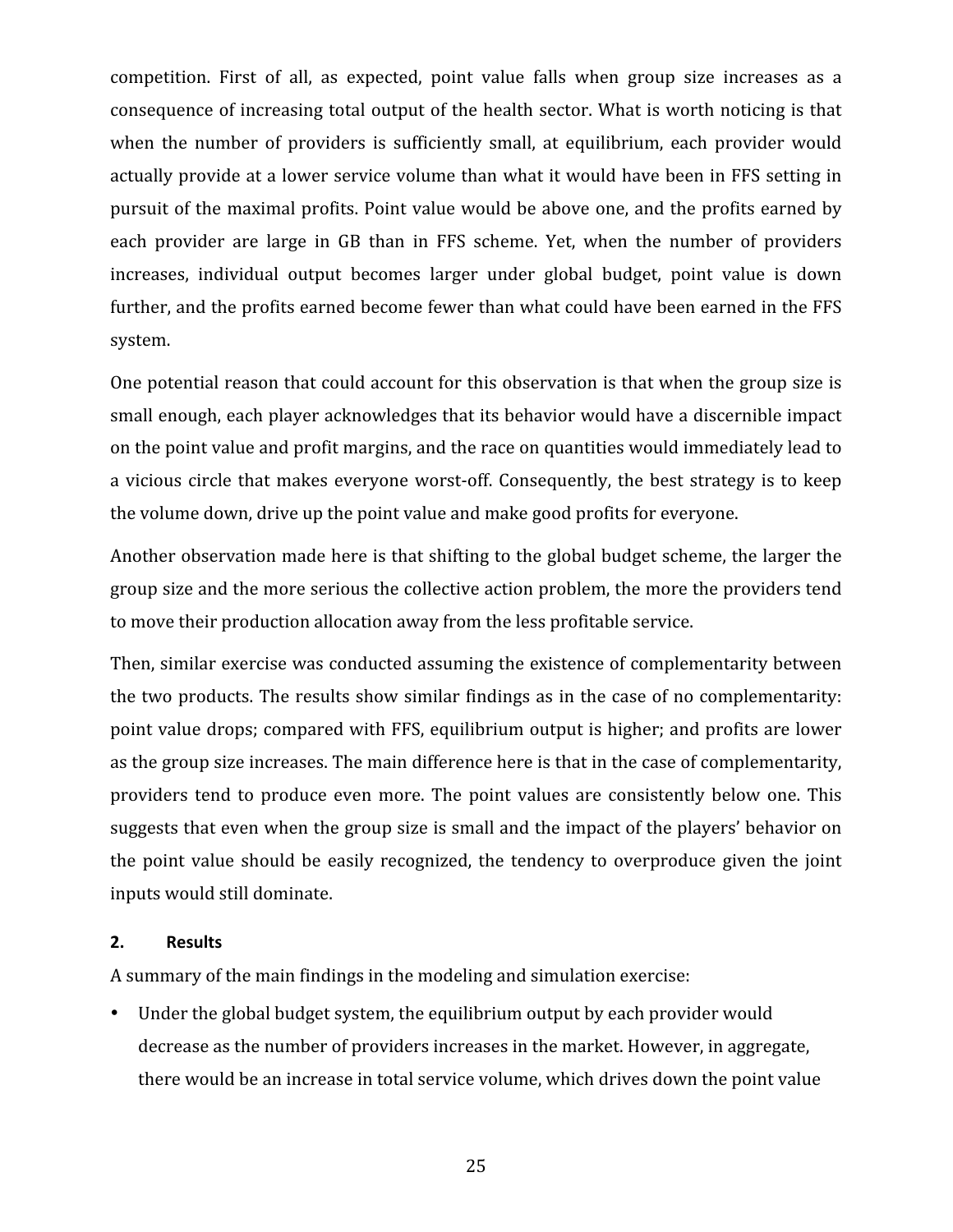and *de facto* prices of the services. This is in line with the Olson's hypothesis that large group
would
suffer
more
from
the
collective
action
problem.

- Similar to the response to higher prices in the FFS system, the providers would attempt to achieve better allocative efficiency by producing more when the profitability of the services, indicated by the point-cost ratio, increases.
- When there is complementarity in the joint production of services, providers would have even higher tendency to over-produce and collective action problem would be worse
in
such
scenario.
- When the group size is sufficiently small, the providers tend to be more cautious with the
production
volume
because
the
impact
of
their
behavior
is
well
perceived
by
the players
themselves.
In
some
case,
they
could
even
lower
their
service
volume
in
pursuit of
maximized
profits.

# **3. Implications
and
Hypothesis
for
Empirical
Testing**

The results of the above exercise have several important implications regarding the change in providers' practice pattern. First of all, moving from FFS to global budget, there is an incentive for the providers to increase their service volume measured by the amount of points.
Hence
the
first
hypothesis
is:

# H1: Shifting to global budget scheme would lead to an increase in the intensity of care

Given the financial incentives, providers would attempt to allocate their service provision toward services with higher point-cost ratios and the costs are likely to include not only capital
costs
but
also
labor
and
time
costs
of
the
providers.
Empirically,
this
means
we
need to
test
the
following
hypothesis:

• H2: When shifting from FFS to global budget, providers would provide proportionally *more
profitable,
less
labor
intensive
services.*

In most cases, the more profitable services are usually the more pricy diagnostics or interventions that usually involve more advanced technology. Therefore, the implementation of global budget could also have a role in the **technology adoption**. For example, some imaging services, such as magnetic resonance imaging, are profitable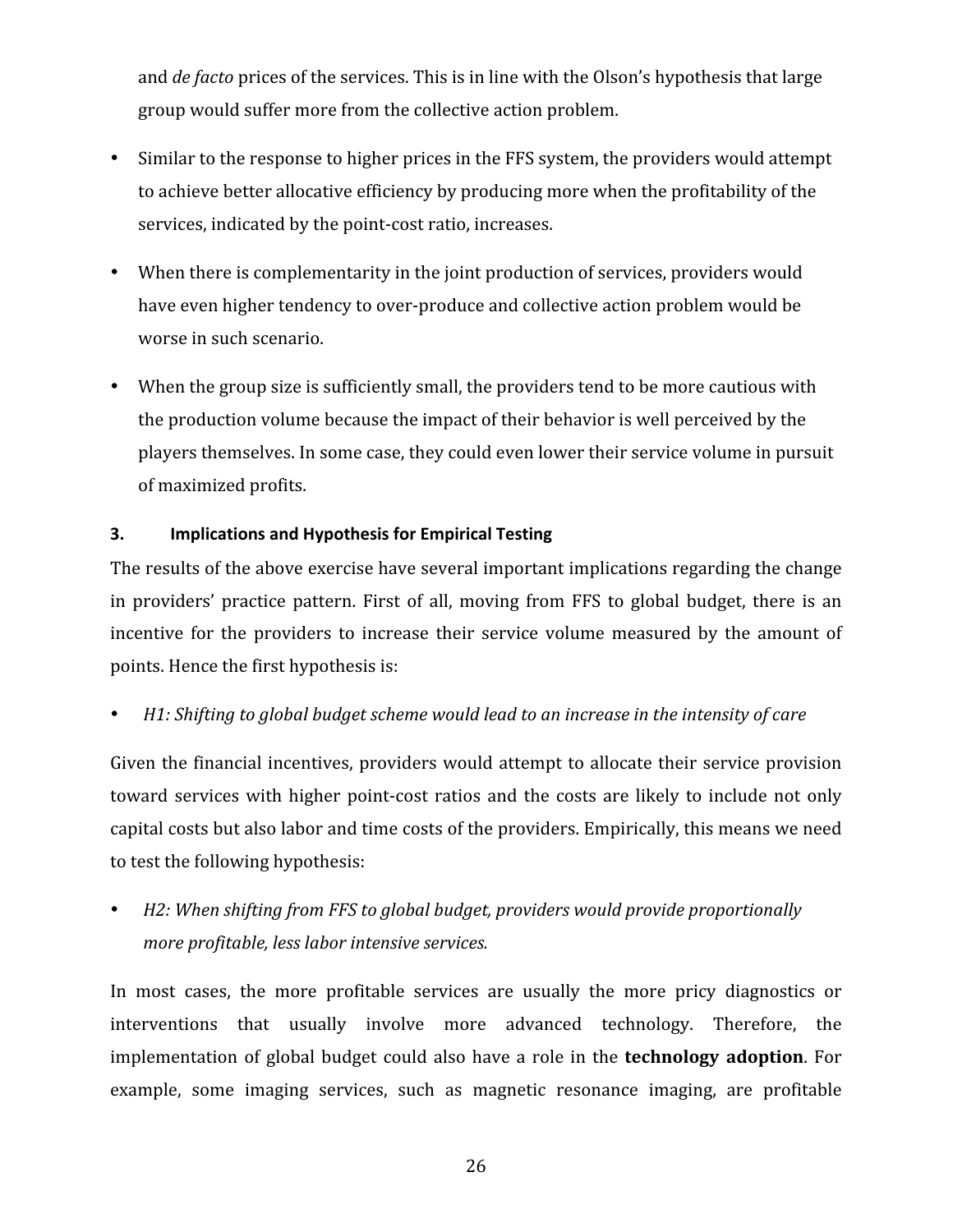services themselves and also facilitate other profitable interventions, such as orthopedic surgeries.
Therefore,
another
hypothesis
would
be:

H<sub>3</sub>: The implementation of global budget would facilitate the adoption of technology and *its
diffusion
in
health
care.*

In the above analysis, only the quantity is explicitly modeled, yet the change in the composition
of
the
service
outputs
could
also
have
some
implications
for
the
quality
of care. We know from the simulation results that, moving from the FFS to global budget system, the
production allocation
would shift
toward
profitable services and, similarly,
profitable patients. Therefore, one way the implementation of global budget system could impact health care quality is by providers' choice over which services to produce and what kind of patients to treat. That is, the providers could engage in *patient selection*, paying more attention in serving the "profitable" patients (*creaming*) and avoiding the costly ones (skimping and dumping). This means that the costly patients, such as those with multiple comorbidities, might have more difficulty of access to adequate health care in global budget system than in fee-for-service scheme. In Taiwan, an important source of inpatient admission
is
emergency
room.
Thus,
a
testable
hypothesis
would
be
for
instance:

H4: Under global budget, upon visiting to the emergency room, patients with multiple co*morbidities
would
have
difficulty
of
being
admitted
and
stay
longer
in
the
emergency room
compared
to
those
with
uncomplicated
conditions.*

One of the tasks of the modeling exercise is to investigate the relationship between the group size and point value, as an indication of the severity of collective action problem. It is consistently
shown
that
when
the
number
of
providers
increases, *everything
else
the
same*, the point value will drops and profit margins for the providers go down drastically. An immediate implication from this reasoning is that there could be a movement toward **consolidation**of
the
market
under
global
budget.

- H<sub>5</sub>: The implementation of global budget would facilitate consolidation of the health care market, as reflected in an increase in concentration ratio or Herfindahl index.
- H6: There would be higher entry barrier for the providers to enter into the market in the *global
budget
system.*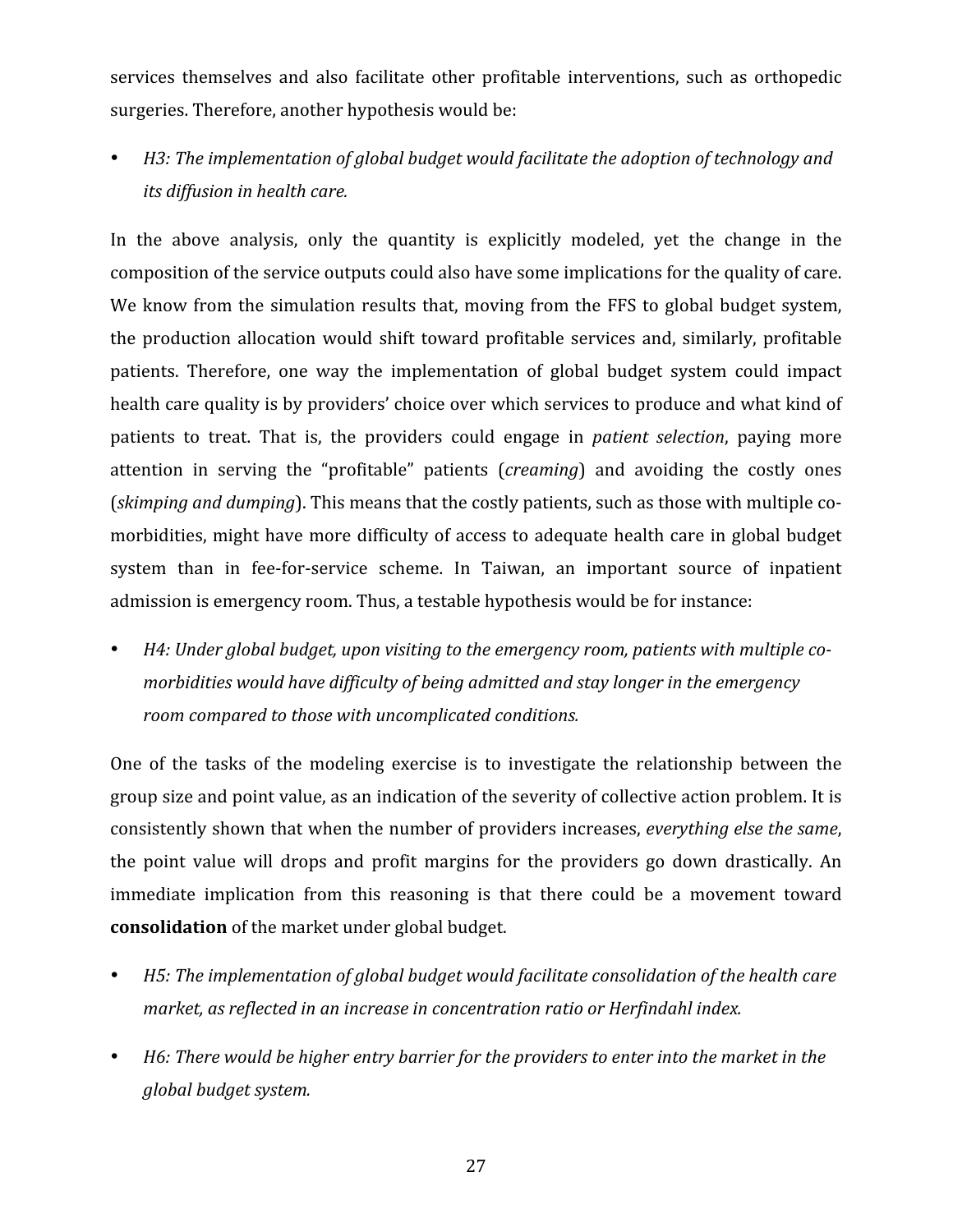## *V.
Behavioral
Change
in
the
Early
Phase*

From the modeling and simulation exercise, we learned that in a non-cooperative game, without effective communication and enforceable agreements, the providers have an incentive to maximize their individual profits by increasing their service volume, measured by
the
total
points
of
service
provided
by
each
provider.
The
only
exception
is
that
when
the number of providers is sufficiently small, as the consequence of the action by the provider can be readily expected by itself, the strategic response would lead to a lower service volume in global budget than in the fee-for-service system. Therefore, the first behavioral response we should observe is that, with large enough number of providers, the collective action problem would lead to an increase in the treatment intensity when the payment scheme
changes
from
fee‐for‐service
to
global
budget.

The increase in the treatment intensity in the global budget system would manifest in three ways. First of all, provided that there should not be too much of a change in the number of providers, as the service volume escalates at a faster rate than the increase of the budget, the
conversion
factor,
or
point
value,
would
expectedly
be
on
a
decreasing
trend.
This
was already observed in the hospital sector as a whole for the early phase of the global budget system, from 2002 to 2004. Theoretically, similar phenomenon should also be observed with the regional point values. Secondly, on the supply side, everything else the same, the implementation of global budget would result in higher service volume by each provider, compared to the level of production under fee-for-service.<sup>3</sup> Lastly, increased service volume by
providers
would
also
show
up
on
the
demand
side.
There
would
be
higher
frequency
or episodes of treatments, higher amount/intensity of services provided to a given individual once
he
or
she
is
treated
by
a
provider,
or
both.

The
above
argument
and
hypotheses
are
made
under
the
assumption
that
there
shall
not
be other demand-side factors affecting the incentive of the patients and utilization of health services is largely affected by the supply side. On the former requirement, it has to be made sure that there is no significant change in enrollees' benefit packages. For the Taiwanese National Health Insurance (NHI), except an increase in the co-payment of less than 5 USD for
the
hospital
ambulatory
services
in
2005,
there
has
not
been
any
change
in
the
benefit package since the implementation of global budget. The second assumption means that

<sup>&</sup>lt;sup>3</sup> This of course requires that there is large enough number of providers in the region. For the hospital sector, except the east region, which has only 17 hospitals, All other regions have close to or more than 70 hospitals.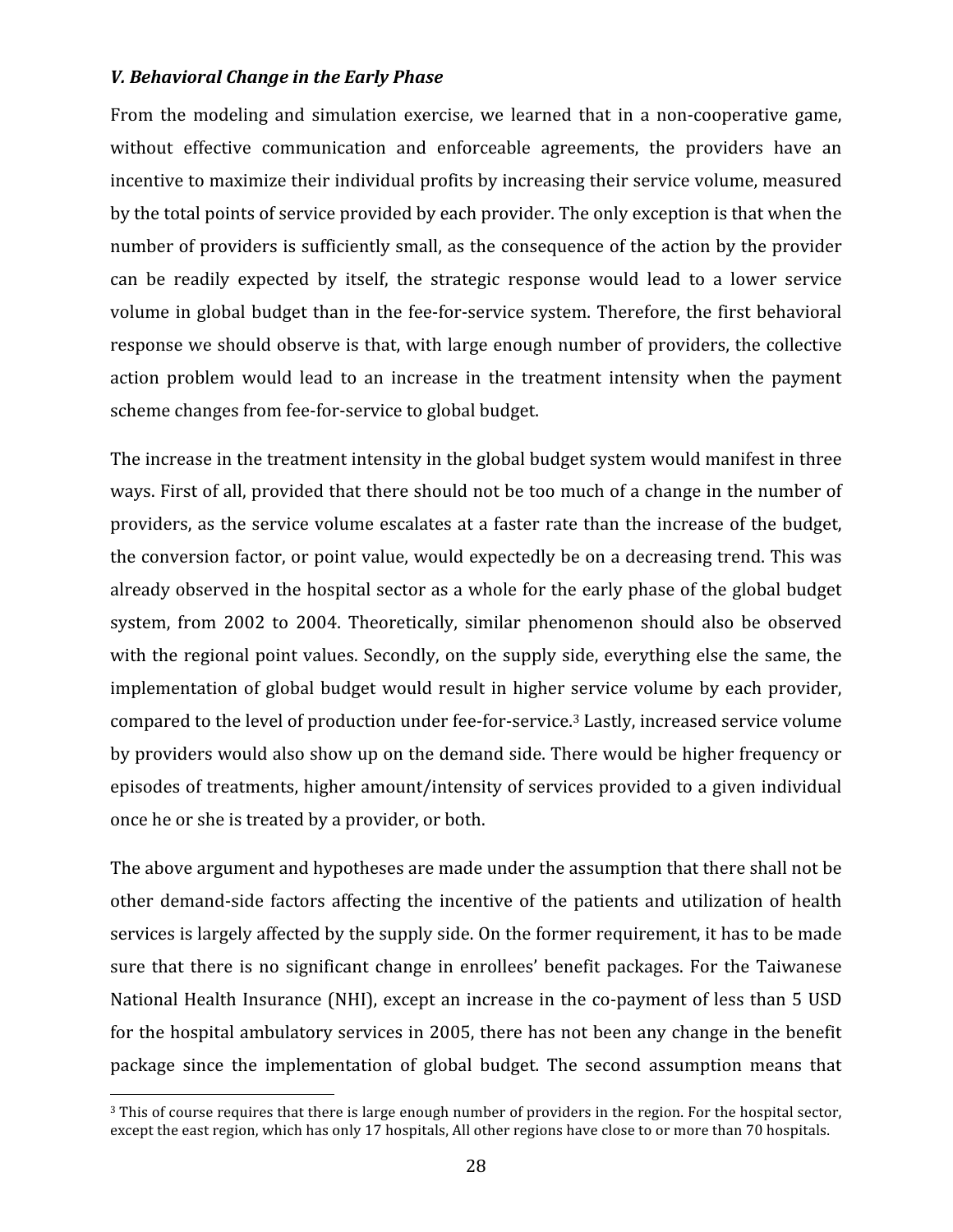providers
have
the
capability
to
induce
demand.
Undoubtedly,
it
is
likely
that
providers
are constrained
by
legal
rules
or
medical
ethics
and cannot
freely
induce *any* and *every thing*. Nevertheless, the capacity to freely induce demand without any binding regulation is not a necessary condition of my argument. Inducing demand does not equate defiance of standards of medical practice. There are too many circumstances where the uncertainties call for the professional judgment of the physicians and present a gray area where standards and protocols are difficult to apply. Therefore, as long as the providers have considerably
large
latitude
to
affect the
consumption
of
health
services,
which
is
commonly observed empirically in both developed and developing countries, we shall see higher treatment
intensity
in
the
global
budget
scheme.

The increased service volume is consistent with what we have inferred from the qualitative reasoning using the bounded rationality framework and is not particularly surprising. What is more interesting and has a greater implication for the patients is how the providers achieve the higher volume and the change in treatment pattern, if any. And the second main finding from the theoretical exercise is that not only do providers provide more services, they do so by focusing more on the production of the more profitable ones. When providers are paid fee-for-service, they would also attempt to maximize profits through profitable services as well, but there are several distinct features of the incentive in the global budget system.

First, what constitutes higher profitability is different under the two schemes. For instance, say a health service with the cost c, and price p. Under fee-for-service, what the providers are most concerned about as profit-maximizers is the profit,  $\delta$ , which is the difference between *p* and *c*. Providers would be inclined to provide services with larger δ. On the other hand, in the global budget system, what the providers pay attention to, as indicator of profitability, is the price-cost  $(p/c)$  ratio, or more accurately, the point-cost ratio, rather than the difference between the two. This is suggested by the formal modeling exercise in which the providers are expected to shift more of its production toward one service versus the other if it has a higher price-cost ratio. The intuition behind this phenomenon is that the production of health services, because of the fixed expenditure cap of the global budget, now has an opportunity cost of not providing other alternatives that we don't see in the feefor-service system. Consequently, in the global budget system, for every unit of production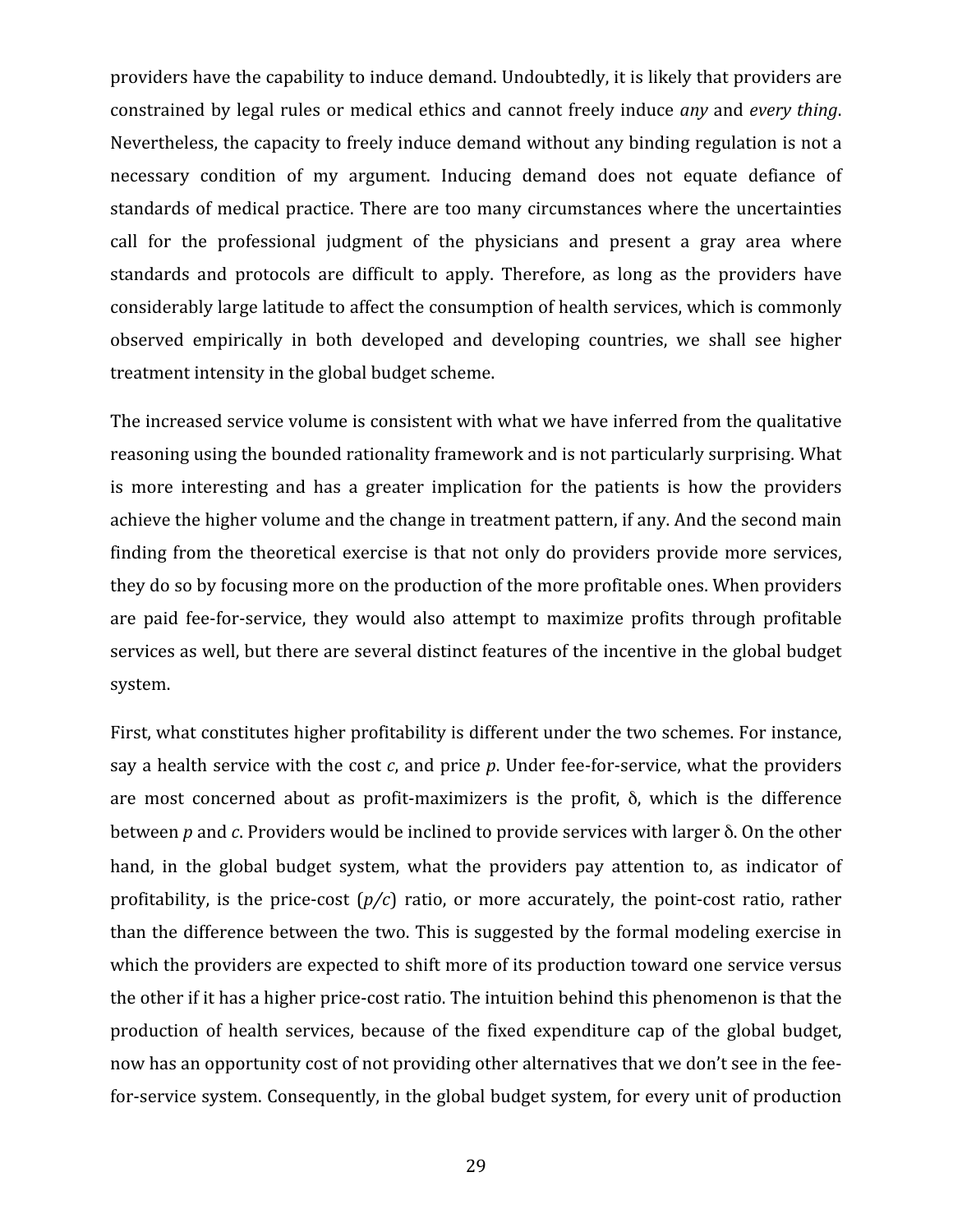cost, the providers would seek to provide the services with higher profits, hence the attention
to
p/c
ratio.

Another way to look at this problem is that in the non-cooperative competition, the actual price is only know *ex post* because of the point value introduced to automatically discount the
price
when
the
volume
increases.
Such
discount
factor
functions
essentially
like
a
fee cut. McGuire (2000) modified the McGuire and Pauly (1991) model and showed that the inducement
by
the
profit‐maximizing
physicians
should
satisfy:

$$
m_1x'_1 = m_2x'_2 = -U_1/U_Y
$$

Where *m* is the profit margin, x' is derivative of service quantity respect to inducement,  $U_I$ derivative of utility respect to inducement and  $U<sub>Y</sub>$  derivative of utility respect to income. What this means is that the response of the physicians to fee cuts would depend on the *income effect*, due to the increase in  $U<sub>Y</sub>$ , which would increase the production of both services; and a *substitution effect*, due to the drop in *m*, which would reduce the production of the service with cut-fee and increase the other. Products with lower p/c ratios would have more of their profits cut proportionally as prices are discounted by the point value. Hence, the substitution effect would be more dominant among products with lower  $p/c$ ratios and the providers would shift toward high p/c ratio services.

The distinction between the p/c difference and ratio is seemingly trivial but rather critical. Products with larger p/c difference and ratio could overlap but it is not necessarily always the
case.
For
instance,
assume
the
hospitals
provide
two
types
of
services: *product
x*,
with price \$1000 and cost \$900; *product y*, with price \$50 and cost \$20. Under fee-for-service, it makes perfect sense the providers to focus on x, which would give the hospital a profit of \$100, while product y only has a profit of \$30. In contrast, under global budget, assume now the point value is 0.9, product y gives higher profits for the hospitals than x because the actual profits for producing x now turn out to be zero  $(1000x0.9-900=0)$  but \$25 for y (50x0.9‐20=25). A higher price‐cost ratio could ensure that the hospitals can still earn significant
profits even
when
the
prices are
discounted because
of the *ex
post* determination of
the
point
value.

The implication of the preference for high p/c products in the non-cooperative competition of
the
global
budget
is
that
empirically
we
should
observe
an
increase
in
the
services
with high profit margins indicated by the p/c ratios with the implementation of global budget. In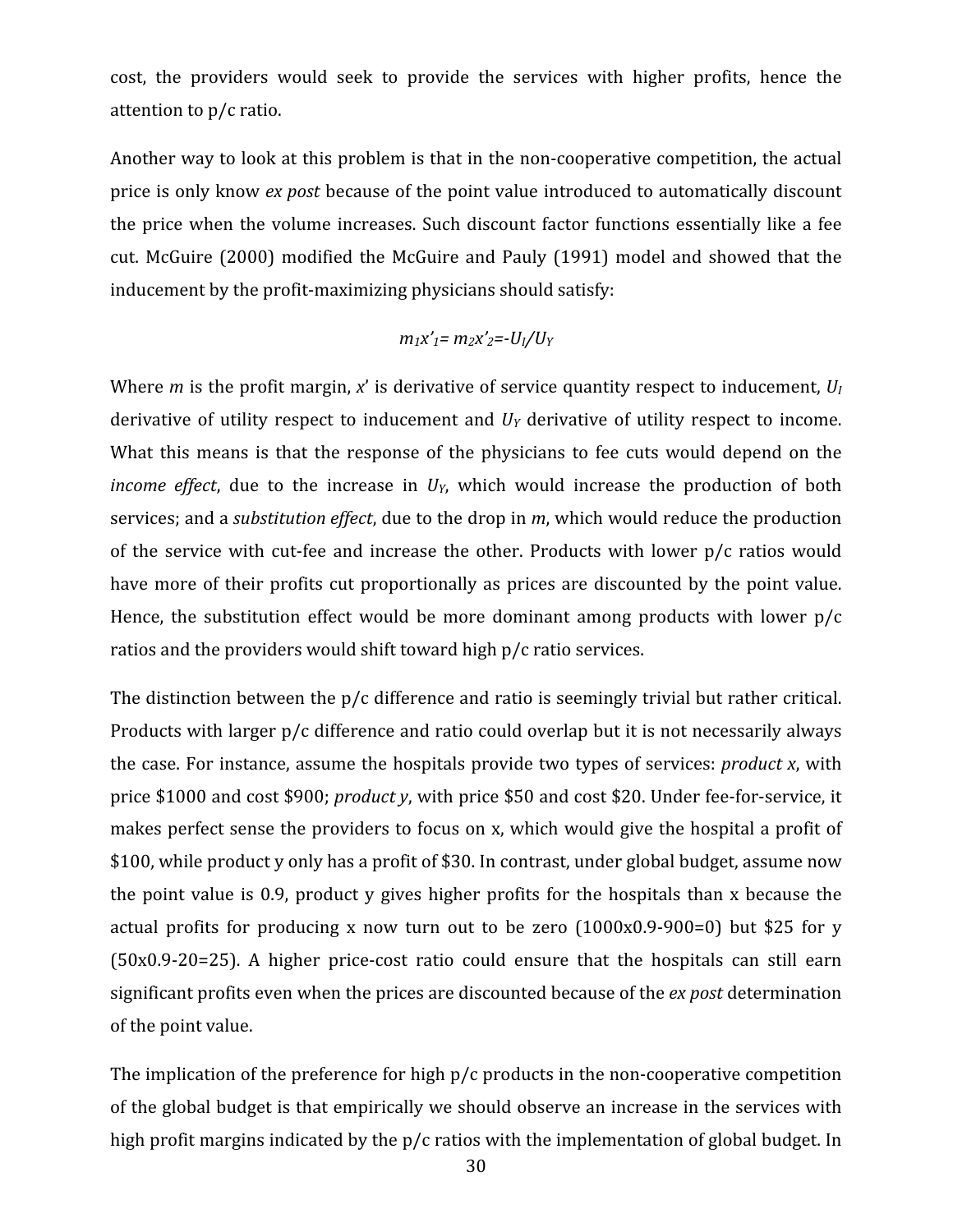addition, such change should be most prominent among services with relative low pricecost differences but higher price-cost ratios. On the contrary, services with relative high price‐cost
differences
but
low
price‐cost
ratios
might
experience
some
decline
in
quantity. In a
word,
the global
budget could
potentially reverse some
of
the
bias
toward
high‐cost procedures
commonly
seen
in
the
FFS
systems.

#### *VI.
The
Behavior
and
Structural
Impact
of
Cooperation*

When the providers start to recognize their loss from the non-cooperative competition and the need to find a collective solution, we would start to see the market becoming more like a cooperative
game.

John
Nash
(1953)
defined
cooperative
games
as
situations
where
"the
two
individuals
are supposed to be able to discuss the situation and agree on a rational joint plan of action, an agreement that should be assumed to be *enforceable*." (emphasis added in italic, p.128). The two critical ideas are *communication* and *enforceable* agreement, both of which are not allowed in traditional non-cooperative game settings. Some theorists have put a particular emphasis on the question of enforceable agreements: "Even if [players] are allowed to talk and to negotiate an agreement, this fact will be of no real help if the agreement has little chance of being kept. An ability to negotiate agreements is useful only if the rules of the game make such agreement binding and enforceable" (Harsanyi and Selten, 1988, p.3). The implication following this reasoning is communication should not make any difference when people cannot make credible ex ante commitment if there is not an external thirdparty to enforce the implementation. Nevertheless, empirical evidence has shown individuals facing commons-type dilemma sometimes could develop credible ex ante commitments without the external authority (Ostrom, Walker and Gardner, 1992). Moreover, past research in experimental economics shows that communication, particularly in a face-to-face fashion, does substantially improve the joint outcomes (Sally, 1995). It facilitates the coordination of strategies in both repeated social dilemmas and even one-shot games (Ostrom, Walker and Gardner, 1992). This conflict between theoretical predictions and empirical findings, again, comes from the assumption of substantive rationality. If the players were already making decisions based on the consequences of all possible alternatives, why would communication, whose purpose is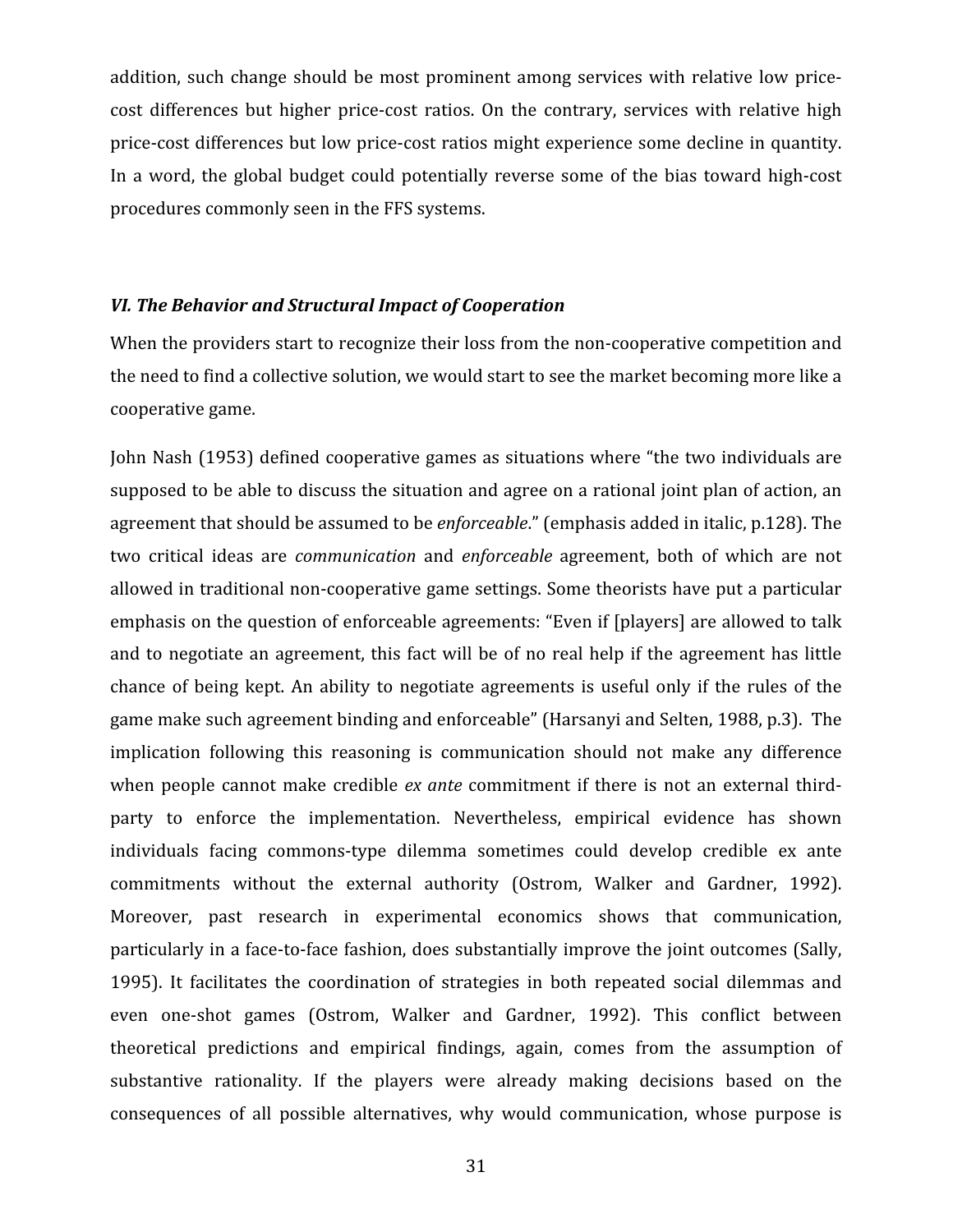exchange of information, make any difference? I would argue, information matters, not in changing
people's
minds
to
be
cooperative,
but
in
the
success
of
implementing
a
collective action. When the players reckon that it is actually rational to cooperate with one another, becoming "willing-cooperators", information is useful to eliminate some of the uncertainties around the coordination of efforts and reinforce the trust within the group. External rules and third party are not always necessary because players already have the incentive to cooperate, and the external rewards could sometimes even be harmful as they can
have
negative
effects
on
the
intrinsic
motivation
(Ostrom,
2000).

In fact, some more recent studies, such as Minhardt (1999), attempted to analyze social dilemma with common-pool resources with cooperative game theory have proved the convexity of such games and that they do not have an empty core, which is the set of all efficient payoff vectors that no coalition suffers a loss. For a non-empty core, the grand coalition can distribute the highest profits to its members. Therefore, in common‐pool resources games, there is an incentive for large-scale cooperation and merging economic activities into a cartel or monopoly (Ostmann and Meinhardt, 2007).

If providers do engage in cooperative behavior in global budget, how would that manifest? What does cooperation among the providers imply for the health market? For illustrative purpose, consider the case where providers form one grand coalition. Essentially this means a pure monopoly—there is only one grand coalition of health providers that produce health
services
and
no
effective
substitutes
exist.

Monopolies, in seeking for maximized profits, will take advantage of the market power and select a higher price with lower quantity of production than compared to competitive market. In a global budget system, since the amount of points also determines the point value and thus the *de facto* prices, the monopoly would be expected to lower down the service volume in terms of the total points than what it would be in a non-cooperative game situation. The exact total service volume produced by the monopoly, in this case, health providers as a group, would be determined by equaling marginal cost with marginal revenue. Each individual provider then, through bargaining and agreement, is allocated a " quota" of points as the service volume constraint. However, in practice, the service output is likely to be higher than what it would be with a pure monopoly where the service producers can freely sets the price discrimination and volume desired. As the service volume decreases, the point value, which is calculated every quarter, would rise and signals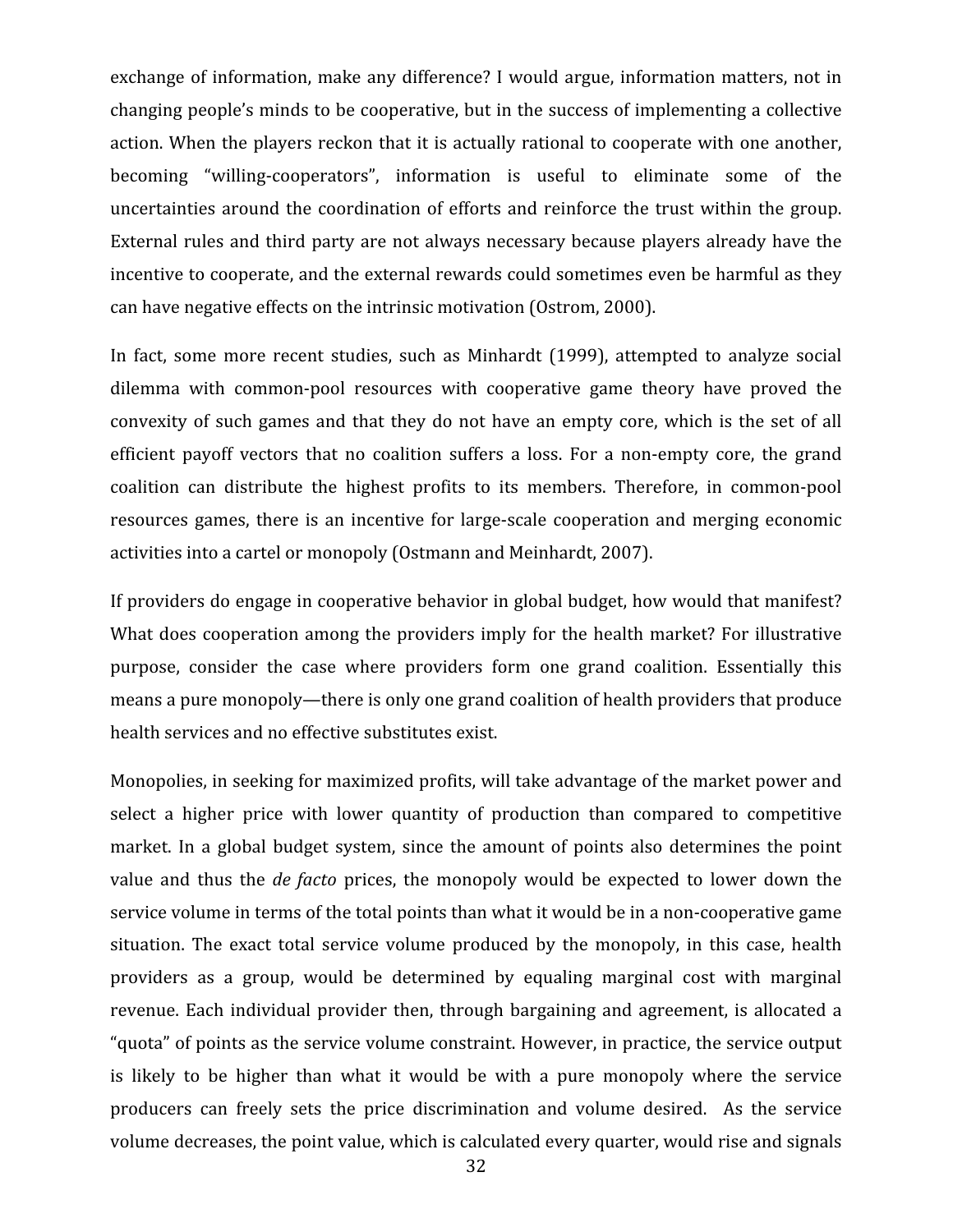to the Bureau of National Health Insurance that providers have limit their service in exchange for a significant amount of profits. This would hurt the providers' ability to negotiate
for
a
larger
global
budget
for
the
next
accounting
year
(personal
communication, Vice-director, Bureau of National Health Insurance, 2010).

For the individual provider, each on is given an explicit or implicit quota of service volume measured by total amount of points. Assuming profit‐maximization, with fixed revenue, what drives the behavior is likely to be cost-minimization. This in essence is similar to an individual budget for the hospital. From theory and empirical experiences, we all know that individual
budget
would
lead
to
a
drop
in
treatment
intensity.
For
example,
the
expenses for each episode could be lower and the duration of stay of the hospital admission might decrease. Moreover, there could also be an increase in the waiting lines for particularly procedures and services. Secondly, on the patient selection, one of the potential quality hazards from non-cooperative competition in the global budget system is the provider could
disfavor
more
costly
patients,
such
as
those
with
multiple
chronic
diseases.
Whether it
is
less
or
more
serious
in
cooperative
game
setting
is
ambiguous.
On
one
hand,
since
what drives provider behavior is the price-cost difference, if large profit is possible by prescribing more services for these patients, the providers still have to incentive to take these patients. On the other hand, expensive services for the costly patients can crowd out others and decrease physicians' latitude in practice, and therefore can be un‐welcomed. Consequently, whether there would exist selection against these patients would depend on which effect dominates. One factor that could affect this dynamic is the type and size of the hospitals. That is, for instance, in a large teaching medical center, the crowding out effect would tend to be smaller, in comparison with small local hospitals that have a relative smaller volume limit. Hence, one hypothesis that one could further test empirically with data is whether there is a negative relationship between the scale of the hospital and the degree
of
patient
selection.

At the inter-provider level, there are a few things one could reasonably expect to see. Firstly, the cooperative behavior necessitates the establishment of institutions to govern the process, including determining the optimal total service volume, allocating the "quota" fairly to the individual player, monitoring the output, and if necessary, sanctioning the "defectors". By institution, I mean the "written and unwritten rules, norms, and constraints" that are created and devised to reduce uncertainty and govern the environment (Menard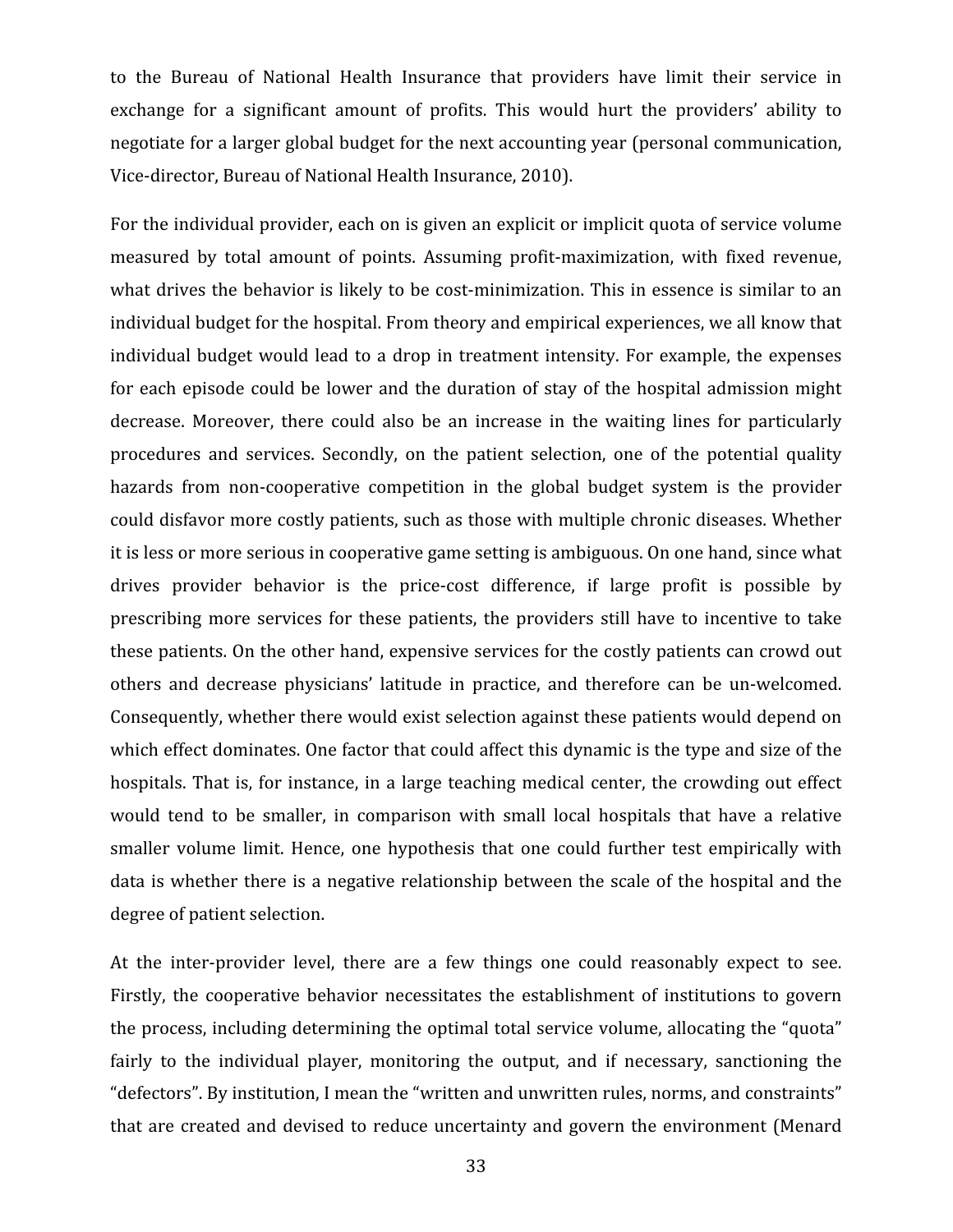and Shirley,
2008).
The sanctioning
mechanism, as shown
in
the
laboratory experiments, are particularly important in sustaining the cooperation in repeated games, through deterring defection as well as encourage cooperation by minimizing uncertainty of freeriding. The sanctioning mechanisms can take several forms and do not have to be formal rules. Depending on the circumstances, providers may resort to the formal rules of the professional association if there is a tradition of strong presence of the association and stable
trusting
relationship.
However,
the
unwritten
norms
could
even
be
more
effective.
In medicine, particularly in Taiwan where the medical profession is a very closed circle and there
exists
a
strong
sense
of
loyalty
because
of
its
Japanese
legacy
from
the
colonial
period, the
reputation
among
the
peers
is
highly
valued.
In
such
case,
"gossiping"
could
become
the most effective
deterrent
for
defection.
Whatever
the
form,
these
institutions are
likely
to come from the health providers themselves, but it could include some external rules imposed by the government or external agencies. Nevertheless, as shown in previous empirical experiences, the external rule might possibly compromise the level of cooperation and thus the capacity of self-governance (Ostrom, 2000). Whether this is also true in health market
remains
to
be
tested
empirically.

Secondly, the cooperation and coalition can also take the form of alliance or even increasing merging activities. This is especially plausible when the providers see a need to reduce uncertainties and costs in implementing collective action. Ronald Coarse (1937) argued that the existence of firm is a result of trying to reduce the transaction costs associated with the interaction with the external markets. By the same token, it is reasonable to expect that a potential
mechanism
to eliminate
some
complexities
of
coordinating
with
a
large
number
of actors
is
to
bring
them
into
the
internal
structure.
4

Thirdly, there could also be a trend toward specialization, especially for the hospitals. With the
guiding
principle
of
restraining
volume
increase,
the
hospitals
could
continue
business as usual and simply control the amount of service points in general; or alternatively, they can develop specialization and reputation for different services. Specialization serves the providers well in two aspects. One, the reputation and, as a result, increased patient number for particularly conditions, would allow the providers to enjoy economy of scales and
bring
down
the
costs.
Furthermore,
specialization
will
help
the
providers
gain
prestige

<sup>4</sup> A related but distinct phenomenon one might observe is the merging activities across regional as an attempt by the provider to increase budgets without intensifying the competition within its region.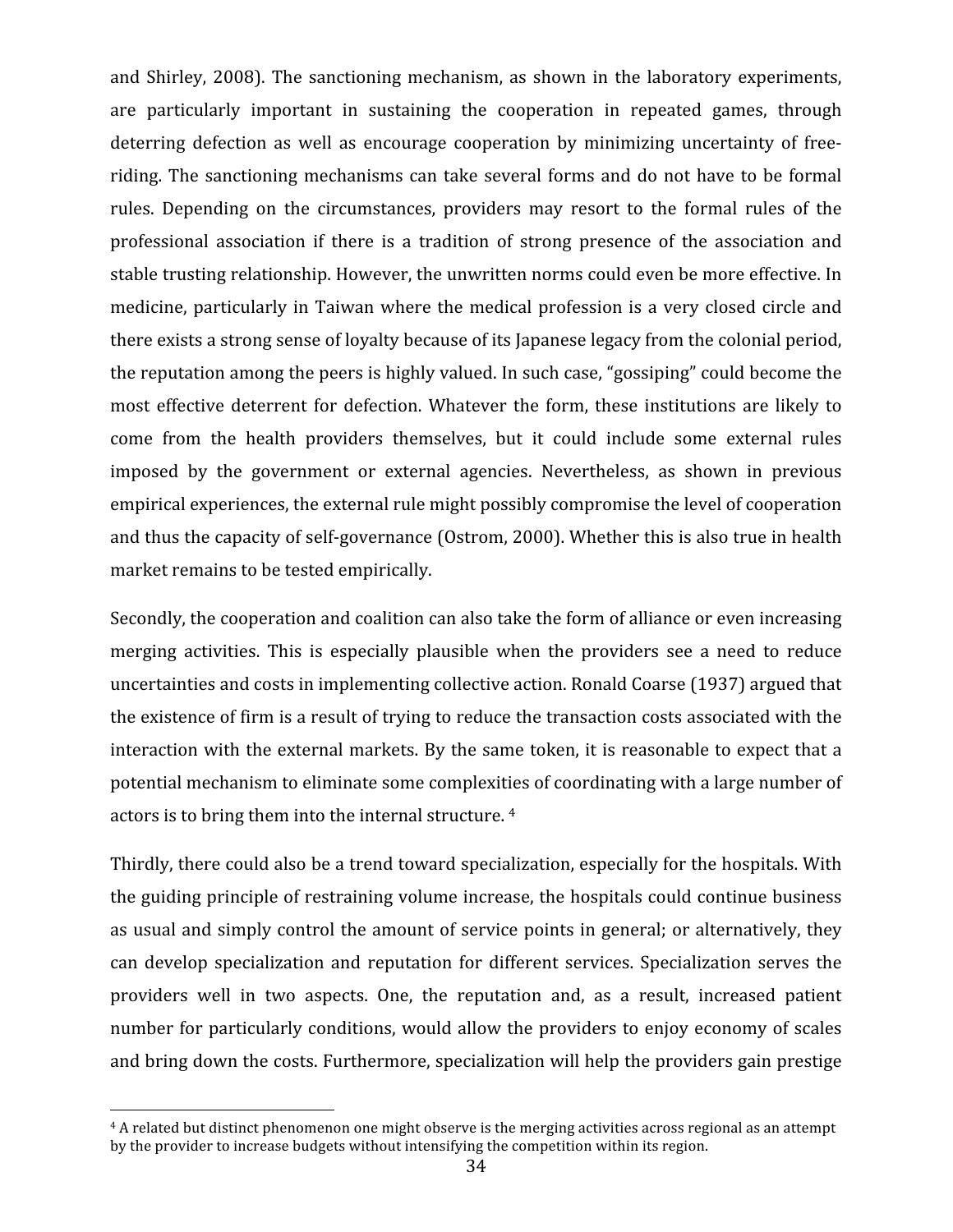and at the same time operate in their own "territory" without stepping on others toes. This could further ease the sense of competition and tension, which could have significant negative impact on the core relationship of trust and reciprocity essential for cooperation. In the Appendix III, I also explore the relationship between cooperation and specialization with formal modeling, which shows that the larger number of different services hospital provide,
the
more
difficult
to
sustain
collusion
and
in
situation
where
there
is
a
high
degree of
specialization,
the
cartel
is
more
stable.

Lastly, there is also a strong incentive for the health providers to increase the entry barrier into the market. Newcomers in the market pose threat and uncertainty to the existing coalition.
The
coalition
has
to
either
spend
extra
costs
to
negotiate
the
new
providers
into coalition, or sanction them if they are not willing to cooperation. Moreover, as the budget is fixed, any additional member, if the coalition is sustained, results in a smaller share of the pie for every one. In my previous discussion on non-cooperative competition, one of the implications derived from the modeling exercise is also an increased entry barrier into the market, so certainly, cooperative or not, compared with the fee-for-service system, the global budget system would lead to a higher entry barrier.<sup>5</sup> At the same time, given the existence of coalition and the apparent threat posed by the newcomers, the entry barrier when there exists a grand coalition of providers is likely to be even higher.

#### *VII.
Conclusions*

To sum up, I have argued in this essay that global budget, as a resource system, is a type of common‐pool resources.
Therefore,
the
understanding of
provider
behavior
in
the global budget
system
can
be
informed
by
previous
studies
in
the
political
economics
literature
on collective
action.
Earlier
research on
the
social
dilemma
of
collective
action
drew
on
theory of non‐cooperative competition, as well as the analogy of Prisoner's Dilemma, and presented rather pessimistic conclusions that individual rationality would give rise to group irrationality. Nevertheless, the theoretical findings from non-cooperative game theory are inconsistent with what has been found in many laboratory and empirical studies, where individual are capable of overcoming the tragedy of the commons through collective

<sup>5</sup> This of course again assumes that the providers can induce demand or there is unmet demand in the market prior to the entry of new providers. Otherwise, if the market is "saturated", there will also exist entry barrier for any additional health providers even in the fee-for-service system.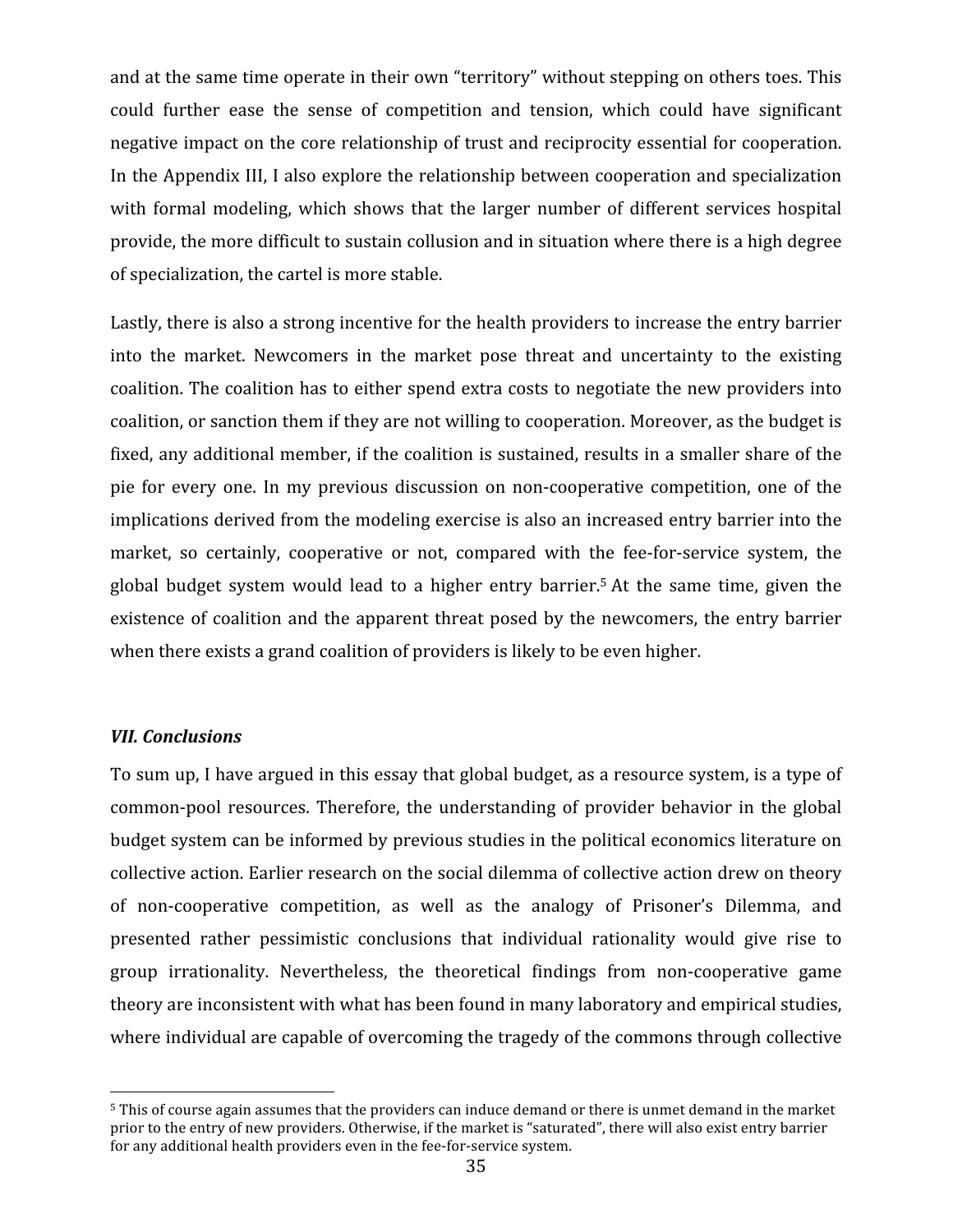action, even without external interventions. Moreover, the rationality assumption fails to explain why the providers, were they already producing at Pareto efficiency in the fee-forservice scheme, would change their behavior with an expenditure cap at a similar level of spending. Nor could it give us insights on how the providers could move from one equilibrium to another or shift from non-cooperative behavior to cooperation. I argue that health providers operate at local maximum that gives them *satisficing* profits and their behavior is driven by *procedural rationality*, which is based on their perceived local environment. That is, providers change their behavior in the presence of shift in the balances
of
economic
consequences,
or
the
awareness
of
them.

Consequently, when the global budget is introduced, providers would become aware that their consequences of action are now inter-connected and it is rational to increase their service volume in the pursuit of individual profit. The simulation using a non-cooperative competition
model,
which
is
used
to
investigate
the
direction
of
change
in
behavior
rather than its exact magnitude, also shows an increase of treatment intensity when the reimbursement moves from fee-for-service to global budget. Furthermore, it also suggests that providers achieve the higher service volume by shifting more of their production toward services with higher price-cost ratios. The attention to service volume, however, would lead to a vicious circle of declining point value and ultimately lead to an awareness of the
need
for
collective
action.
With
varied
level
of
success,
the
providers
could
move
toward a cooperative competition, which poses a completely different set of incentive for the providers and trigger another shift in behavior and possibly structural change of the market,
including
emergence
of
alliance
formation
and
merging
activities.

The theoretical discussion and simulation exercise presented above has the same limitations as many economic models. The providers were still assumed to be profit-driven, though it is satisficing rather
than maximization.
However, empirical research has noted that
doctors
do care
about
professional
ethics
and
include
patient
welfare in
their
objective function (Mattke 2001). How much providers tradeoff between profits and patient welfare, if any conflict arises, would vary from place to place and is an empirical question unanswered. The theoretical model here does not at all try to settle this debate but to serve as
a
benchmark
scenario
to
which
empirical
studies
can
be
compared.
In
addition,
as
more and more of the financial risk is being shared by the providers, the role of economic incentive
is
likely
to
become
more
important,
not
less.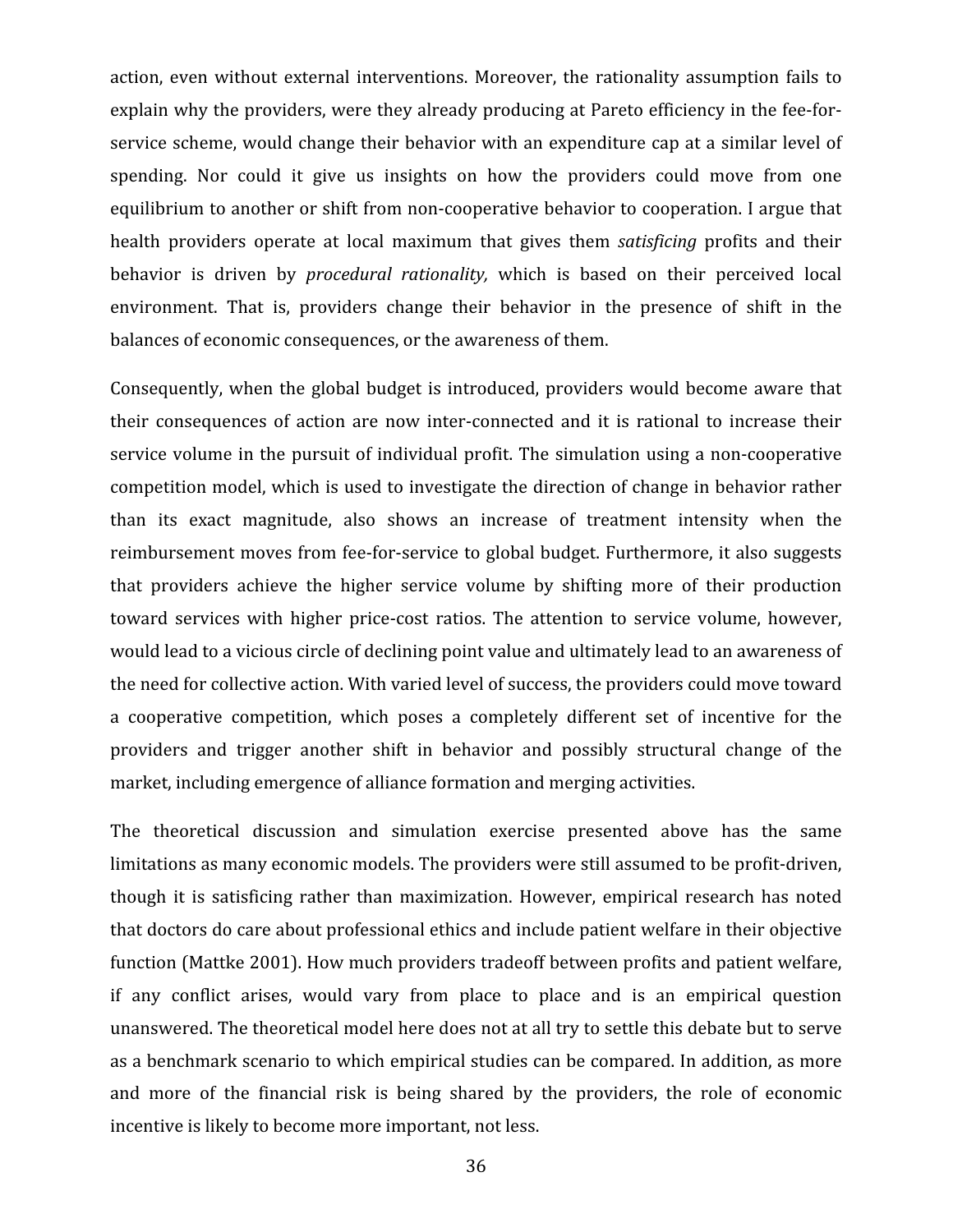Another limitation of the above discussion is that it cannot incorporate and exhaust all possible
contextual
factors.
For
example,
no
one
would
disagree
that
empirical
the
attitude of the leaders, interaction and relationship between various stakeholders and culture play significant role in decision-making and behavior. Nevertheless, these are all factors that are hard to quantify and include in economic models. Professions and organizations all have their own distinctive personality and culture with a long history that could be traced back to how they began in the first place. This issue would have to be addressed by qualitative studies in
empirical
research.

The theoretical discussion above has generated several hypotheses that could be put to test. The National Health Insurance in Taiwan established an information system where providers
have
to
submit
claims
electronically
for
reimbursement
purpose.
Future
research could
take advantage
of such comprehensive electronic
data
to conduct empirical
testing and further validate the theoretical predictions presented in this essay.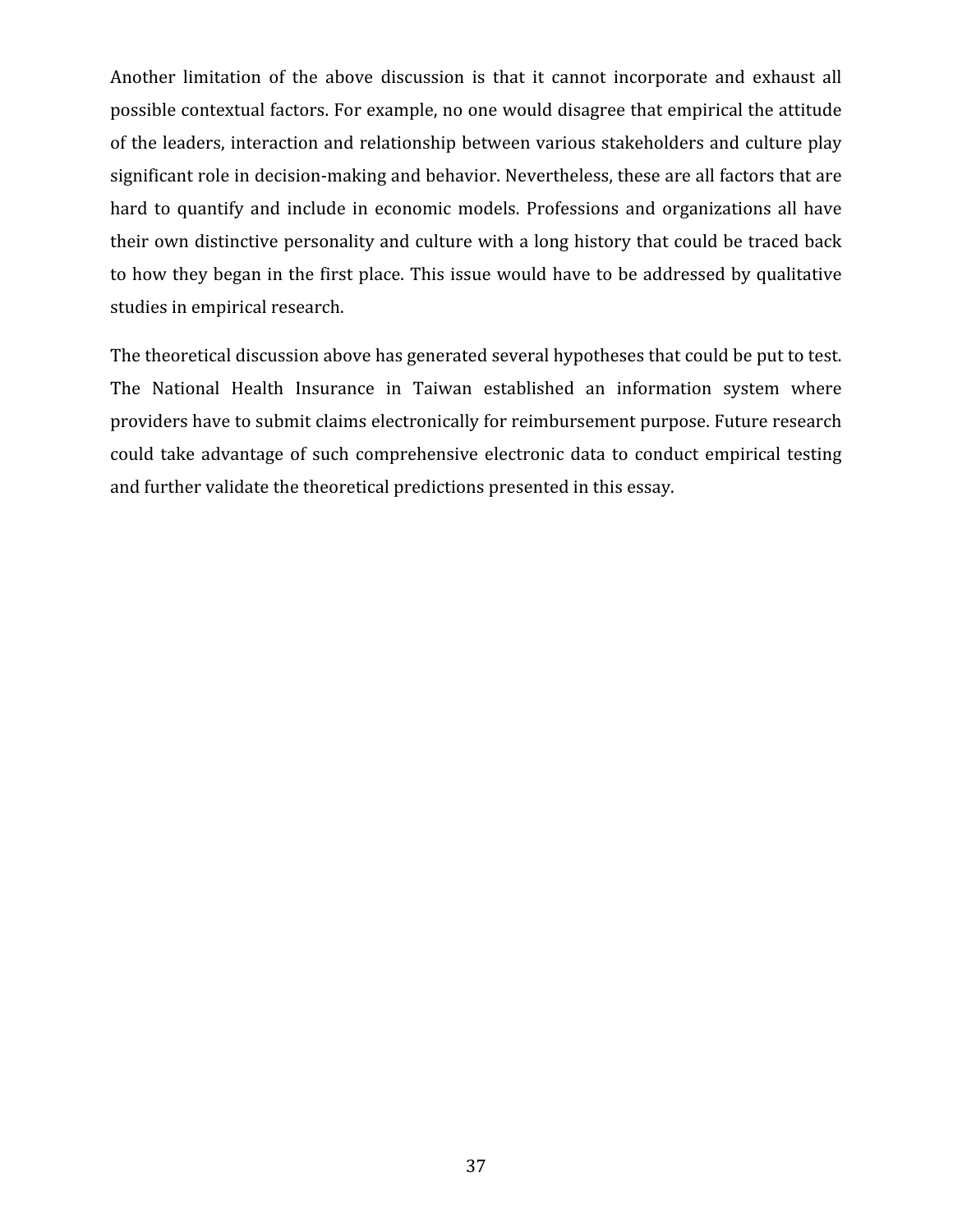# **Reference**

Abreu, D. 1988. "On the Theory of Infinitely Repeated Games with Discounting." *Econometrica*56(2):
383‐396

Axelrod, R.M. 1984. The Evolution of Cooperation. New York: Basic Books,

Baland, J-M. and Platteau, J-P. 1999. "The Ambiguous Impact of Inequality on Local Resource
Management." *World
Development*27(5):
773‐788

Bendor, J. and Mookherjee, D. 1987. "Institutional Structure and the Logic of Ongoing Collective
Action." *The
American
Political
Science
Review* 81(1):
129‐154.

Benstetter, F., and A. Wambach. 2006. "The treadmill effect in a fixed budget system." *J Health
Econ*25
(1):
146‐69.

Brañas-Garza, P., Fatas, E. and Guillén, P. 2006. "Inducing a Self-Fulfilling Prophecy in Public Goods
Games."
No
06/01,
ThE
Papers,
Department
of
Economic
Theory
and
Economic History
of
the
University
of
Granada.,
Available
at

http://econpapers.repec.org/RePEc:gra:wpaper:06/01. Accessed: May 21, 2010

Carruthers, I., and R. Stoner. 1981. "Economic Aspects and Policy Issues in Groundwater Development."
Washington
D.C.:
World
Bank.

Chamberlin, J. 1974. "Provision of Collective Goods As a Function of Group Size." The *American
Political
Science
Review* 68
(2):707‐16.

Chen, W‐Y. 2006. *National Health Insurance in Taiwan: Welfare Analysis and Hospital Competition*.
Oregon
State
University,
Ann
Arbor.

Coarse,
R.H.
1937.
"The
nature
of
the
firm." *Economica*4:386‐405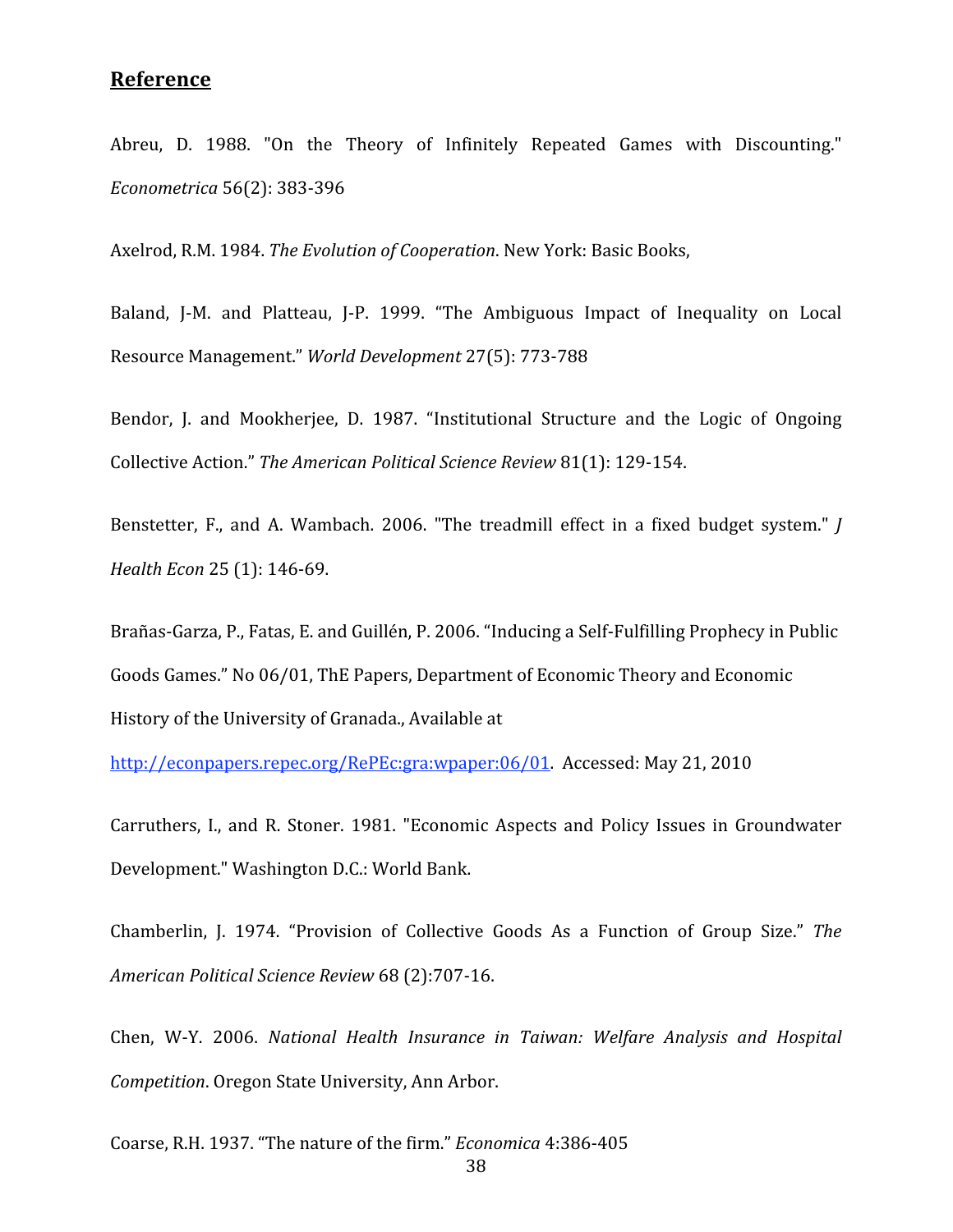Cyert,
MC.
And
March,
J.G.
1992. *Behavioral
Theory
of
the
Firm*.
Wiley‐Blackwell
Press.

Fan, C-P, Chen, K-P and Kan, K. 1998. "The design of payment systems for physicians under global budget‐ an experimental study." *Journal of Economic Behavior & Organization* 34:295‐311.

Fudenberg, D. and Maskin, E., 1986. "The Folk Theorem in Repeated Games with Discounting
or
with
Incomplete
Information." *Econometrica*54(3),
533‐554.

Gardner,
R.
and
Ostrom,
E.
1991.
"Rule
and
Games." *Public
Choice*70:121‐149

Gulati, R. and Gargiulo, M. 1999. "Where Do Interorganizational Networks Come From?" *American
Journal
of
Sociology*104(5):
1439‐1493

Hardin,
G.
1968.
"The
Tragedy
of
the
Commons." *Science*162
(5364):1243‐8.

Hardin,
P.R.
1982. *Collective
Action,*RFF
Press.

Harsanyi, J.C. and Selton, R., 1988. A General Theory of Equilibrium Selection in Games. Cambridge,
MA:
The
MIT
Press.

Hauk, E. and Nagel, R. 2001. "Choice of Partners in Multiple Two-Person Prisoner's Dilemma Games:
An
Experimental
Study." *The
Journal
of
Conflict
Resolution*45(6):
770‐793.

Hobbes,
T.
1960. *Leviathan*.
Oxford:
Basil
Blackwell.

Hsiao,
W.
1995.
"Abnormal
economics
in
the
health
sector." *Health
Policy*32(1‐3):
125‐139

Janssen,
M.A.
2008.
"Evolution
of cooperation
in
a
one‐shot
Prisoner's
Dilemma
based
on recognition of trustworthy and untrustworthy agents." Journal of Economic Behavior & *Organization*65(3‐4):
458‐471.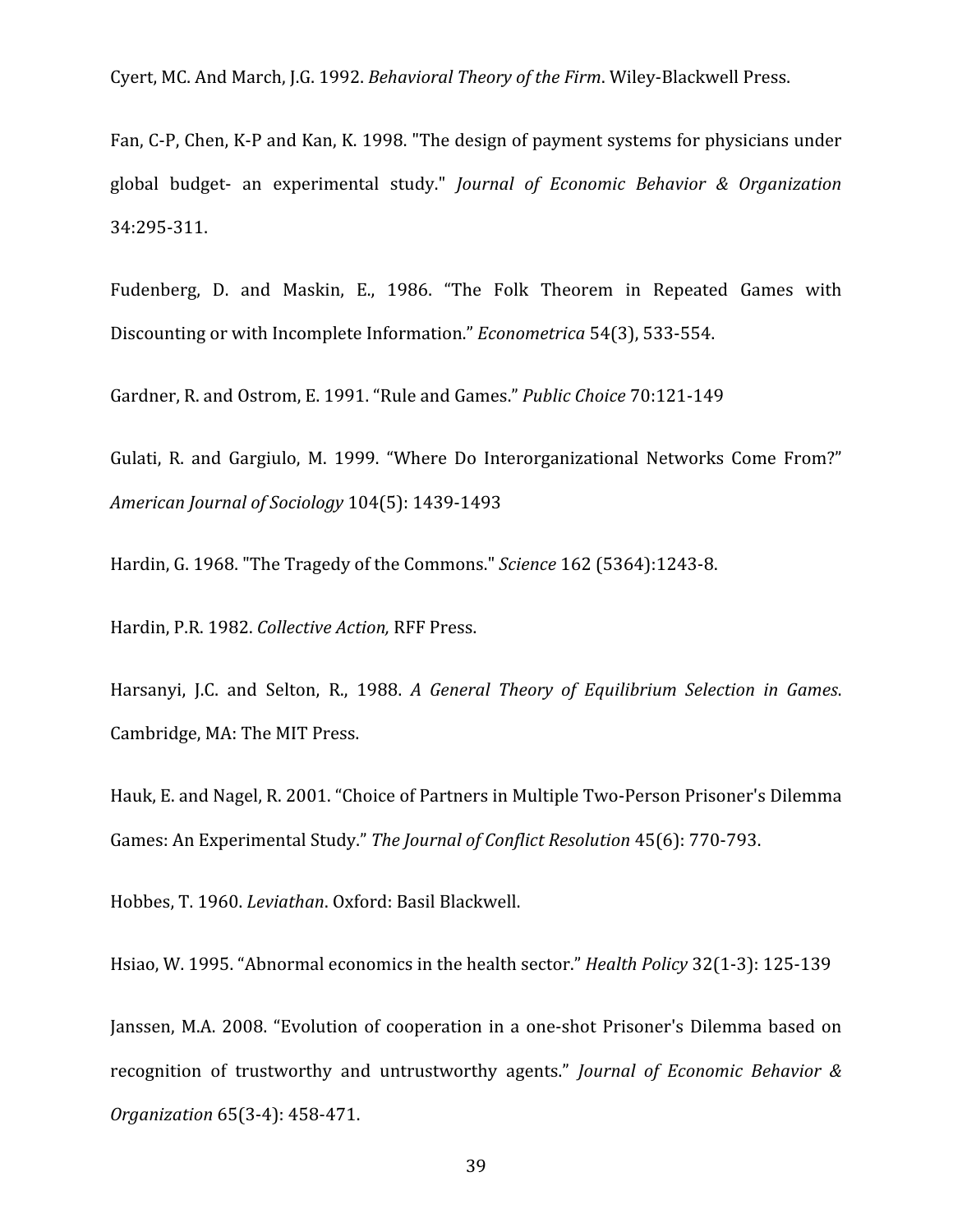Jones, B.D. 2004. "Wealth-based Trust and the Development of Collective Action." World *Development*32(4),
691‐711

Kahneman,
D.
and Tversky,
A.
1973.
"On
the
psychology
of prediction." *Psychological
Review* 80(4):
237‐251

Libecap, G.D. and Wiggins, S.N., 1984. "Contractual Responses to the Common Pool: Prorationing of Crude Oil Production." The American Economic Review 74(1), 87-98.

Mattke, S. 2001. *The
Effect
of
Financial
Incentives
and
Institutional
Arrangements
on
Provider*  Behavior. Department of Health Policy and Management, Harvard University, Boston.

McGuire, T.G. 2000. "Physician Agency." In: Newhouse, J.P., Culyer, A.J. (Eds), *Handbook of Health
Economics*.
North
Holland,
Amsterdam.

McGuire, T.G. and Pauly, M.V. 1991. "Physician response to fee changes with multiple payers." *Journal
of
Health
Economics*10(4):
385‐410

Meinhardt,
H.I.
1999.
"Common
Pool
Games
are
convex
games." *Journal
of
Public
Economic Theory*2:
247‐270

Menard, C. and Shirley, M.M. 2008. *Handbook of
New
Institutional Economics.* Dordrecht, Netherlands:
Springer

Moran, E., and Ostrom, E. 2005. Seeing the Forest and the Trees: Human-Environment *Interactions
in
forest
Ecosystems.* Cambridge,
MA:
MIT
Press.

Mougeot, M. and F. Naegelen. 2005. "Hospital price regulation and expenditure cap policy." *J
Health
Econ*24
(1):55‐72.

40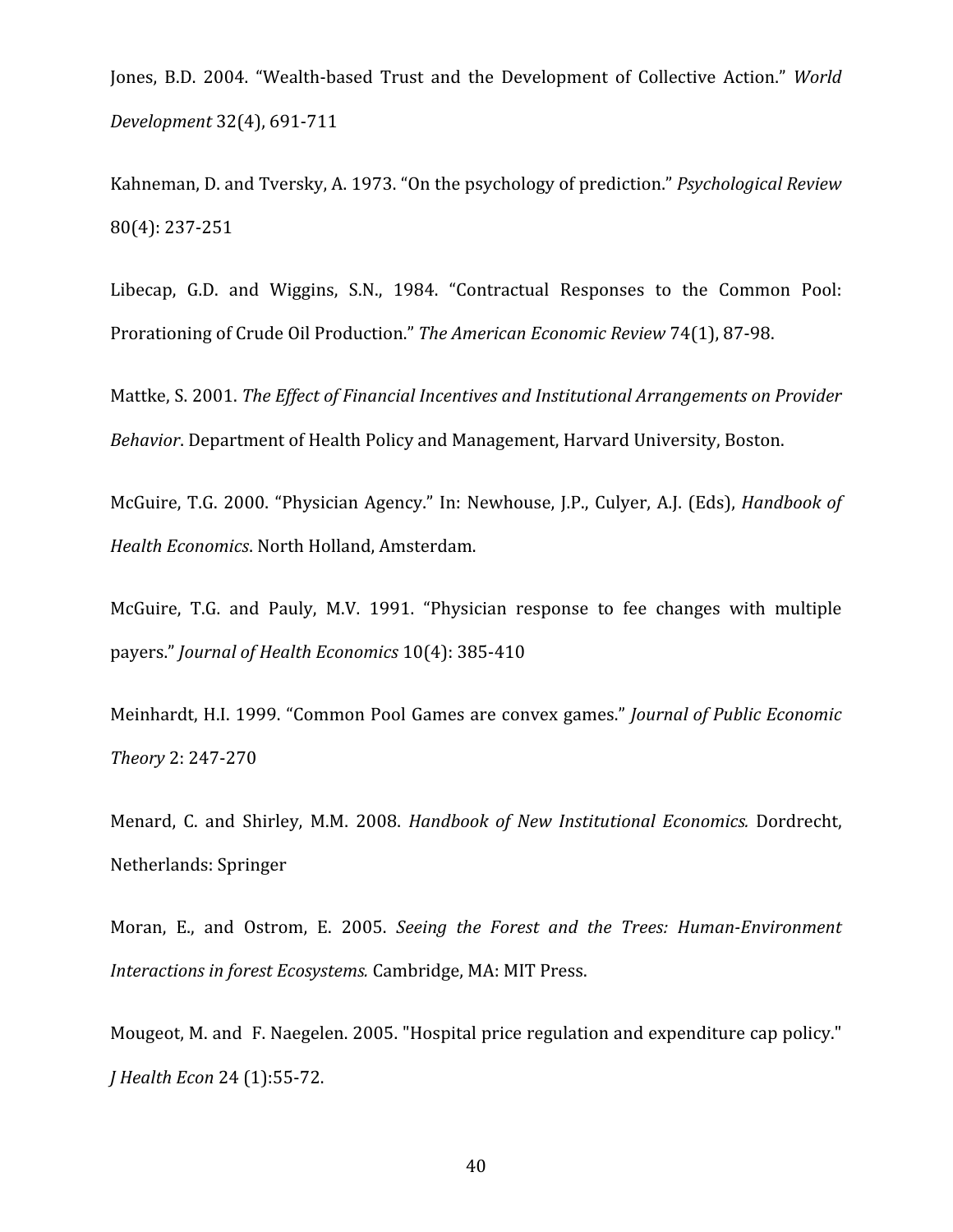Myers, R.A., and Worm, B. 2003. "Rapid worldwide depletion of predatory fish communities." *Nature* 423:
280‐283

Nash,
J.
1953.
"Two‐Person
Cooperative
Games." *Econometrica*21(1):
128‐140.

Olson, M. 1965. *The Logic of Collective Action: Public Goods and the Theory of Groups*. Cambridge,
M.A.:
Harvard
University
Press.

Orbell, J. and Dawes, R.M. 1991. A "Cognitive Miser" Theory of Cooperators' Advantage. The *American
Political
Science
Review*85(2):
515‐528.

Orbell,
J.M.
and
Dawes,
R.M.
1993.
"Social
Welfare,
Cooperators'
Advantage,
and
the
Option of
Not
Playing
the
Game." *American
Sociological
Review*58(6):
787‐800.

Ostmann, A. and Meinhardt, H. 2007. "Non-binding agreements and fairness in commons dilemma
games." *Central
European
Journal
of
Operations
Research*15(1):
63‐96.

Ostrom, E. 1990. *Governing the Commons: The Evolution of Institutions for Collective Action.* New
York:
Cambridge
University
Press.

Ostrom,
E.
2000.
"Crowding
out
Citizenship." *Scandinavian
Political
Studies*23(1),
3‐16.

Ostrom,
E.
2007.
"Collective
Action
and
Local
Development
Processes." *Sociologica*.
3.
doi: 10.2383/25950

Ostrom, E., Burger, J., Field, C.B., Norgaard, R.B. and Policansky, D. 1999. "Revisiting the Commons:
Local
Lessons,
Global
Challenges." *Science*284(5412):
278‐282

Ostrom, E., Gardner, R. and Walker, J. 1994. Rules, Games, and Common-Pool Resources, University
of
Michigan
Press.

41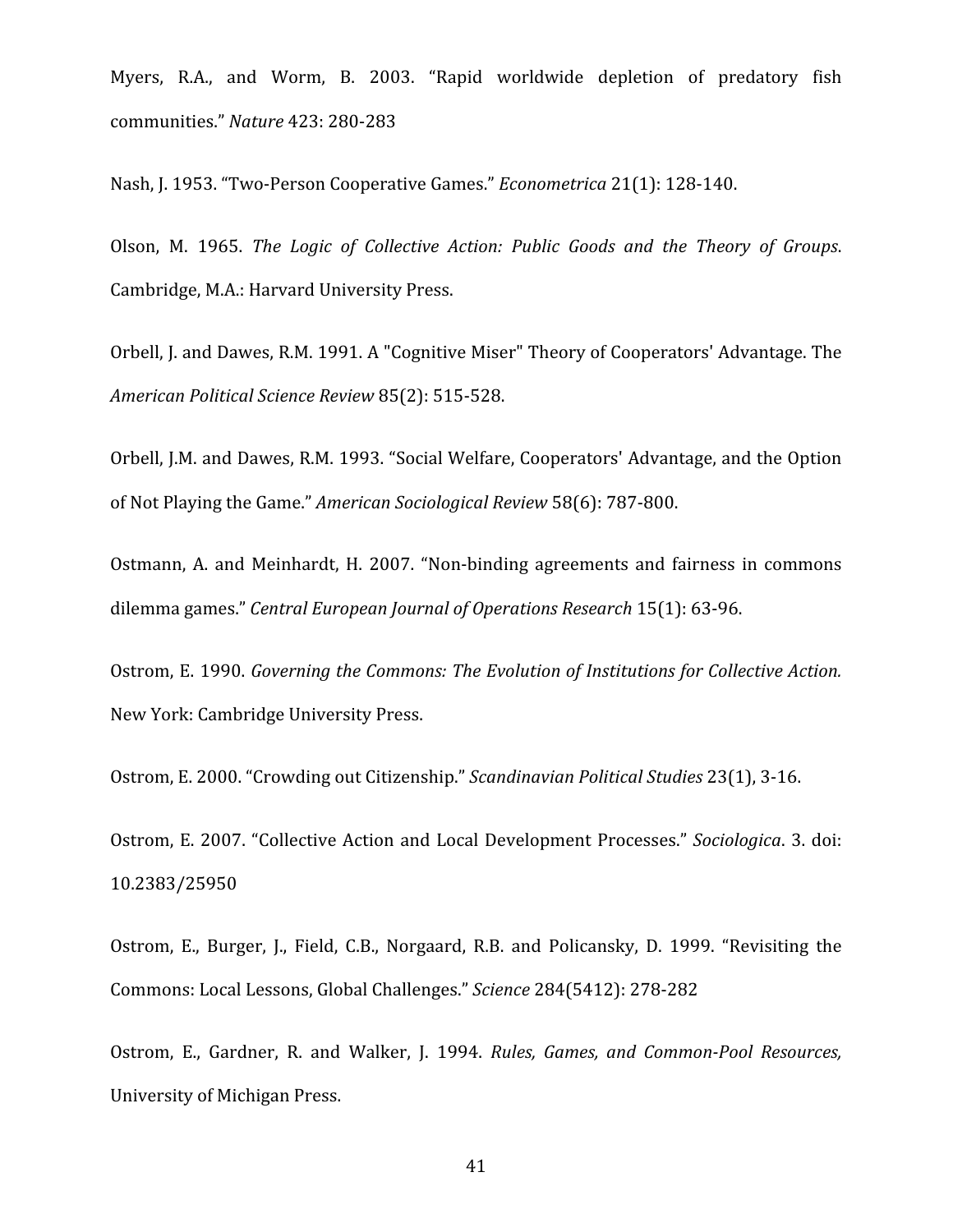Ostrom, E., Walker, J. and Gardner, R. 1992. "Covenants With and Without a Sword: Self-Governance is Possible." The American Political Science Review 86(2): 404-417.

Pauly, D., Christensen, V., Guenette, S., Pitcher, T.J., Sumalia, R., Walters, C.J., Watson, R. and Zeller,
D.
2002.
"Towards
sustainability
in
world
fisheries." *Nature*418:
689‐695

Sally, D. 1995. "Conversation and Cooperation in Social Dilemmas: A Meta-analysis of Experiments
from
1958‐1992." *Rationality
and
Society*7:58‐92.

Sandler, T. 1992. Collective Action: Theory and Applications. Ann Arbor: University of Michigan
Press.

Simon, H.A. 1978. "Rationality as Process and as Product of Thought." The American *Economic
Review*68(2):
1‐16

Yamagishi, T. and Cook, K.S. 1993. "Generalized Exchange and Social Dilemmas." Social *Psychology
Quarterly*56(4):
235‐248.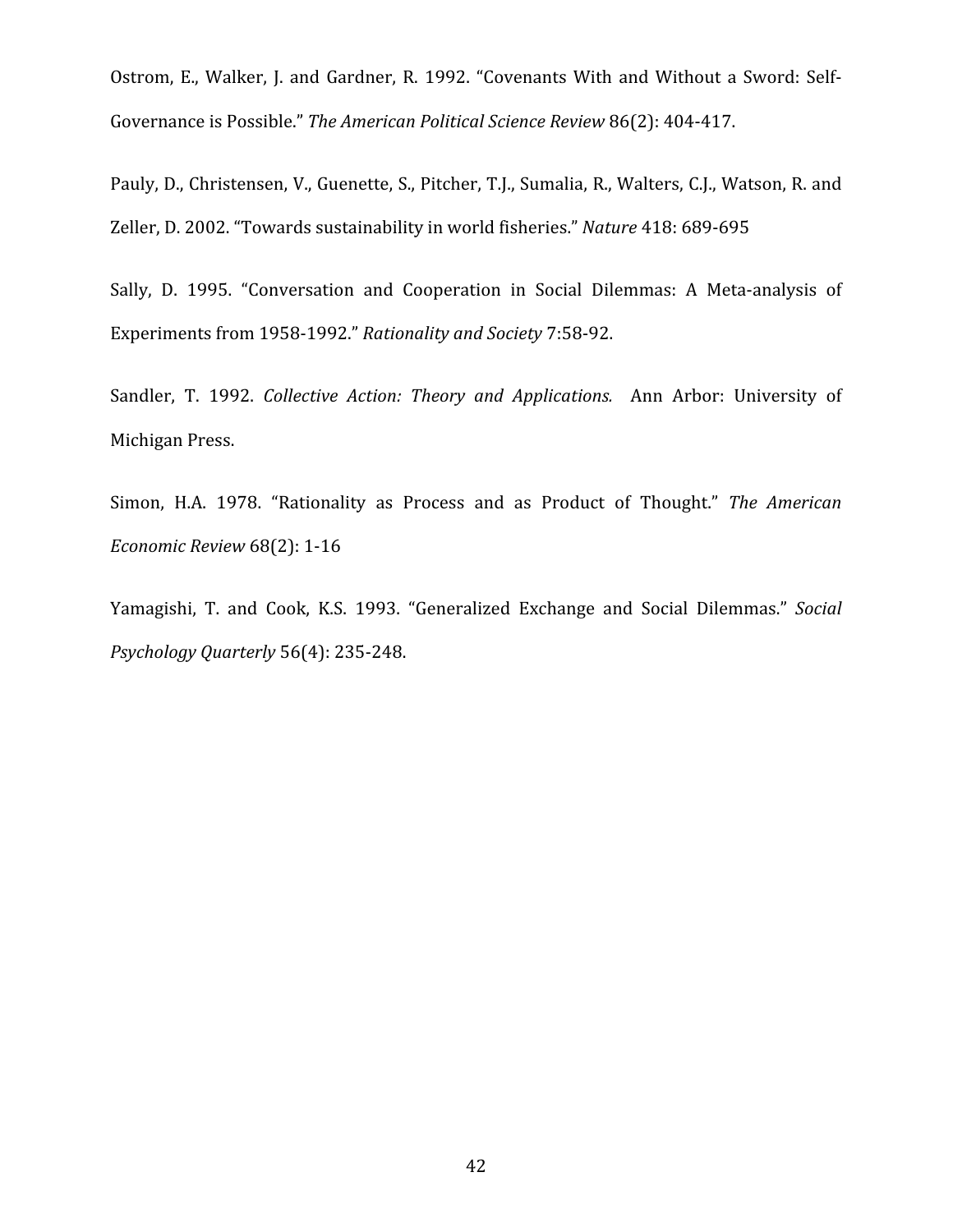# **Appendix**

## **Appendix
I.1
Derivation
of
the
Basic
Model**

The optimization problem is:

$$
min C(q_1, q_2) = c_1 q_1 + c_2 q_2 + c_{11} q_1^2 + c_{22} q_2^2 \qquad s.t. \quad k = p_1 q_1 + p_2 q_2
$$
  
Set  $L = c_1 q_1 + c_2 q_2 + c_{11} q_1^2 + c_{22} q_2^2 - \lambda (p_1 q_1 + p_2 q_2 - k)$ 

F.O.C

$$
\frac{\partial L}{\partial q_1} = c_1 + 2c_{11}q_1 - \lambda p_1 = 0 \dots \dots \dots \dots (1)
$$

$$
\frac{\partial L}{\partial q_2} = c_2 + 2c_{22}q_2 - \lambda p_2 = 0 \dots \dots \dots \dots (2)
$$

$$
\frac{\partial L}{\partial \lambda} = p_1 q_1 + p_2 q_2 - k = 0 \dots \dots \dots \dots \dots (3)
$$

From (1),  $\frac{c_1 + 2c_{11}q_1}{c_2 + 2c_{22}q_2} = \frac{p_1}{p_2}$  (2): ; and (3)  $k = p_1 q_1 + p_2 q_2$ 

$$
\Rightarrow q_1 = \frac{1}{2} \frac{[c_2 p_1 p_2 - c_1 p_2^2 + 2k c_{22} p_1]}{(c_{11} p_2^2 + c_{22} p_1^2)}
$$
  

$$
\Rightarrow q_2 = \frac{1}{2} \frac{[c_1 p_1 p_2 - c_2 p_1^2 + 2k c_{11} p_2]}{c_{11} p_2^2 + c_{22} p_1^2}
$$

$$
C(q_1, q_2) = f(p_1, p_2, k) =
$$
\n
$$
\frac{c_{22}(c_2p_1^2 - 2kc_{11}p_2 - c_1p_1p_2)^2}{4(c_{22}p_1^2 + c_{11}p_2^2)^2} + \frac{c_{11}(c_1p_2^2 - 2kc_{22}p_1 - c_2p_1p_2)^2}{4(c_{22}p_1^2 + c_{11}p_2^2)^2} - \frac{c_2(c_2p_1^2 - 2kc_{11}p_2 - c_1p_1p_2)}{2(c_{22}p_1^2 + c_{11}p_2^2)} - \frac{c_1(c_1p_2^2 - 2kc_{22}p_1 - c_2p_1p_2)}{2(c_{22}p_1^2 + c_{11}p_2^2)}
$$

## Appendix I.2 Derivation of Nash Equilibrium Output

$$
\pi'(k_x) = \frac{B}{\sum_{i=1}^n k_i} - \frac{Bk_x}{(\sum_{i=1}^n k_i)^2} - c'(k^*) = \frac{B}{nk} - \frac{Bk}{(nk)^2} - c'(k^*) = \frac{B}{nk}(1 - \frac{1}{n}) - c'(k^*)
$$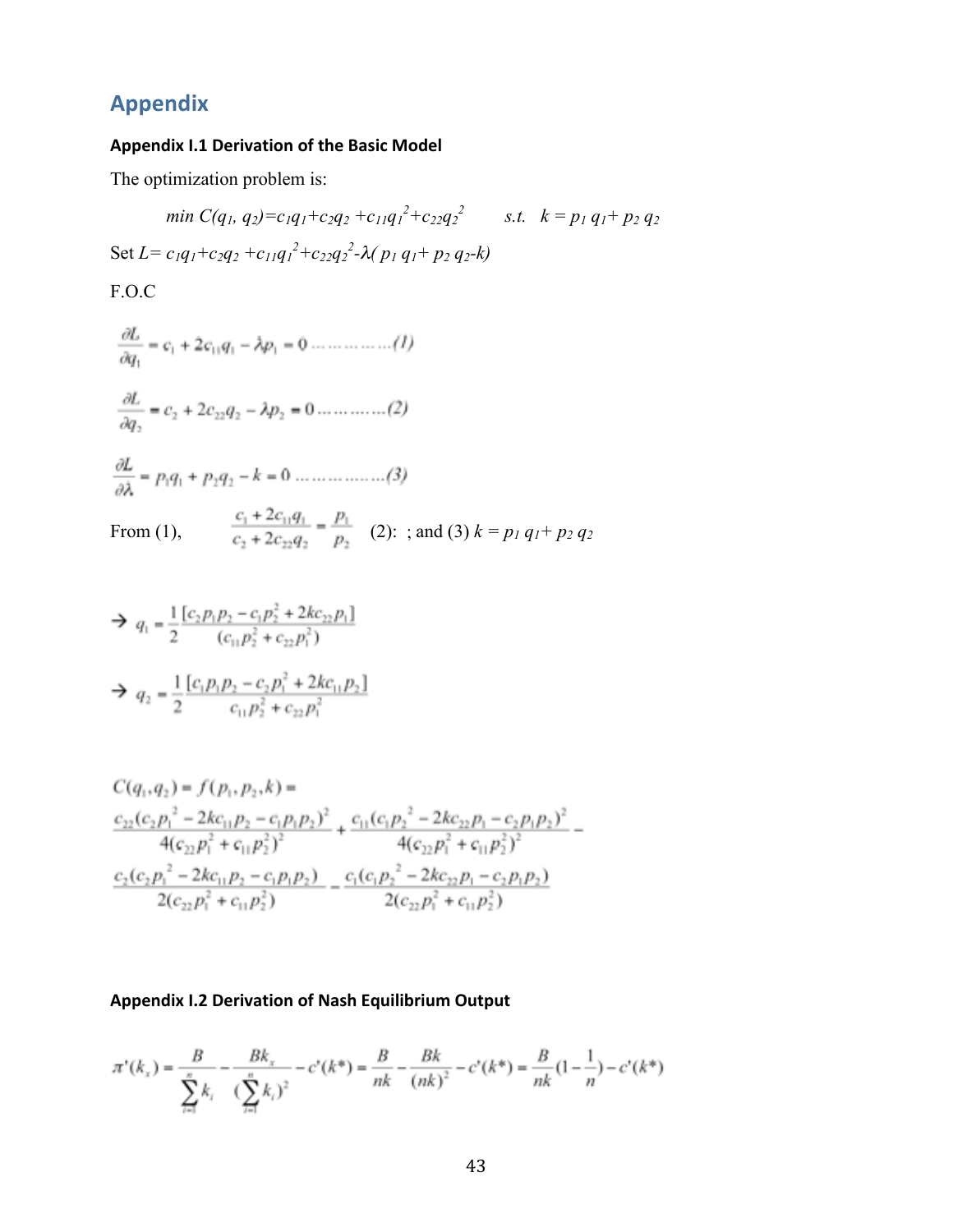$$
c'(k^*) = \frac{c_1c_{22}p_1 + c_{11}(2k^*c_{22} + c_2p_2)}{c_{22}p_1^2 + c_{11}p_2^2} = \frac{B(n-1)}{n^2k^*}
$$
  
\n
$$
\Rightarrow k^* = \frac{-n^2(c_1c_{22}p_1 + c_2c_{11}p_2) + \sqrt{n^4(c_1c_{22}p_1 + c_2c_{11}p_2)^2 + 8B(n-1)n^2c_{11}c_{22}(c_{22}p_1^2 + c_{11}p_2^2)}{4n^2c_{11}c_{22}}
$$
  
\n
$$
\Rightarrow \frac{\partial k}{\partial n} = \frac{B(2-n)(c_{22}p_1^2 + c_{11}p_2^2)}{\sqrt{n^4(c_1c_{22}p_1 + c_2c_{11}p_2)^2 + 8B(n-1)n^2c_{11}c_{22}(c_{22}p_1^2 + c_{11}p_2^2)}} < 0
$$
  
\n
$$
\Rightarrow \frac{\partial k}{\partial n} = \frac{n^2c_1^2c_{22}p_1 + 8B(n-1)n^2c_{11}c_{22}(c_{22}p_1^2 + c_{11}p_2^2)}{n^4c_1^2c_2c_{22}p_1 + 8B(n-1)c_{11}c_{22}p_1 + n^2c_1c_2c_{11}p_2} < 0
$$
  
\n
$$
\Rightarrow \frac{\partial k}{\partial p_1} = \frac{-c_1 + \frac{n^2c_1^2c_{22}p_1 + c_2c_{11}p_2}{\sqrt{n^4(c_1c_{22}p_1 + c_2c_{11}p_2)^2 + 8B(n-1)n^2c_{11}c_{22}(c_{22}p_1^2 + c_{11}p_2^2)}}{4c_{11}}
$$

# **Appendix
II.
Model
with
Complementarity**

The
cost
function
is
now:

$$
C(q_1, q_2) = c_1q_1 + c_2q_2 + c_{12}q_1q_2 + c_{11}q_1^2 + c_{22}q_2^2
$$
  
Then the optimization problem is essentially:  
*min*  $C(q_1, q_2) = c_1q_1 + c_2q_2 + c_{12}q_1q_2 + c_{11}q_1^2 + c_{22}q_2^2$  *s.t.*  $k = p_1 q_1 + p_2 q_2$ 

Set *L*= $c_1q_1+c_2q_2+c_{12}q_1q_2+c_{11}q_1^2+c_{22}q_2^2-\lambda(p_1q_1+p_2q_2-k)$ 

F.O.C  
\n
$$
\frac{\partial L}{\partial q_1} = c_1 + c_{12}q_2 + 2c_{11}q_1 - \lambda p_1 = 0 \dots \dots \dots \dots (1)
$$
\n
$$
\frac{\partial L}{\partial q_2} = c_2 + c_{12}q_1 + 2c_{22}q_2 - \lambda p_2 = 0 \dots \dots \dots \dots (2)
$$
\n
$$
\frac{\partial L}{\partial \lambda} = p_1q_1 + p_2q_2 - k = 0 \dots \dots \dots \dots (3)
$$

From (1), (2):  $\frac{c_1+c_{12}q_2+2c_{11}q_1}{c_2+c_{12}q_1+2c_{22}q_2}=\frac{p_1}{p_2}$ And
(3) *k
=
p1
q1+
p2
q2*

$$
\Rightarrow q_1 = \frac{1}{2} \frac{[c_2 p_1 p_2 - c_1 p_2^2 + 2kc_{22} p_1 - kc_{12} p_2]}{(c_{11} p_2^2 - c_{12} p_1 p_2 + c_{22} p_1^2)}
$$
  

$$
\Rightarrow q_2 = \frac{1}{2} \frac{[c_1 p_1 p_2 - c_2 p_1^2 + 2kc_{11} p_2 - kc_{12} p_1]}{c_{11} p_2^2 - c_{12} p_1 p_2 + c_{22} p_1^2}
$$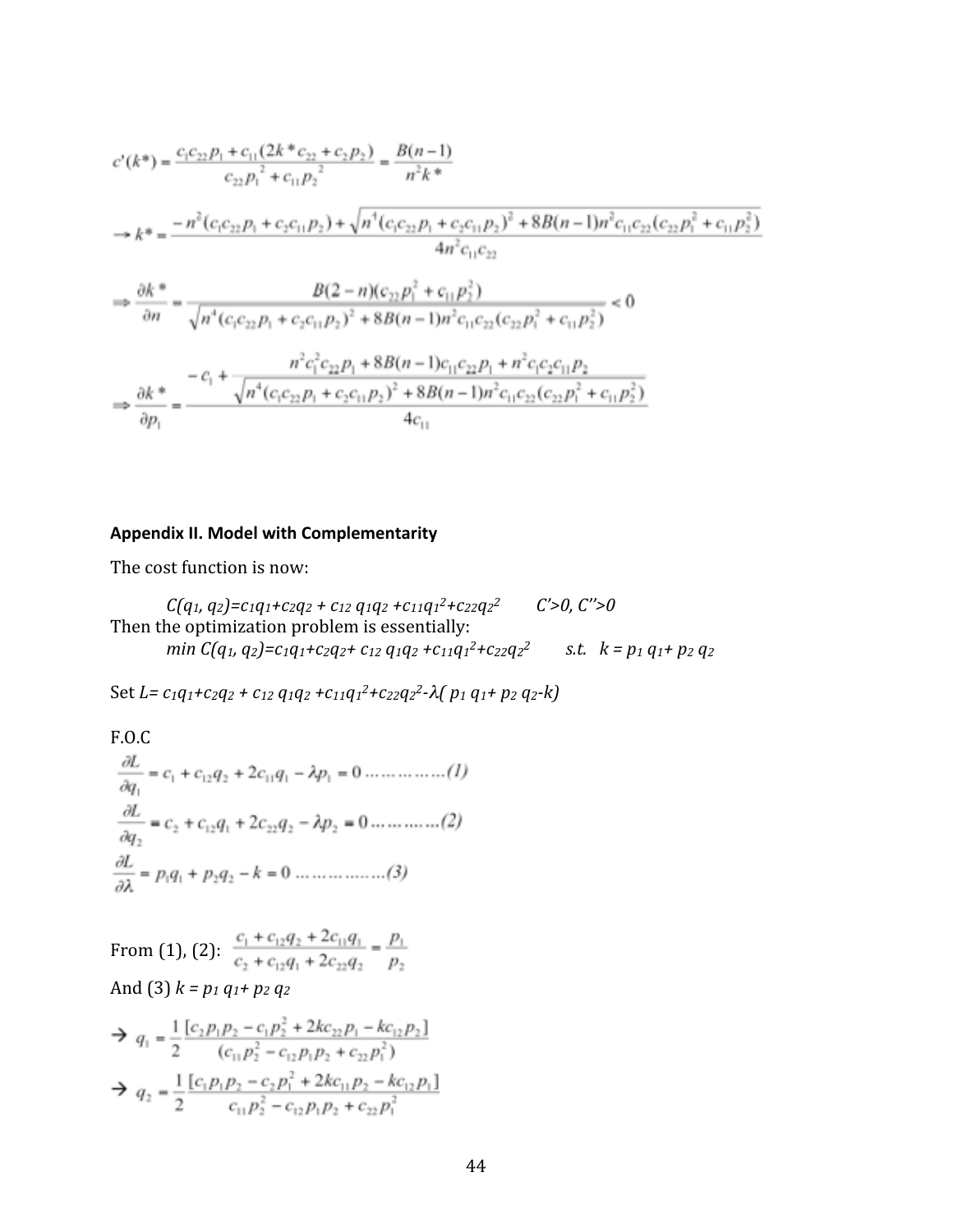$$
C(q_1, q_2) = f(p_1, p_2, k) =
$$
  

$$
-\frac{k^2 c_{12}^2 - 4kc_1c_{22}p_1 + c_2^2 p_1^2 - 2c_1c_2p_1p_2 + c_1^2 p_2^2 + 2kc_{12}(c_2p_1 + c_1p_2) - 4kc_{11}(kc_{22} + c_2p_2)}{4(c_{22}p_1^2 - c_{12}p_1p_2 + c_{11}p_2^2)}
$$

Then, set  $\pi'(k_x)=0$ ,  $\pi''(k_x) < 0$ 

$$
\pi'(k_x) = \frac{B}{\sum_{i=1}^{x} k_i} - \frac{Bk_x}{(\sum_{i=1}^{x} k_i)^2} - c'(k^*)
$$

Now,
consider
the
Nash
equilibrium:

$$
\pi^{*}(k_{x}) = \frac{B}{\sum_{i=1}^{n}k_{i}} - \frac{Bk_{x}}{(\sum_{i=1}^{n}k_{i})^{2}} - c^{*}(k^{*}) = \frac{B}{nk} - \frac{Bk}{(nk)^{2}} - c^{*}(k^{*}) = \frac{B}{nk}(1 - \frac{1}{n}) - c^{*}(k^{*})
$$
\n
$$
c^{*}(k^{*}) = \frac{2(c_{1}c_{22}p_{1} + c_{11}(2k^{*}c_{22} + c_{2}p_{2})) - c_{12}(c_{2}p_{1} + c_{1}p_{2}) - k^{*}c_{12}^{2}}{2(c_{22}p_{1}^{2} - c_{12}p_{1}p_{2} + c_{11}p_{2}^{2})} = \frac{B(n-1)}{n^{2}k^{*}}
$$
\n
$$
\rightarrow k^{*} = \frac{n^{2}(c_{2}(c_{12}p_{1} - 2c_{11}p_{2}) + c_{1}(c_{12}p_{2} - 2c_{22}p_{2}))}{2n^{2}(4c_{11}c_{22} - c_{12}^{2})} + \frac{1}{\sqrt{n^{4}(c_{2}(c_{12}p_{1} - 2c_{11}p_{2}) + c_{1}(c_{12}p_{2} - 2c_{22}p_{1}))^{2} - 8B(n-1)n^{2}(c_{12}^{2} - 4c_{11}c_{22})(c_{22}p_{1}^{2} + c_{11}p_{2}^{2} - c_{12}p_{1}p_{2})}}{2n^{2}(4c_{11}c_{22} - c_{12}^{2})}
$$

#### **Appendix
III.
Specialization
and
Cartel
Sustainability**

To
assess
the
relationship
between
specialization
and
cartel
stability,
I
assume
the
hospital face
the
following
profit
function;

$$
\pi(x) = px - c(x) = px - mkx
$$

The cost function is affected by m, which is the number of service varieties produced by a given hospital. What this suggests is that to produce a high number of services types are costly
and
there
is
a
high
scale
economy
of
producing
specialized
services.

The hospital strategies in the infinitely repeated game are 'grim strategies', where each hospital sets the collusive output each period as long as no defection has occurred in the past, otherwise it sets the static NE output forever. Following the literature, the collusion is sustainable
as
a
SPNE
as
long
as:

$$
\delta \geq \delta^{\bullet} = \frac{\pi^D - \pi^C}{\pi^D - \pi^N}
$$